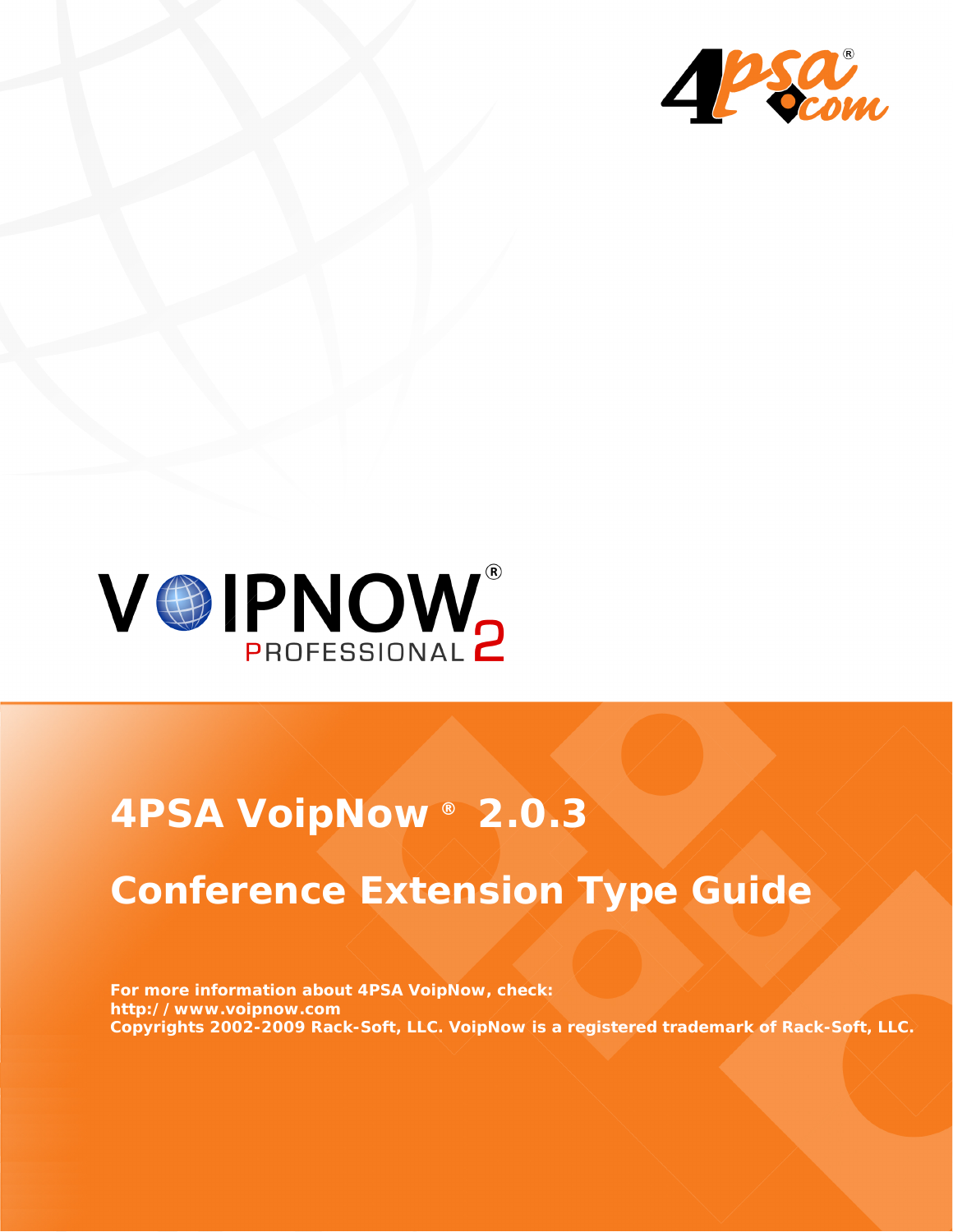### **Conference Extension Type Guide**

Manual Version 58644.14 at 2009/10/21 18:17:49 For suggestions regarding this manual contact: docs@4psa.com

#### All rights reserved

Distribution of this work or derivative of this work is prohibited unless prior written permission is obtained from the copyright holder.

VoipNow is a Registered Trademark of Rack-Soft, LLC.

4PSA is a Registered Trademark of Rack-Soft, LLC.

Asterisk is a Trademark of Digium, Inc.

Linux is a Registered Trademark of Linus Torvalds.

All other trademarks and copyrights are property of their respective owners.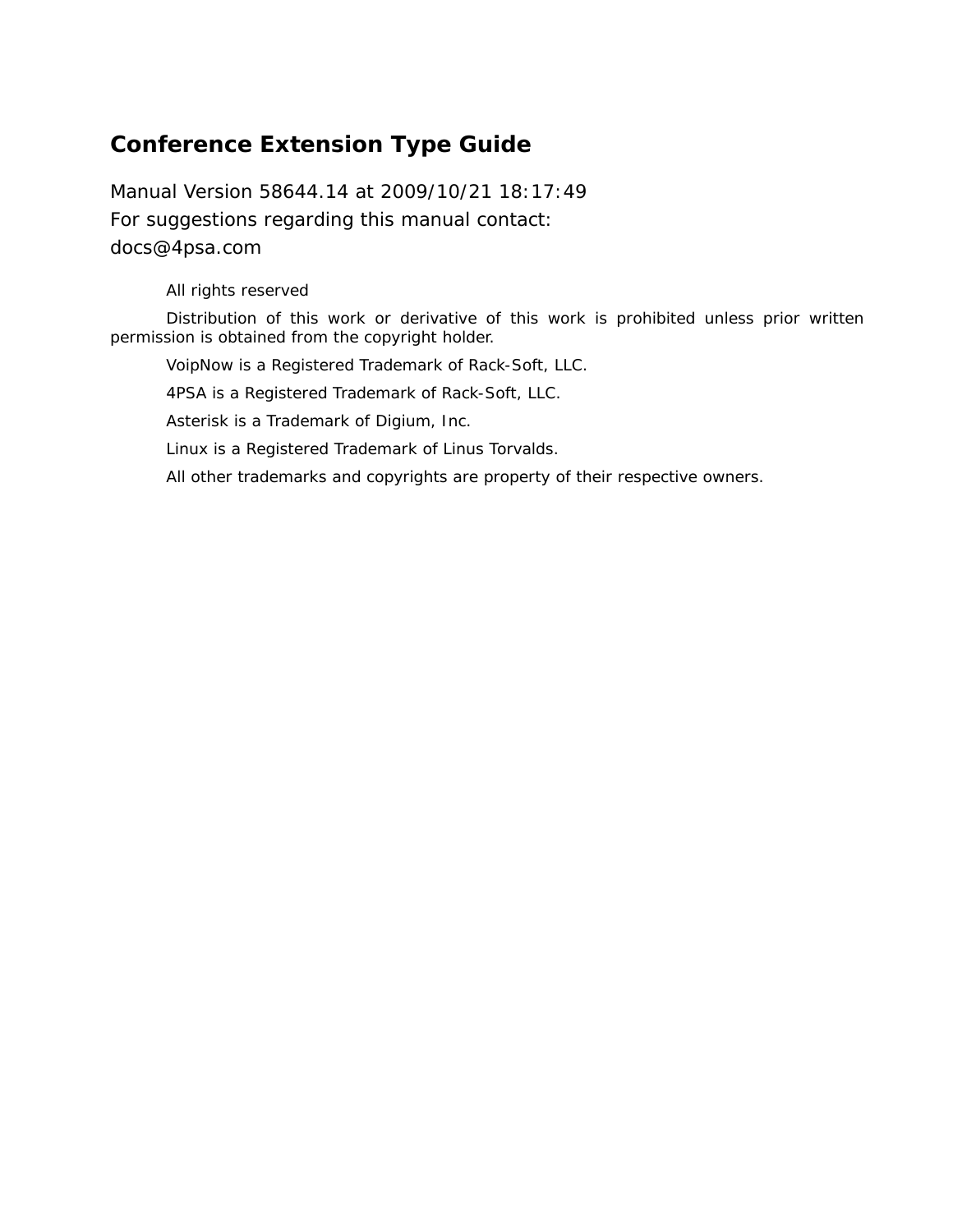## **Table of Contents**

|                                                                                            | 6                          |
|--------------------------------------------------------------------------------------------|----------------------------|
|                                                                                            | 6                          |
|                                                                                            | 7                          |
| Chapter 2. Manage the Application <b>contract to the Chapter 2. Manage the Application</b> | 9                          |
|                                                                                            | 9<br>10                    |
|                                                                                            | 11<br>11<br>12<br>12<br>13 |
|                                                                                            | 14                         |
| Chapter 4. Manage Unified Communications Features                                          | 16                         |
|                                                                                            | 16<br>16<br>18<br>18<br>20 |
|                                                                                            | 22                         |
|                                                                                            | 25                         |
| Schedule a New Conference                                                                  | 25<br>26<br>27<br>30<br>30 |
| <b>Chapter 7. Edit Your Extension's Permissions and Phone Numbers Merrows</b>              | 32                         |
|                                                                                            | 34                         |
|                                                                                            | 38                         |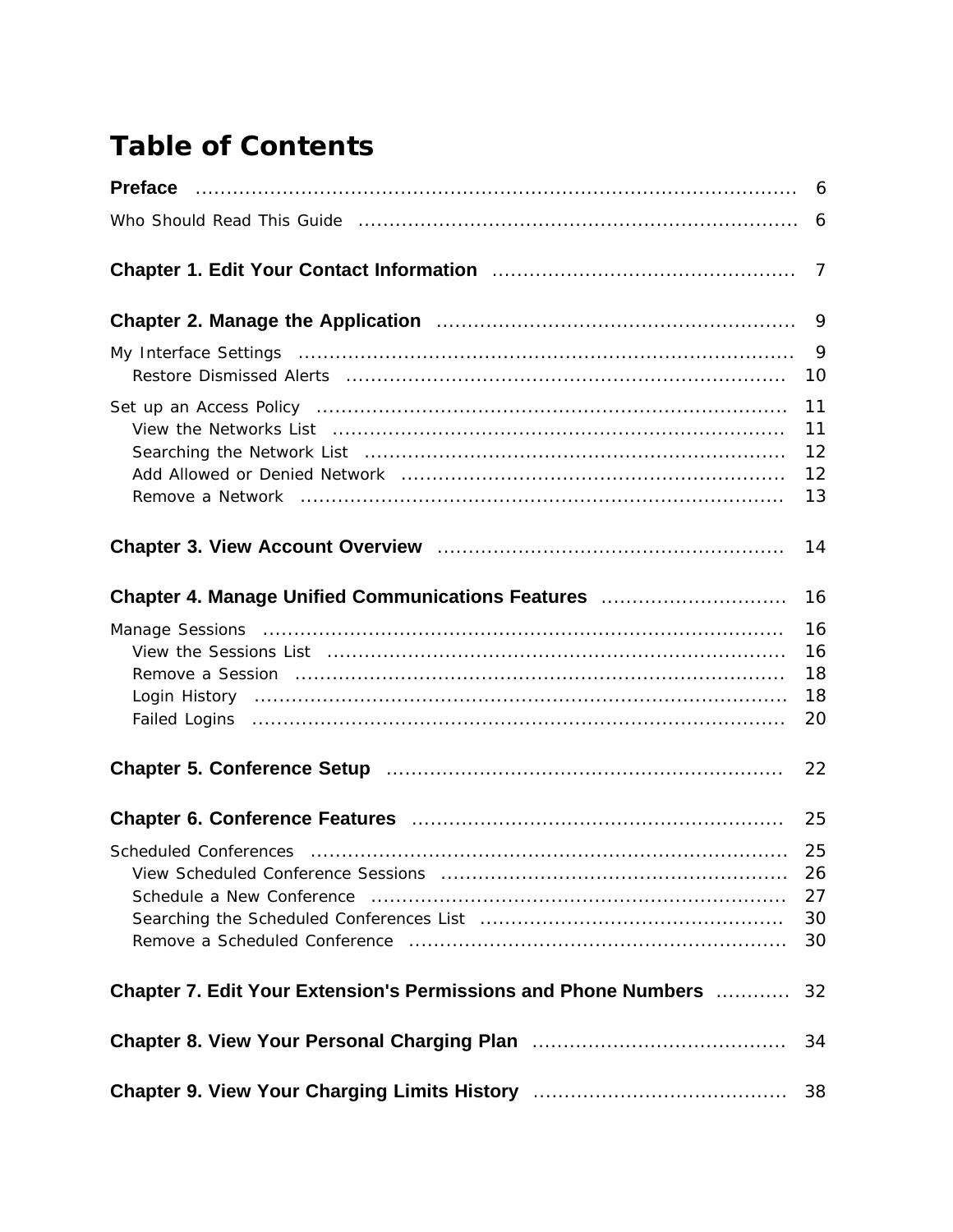| Chapter 10. View Extension's Charging Credits History                                              | 40                         |
|----------------------------------------------------------------------------------------------------|----------------------------|
|                                                                                                    | 41                         |
|                                                                                                    | 41<br>42                   |
|                                                                                                    | 43<br>47                   |
|                                                                                                    | 48                         |
| Chapter 12. Manage Your Extension's Call Rules [11] Chapter 12. Manage Your Extension's Call Rules | 49                         |
|                                                                                                    | 49<br>49<br>52<br>55<br>56 |
|                                                                                                    | 56<br>56<br>57<br>58       |
|                                                                                                    | 59                         |
|                                                                                                    | 59                         |
|                                                                                                    | 60                         |
|                                                                                                    | 60                         |
|                                                                                                    | 61                         |
| Chapter 14. Manage Your Phone Numbers Collections                                                  | 62                         |
|                                                                                                    | 62<br>63                   |
|                                                                                                    | 63<br>64                   |
|                                                                                                    | 65                         |
|                                                                                                    | 65<br>65<br>66<br>67       |
|                                                                                                    | 67                         |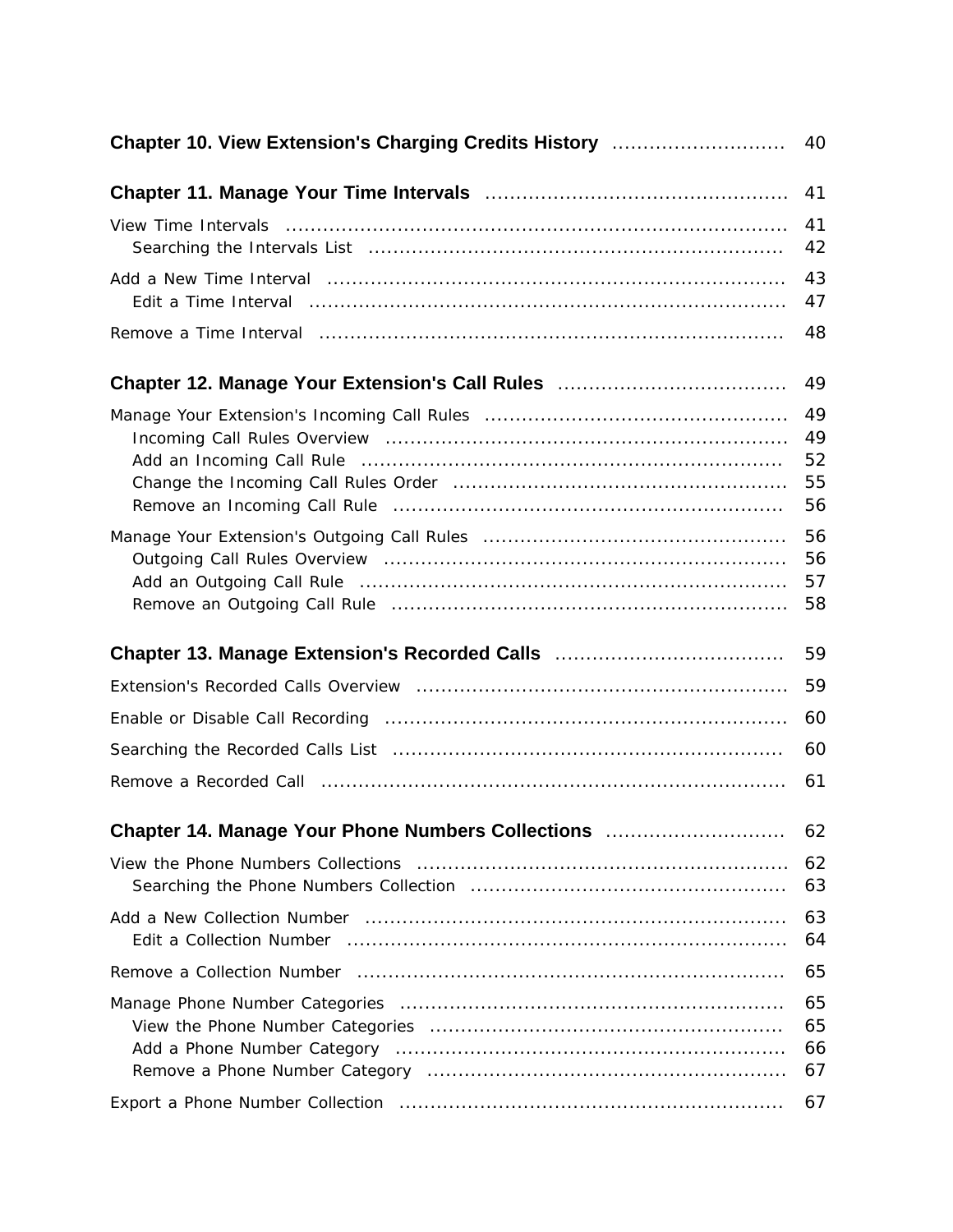|                                                                                                                                                                                                                                                           | 69<br>70                               |
|-----------------------------------------------------------------------------------------------------------------------------------------------------------------------------------------------------------------------------------------------------------|----------------------------------------|
|                                                                                                                                                                                                                                                           | 71<br>73                               |
|                                                                                                                                                                                                                                                           | 74                                     |
| Manage Sound Folders (and according to the control of the sound for the Manage Sound Folders (and the control of the control of the Sound Folders<br>Remove a Sound Folder (and according to the control of the sound following the Remove a Sound Folder | 75<br>75<br>76<br>77                   |
|                                                                                                                                                                                                                                                           | 77<br>77<br>79<br>80                   |
|                                                                                                                                                                                                                                                           | 81                                     |
|                                                                                                                                                                                                                                                           | 81<br>83<br>85                         |
|                                                                                                                                                                                                                                                           | 88                                     |
|                                                                                                                                                                                                                                                           | 88                                     |
|                                                                                                                                                                                                                                                           | 91                                     |
|                                                                                                                                                                                                                                                           | 91                                     |
| Appendix A. Using the Text To Speech Feature <b>Communist Contains A.</b> Using the Text To Speech Feature Communist Co                                                                                                                                   | 92                                     |
|                                                                                                                                                                                                                                                           | 92<br>92<br>92<br>93<br>94<br>94<br>95 |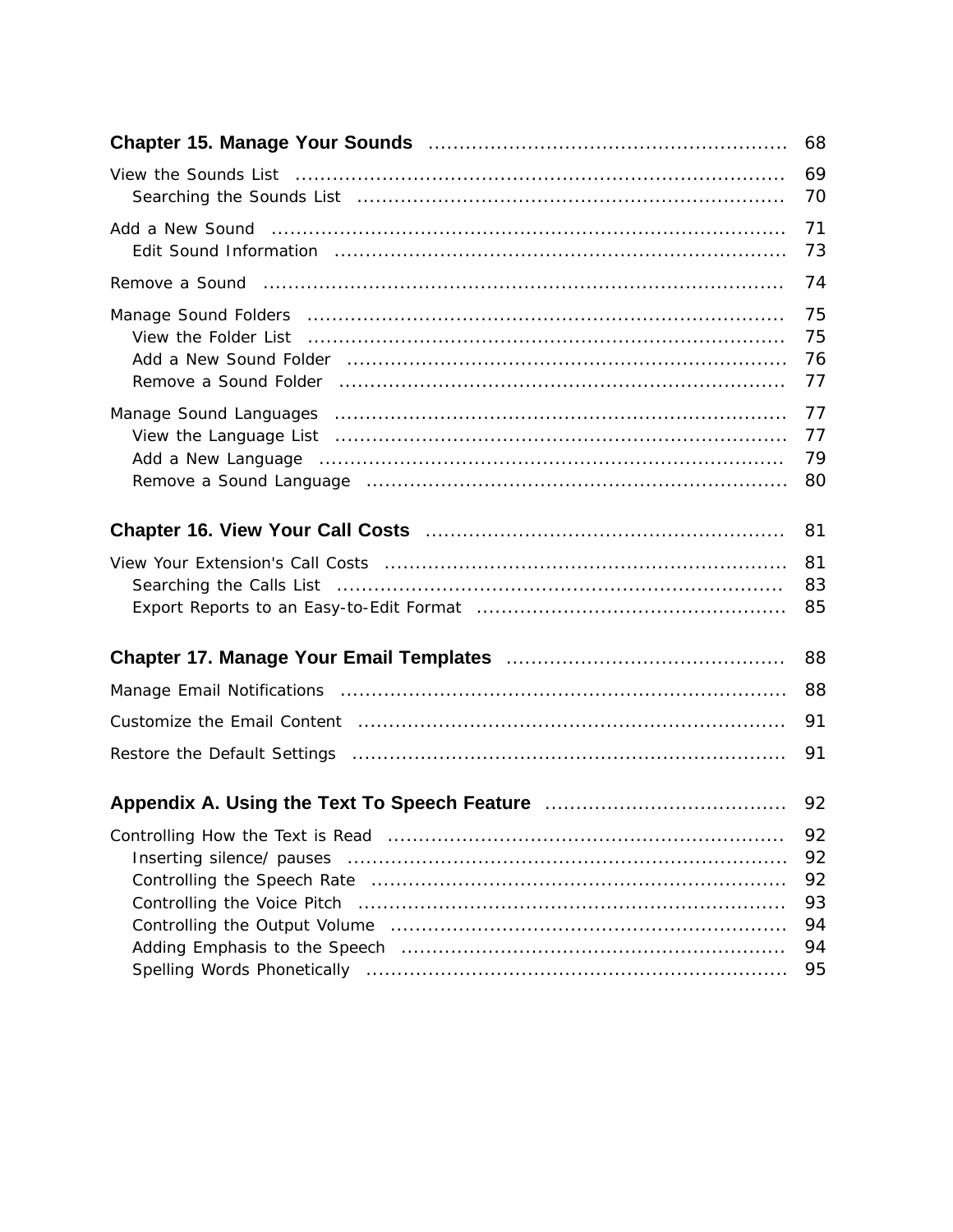# <span id="page-5-0"></span>**Preface**

### <span id="page-5-1"></span>**Who Should Read This Guide**

This Extension's Guide must be read by all the 4PSA VoipNow users that own a Conference Extension.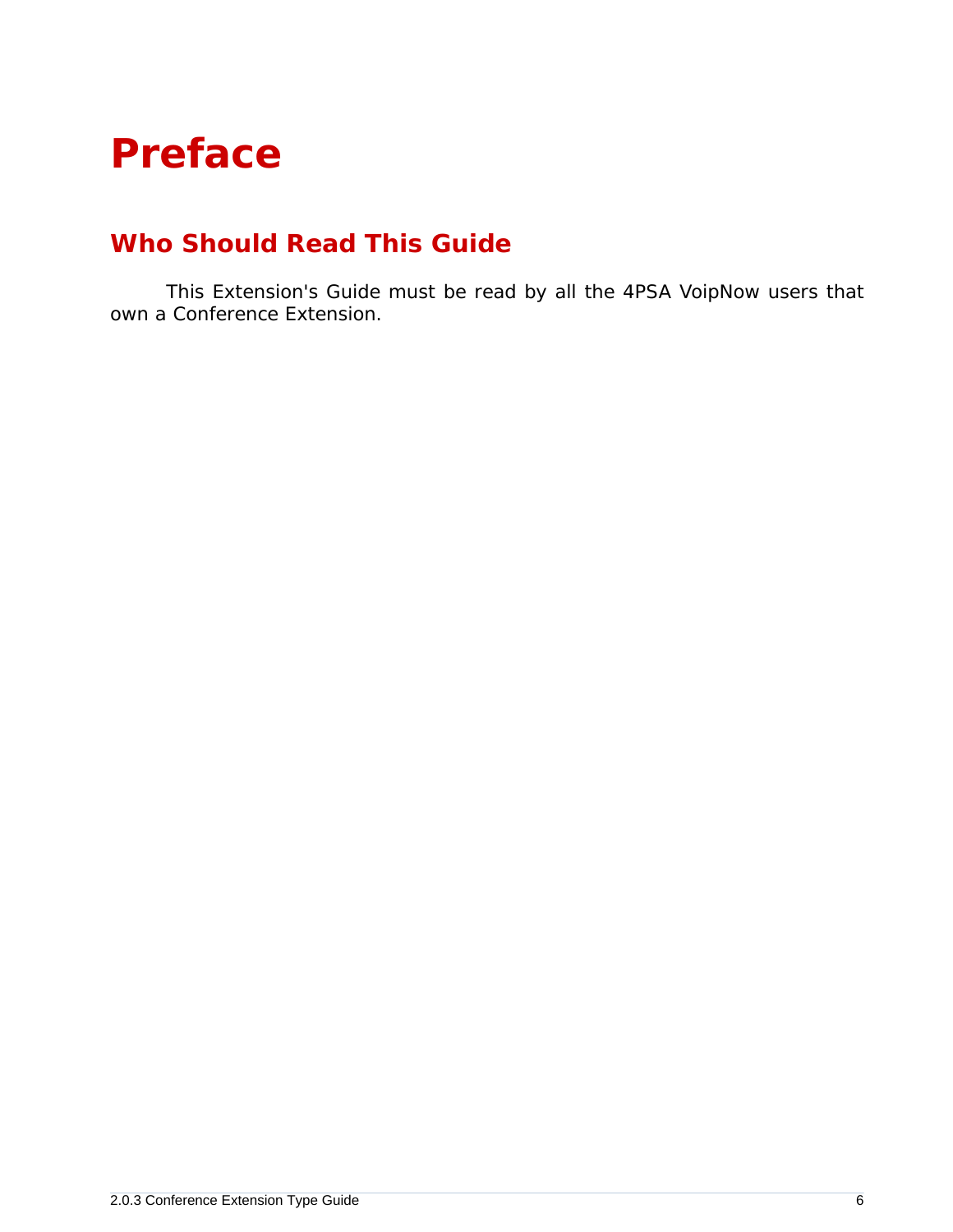### <span id="page-6-0"></span>**Chapter 1 Edit Your Contact Information**

#### **A** Caution

After the first install, you will be required to fill in your contact information from the **Extension's Account Details** page. You will not be able to access and manage the application until all the required details are set up in the system.

In order to update your contact information, click the **Edit extension** 



icon available in the  $\blacksquare$  Home section, which can be accessed from the left navigation panel.

4PSA VoipNow allows you to update your account information:

- Update your contact information
- Change your login password

You can modify the following contact details: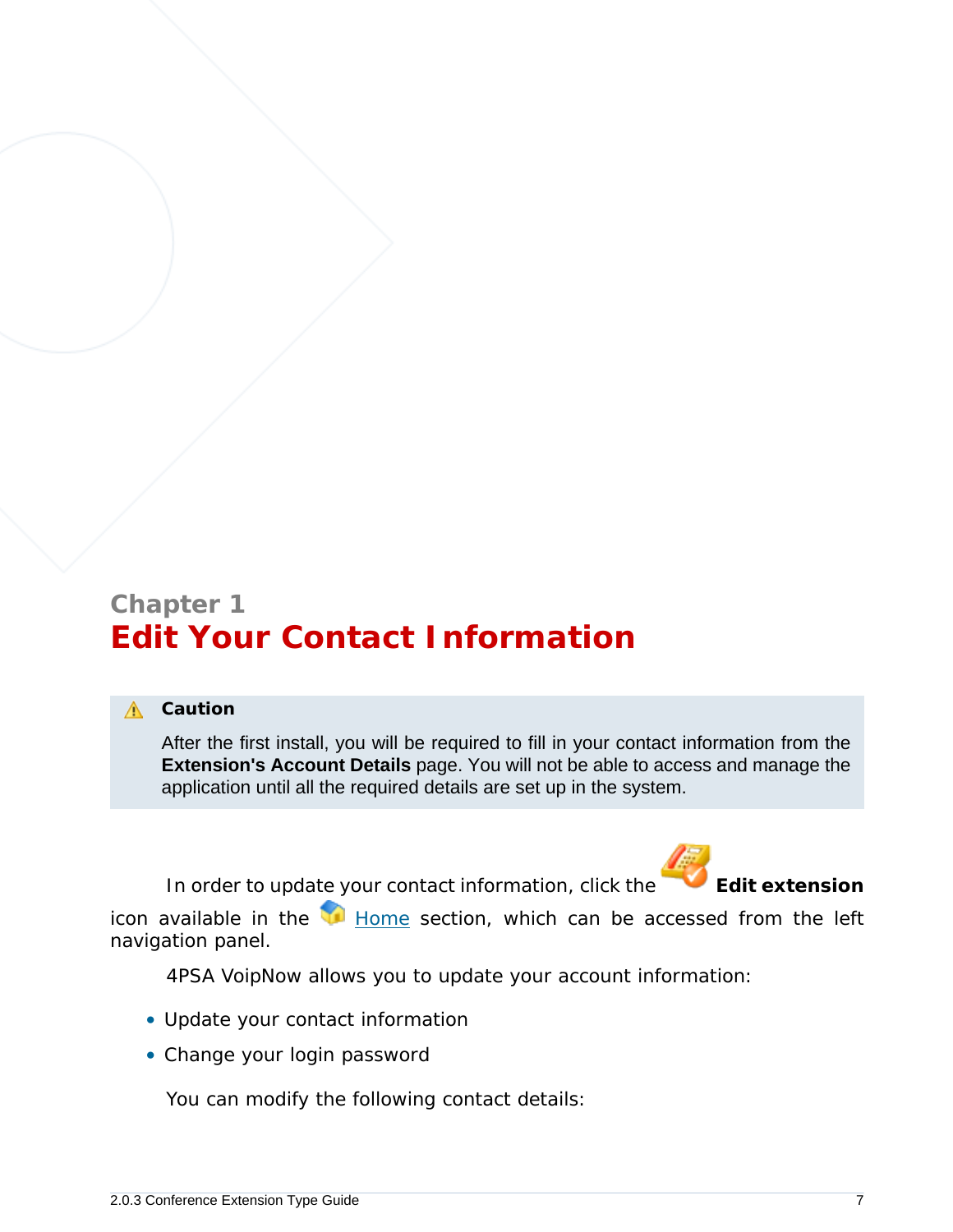- **Company name**
- **Contact name**
- **Password** Use this text box to change the password for the reseller account.
	- **A** Caution

Based on the chosen password strength set up by the system administrator, you are not allowed to fill in dictionary words or passwords containing only digits or sequences of more than three identical characters.

All security levels ask for a minimum five characters long password.

- **Confirm Password**
- **Phone**
- **Fax**
- **Email** The email address where 4PSA VoipNow can send you notifications about events that occur in the system.

#### **A** Caution

The system can send automatic notifications when predefined events occur. In order to change your notification preferences, as well as the email templates

used for sending these notifications, click the **Email templates** icon located in the Tools area.

- **Address**
- **City**
- **State/Province**
- **Postal/ZIP code**
- **Country**
- **Region** The regions of a country are listed in alphabetical order. The one selected by default is the first one on the list.
- **Timezone** The time zone selected by default is one you have previously set up from Unified Communications >> **Interface Preferences** page.

Click the **OK** button to submit the data. When all the required information has been filled in and you choose not to change it, the **Cancel** button will return you to the previous page without any modification.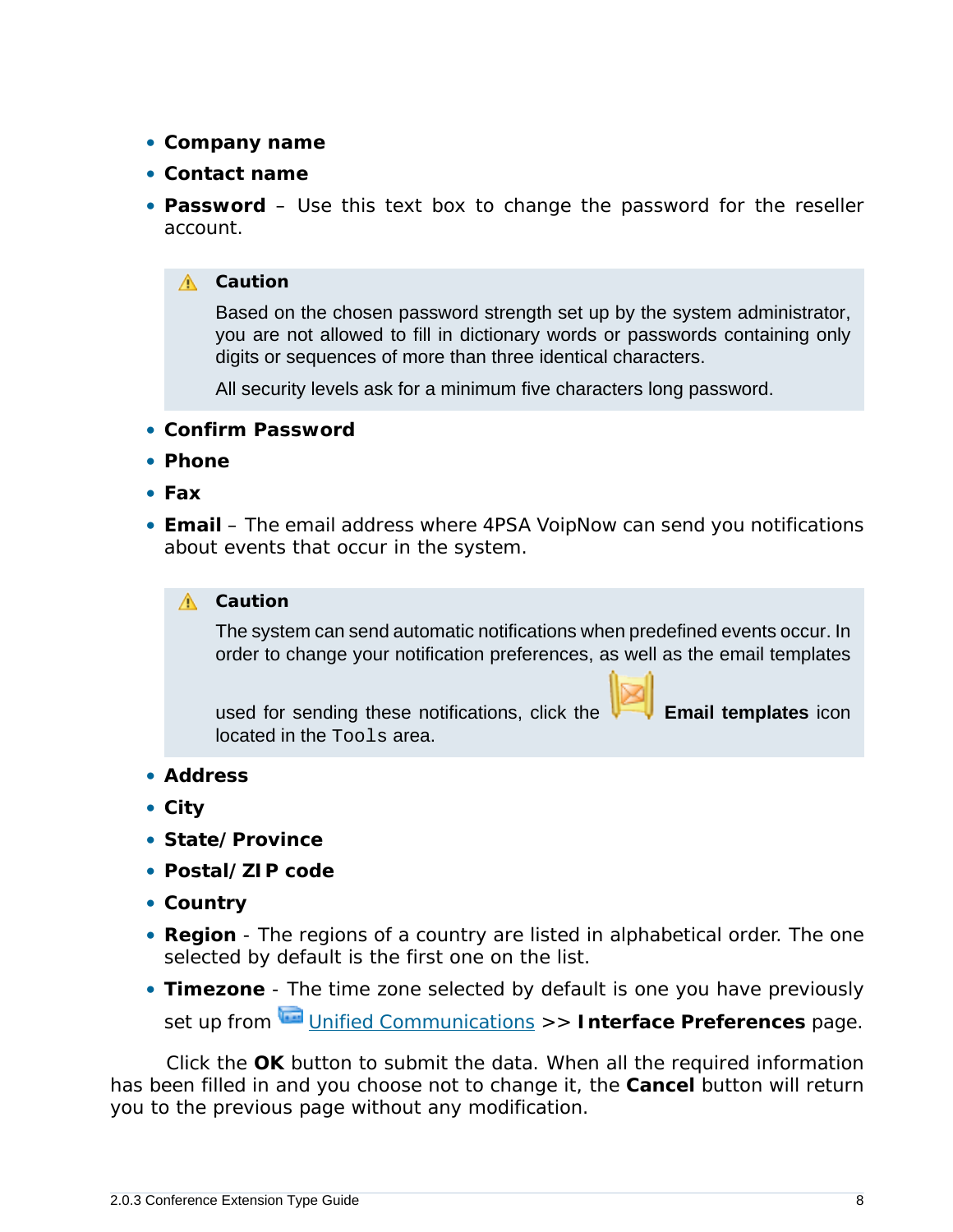### <span id="page-8-0"></span>**Chapter 2 Manage the Application**

### <span id="page-8-1"></span>**My Interface Settings**

4PSA VoipNow allows you to customize the application's default look and settings in the **My Interface Settings** page. Here you can define the interface language, the application's skin, the number of rows in the records list for the logged in user (reseller in your case) and several other options.

To access this page, you can either click the  $M_{\text{My}}$  interface link from the

right corner of the top frame, either on the **My interface** button located in

the Unified Communications settings area of the Unified Communications page.

You can adjust the following preferences based on your needs:

• **Rows in table** – Use this text box to set the number of rows that will be displayed in your interface. It can be any number between 1 and 9999, the default value being 50.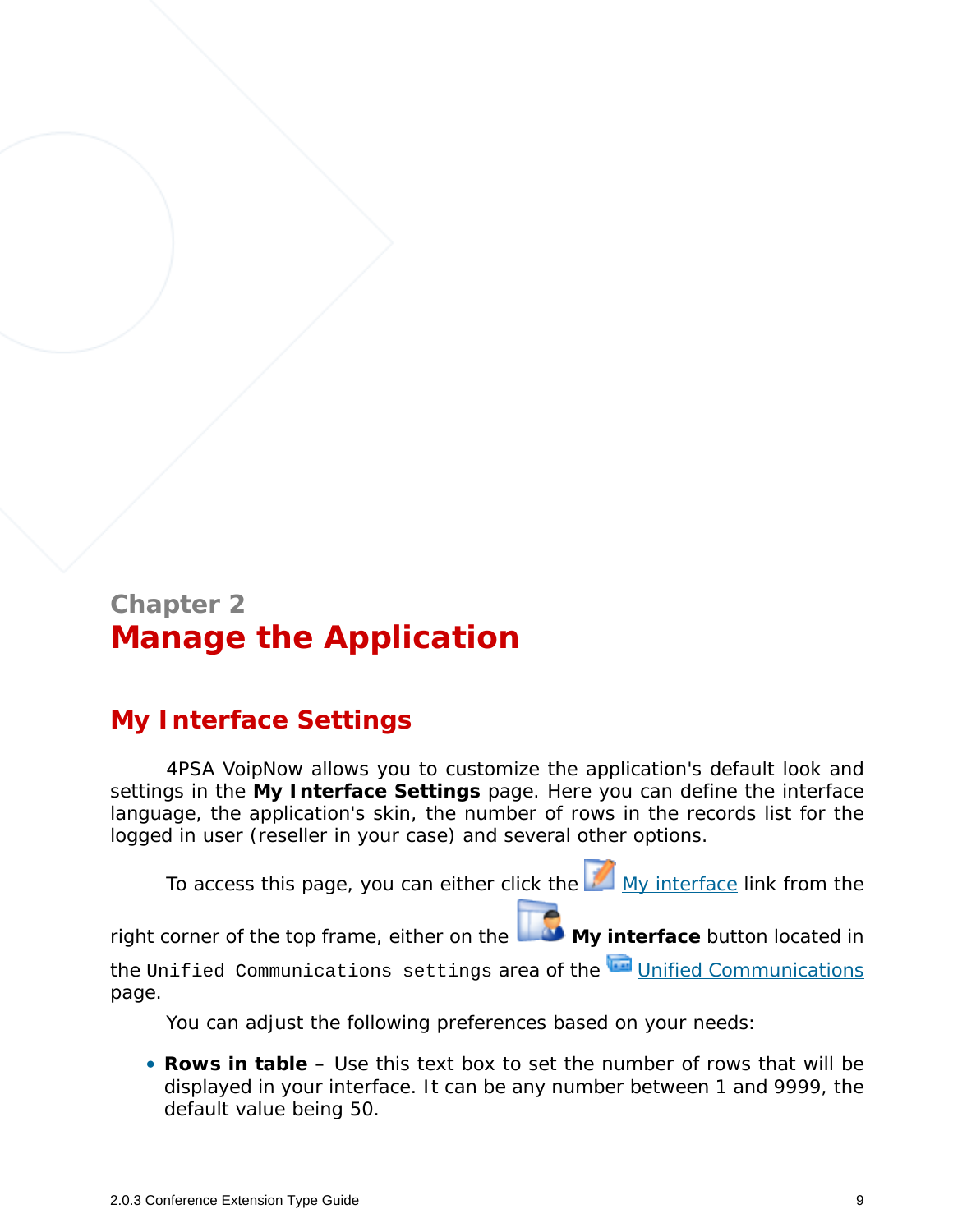- **Expanded alerts** Use this text box to set the number of alerts displayed in the user context. It can be any number between 1 and 10, the default value being 3.
- **Interface skin** Use this drop-down list to choose the skin used by the logged in user interface.
- **System language** Use this drop-down list to choose the language used by the logged in user interface.

**A** Caution

4PSA VoipNow does not allow you to use language packs that were created for earlier versions of the interface. The following warning message is displayed:

Impossible to switch to preferred interface language {outdated language}, because an outdated language pack is installed on the system. Please contact your provider to correct this situation.

Only the system administrator can fix this problem.

- **Display tool tip** Use this check box to enable/ disable application tool tips displayed on mouse over images/ icons.
- **Display context help** Use this check box to enable/ disable context help, displayed in the top area of the page, under the title.
- **Program logo** Choose the logo that will be displayed at the top of the user's interfaces. Fill in the text box with the location of the file on your

computer or use the  $\Box$  button to locate the file.

#### **A** Caution

It is recommended to use an image file in a GIF, JPEG, or PNG format with a height of 50 pixels.

• **Logo URL** – The logo file has a hyperlink attached to it. Use this text box to fill in the destination of this hyperlink. It can be your business website for example.

Click **OK** to save your changes. Click **Cancel** to go back to the previous page without updating the preferences. The **Default** button overwrites your own account settings with the default settings.

#### <span id="page-9-0"></span>**Restore Dismissed Alerts**

Alerts present on any page in the application can be hidden by pressing the Dismiss alert link. These settings are only available for the logged in user.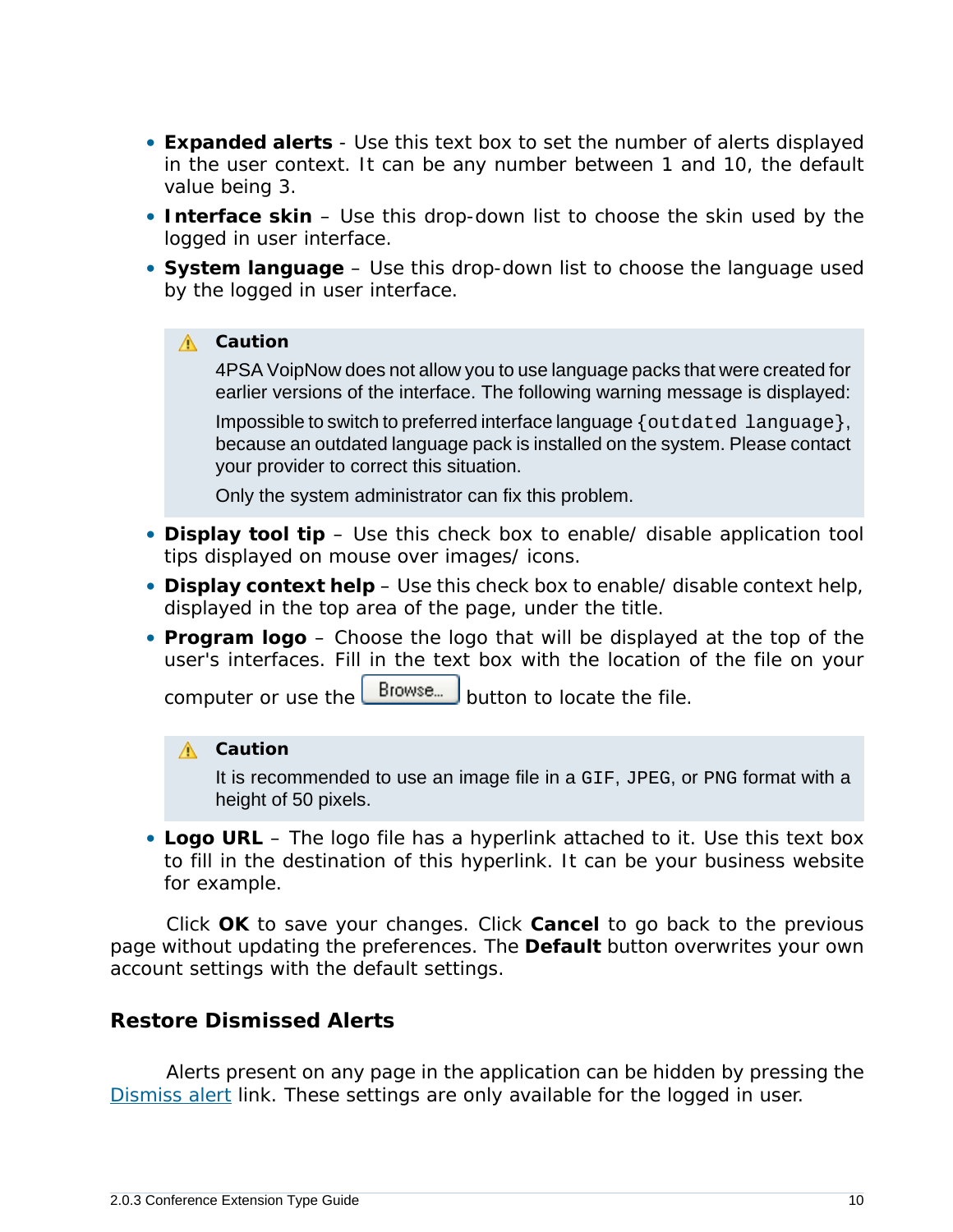To restore all the dismissed alerts, click the **Restore dismissed alerts** button available in the Tools area.

# <span id="page-10-0"></span>**Set up an Access Policy**

4PSA VoipNow allows you to set up an access policy for the extension

account. To enter the Access policy page, click the **Access** icon available in

the Unified Communications settings area of the Unified Communications page.

There are two types of access policies:

- **Deny** When this policy is configured, the extension is not allowed to log in to the 4PSA VoipNow interface if his computer's IP is listed on the deny list. All the other IPs that are not included in the deny list *can* access the interface with the extension account.
- **Allow** When this policy is configured, the extension can login to the 4PSA VoipNow interface only if his computer's IP address is listed in the allow list. All the other IPs that are not included in the allow list *cannot* access the interface with the extension account.

**Note** You cannot set up both types of policies at the same time.

<span id="page-10-1"></span>**View the Networks List**

In the **Network Access Policy** page you can see a list with all the allowed and denied networks available in the system. The following information is available:

- **N** The network's order number.
- **A** The network's permission:
	- $\frac{1}{2}$  Allowed
	- $\frac{1}{2}$  - Denied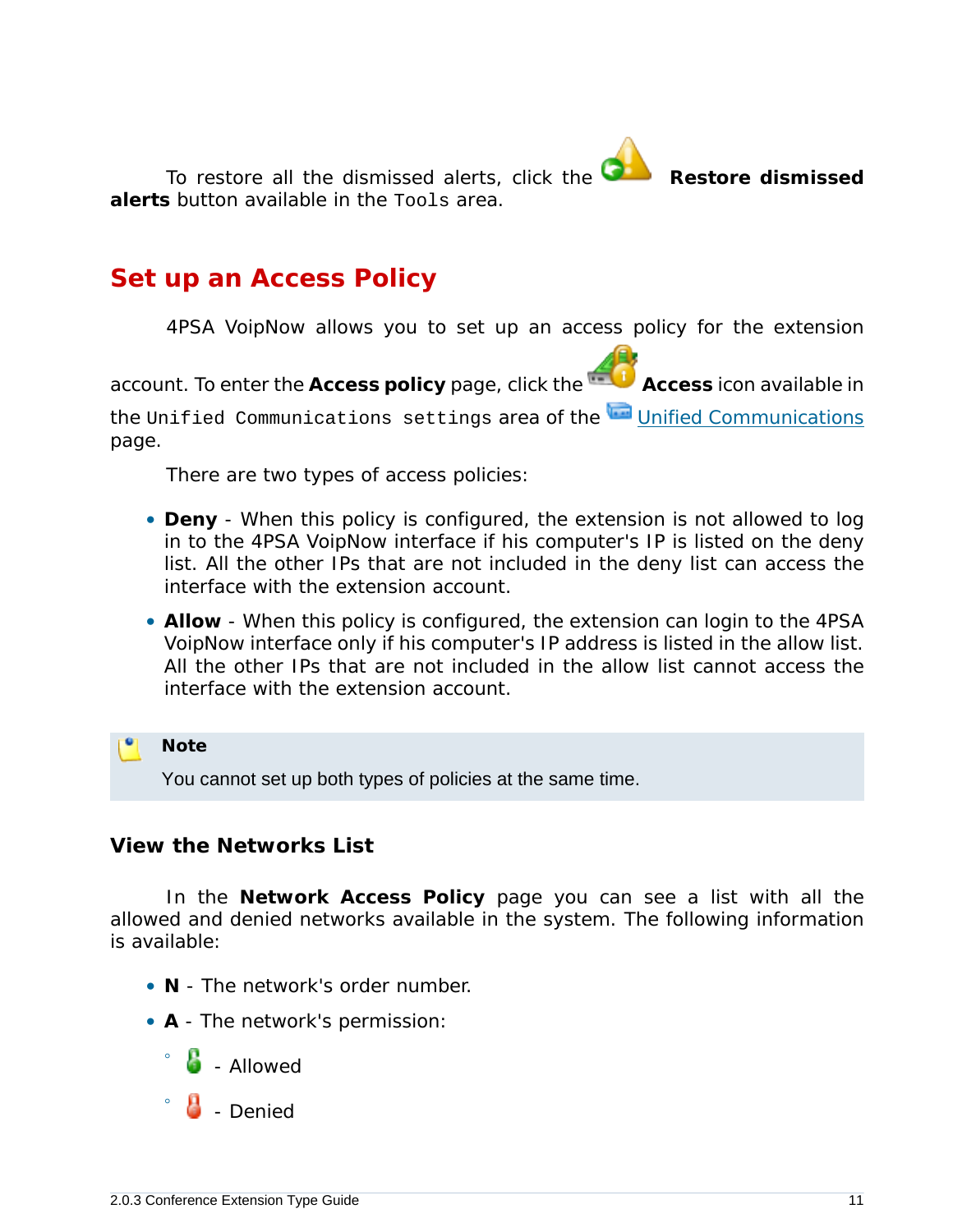- **P** Use these icons to change the position of a certain network inside the list:
	- ° ▲ Up

◦

**Down** 

**Note**

When you change the order, 4PSA VoipNow displays the number of changes you have performed to remind you to save them before navigating away from the page. In the top left corner of the network list 4PSA VoipNow displays  $\{x\}$ changes pending in the rules order.

Click the  $\blacktriangledown$  Apply changes link to save the changes you have performed in the network list.

- **IP** The network's IP address.
- **Mask** The network's subnet mask.

<span id="page-11-0"></span>**Searching the Network List**

When the network list is too long and you are searching for a specific one, you can use the following features:

- Search – Fill in the text you are looking for in the text box. Click the button or the Search label to display only the desired networks.
- Show all Click this  $\equiv$  button or the Show all label to display the entire list.

The search criteria will be retained even if you navigate to other pages until a new search is performed.

You can change the number of entries per page by clicking the 10, 25 and 100 links available in the right side of the table. The total number of records is shown in the left side.

<span id="page-11-1"></span>**Add Allowed or Denied Network**

In order to add allowed or denied networks, follow these steps: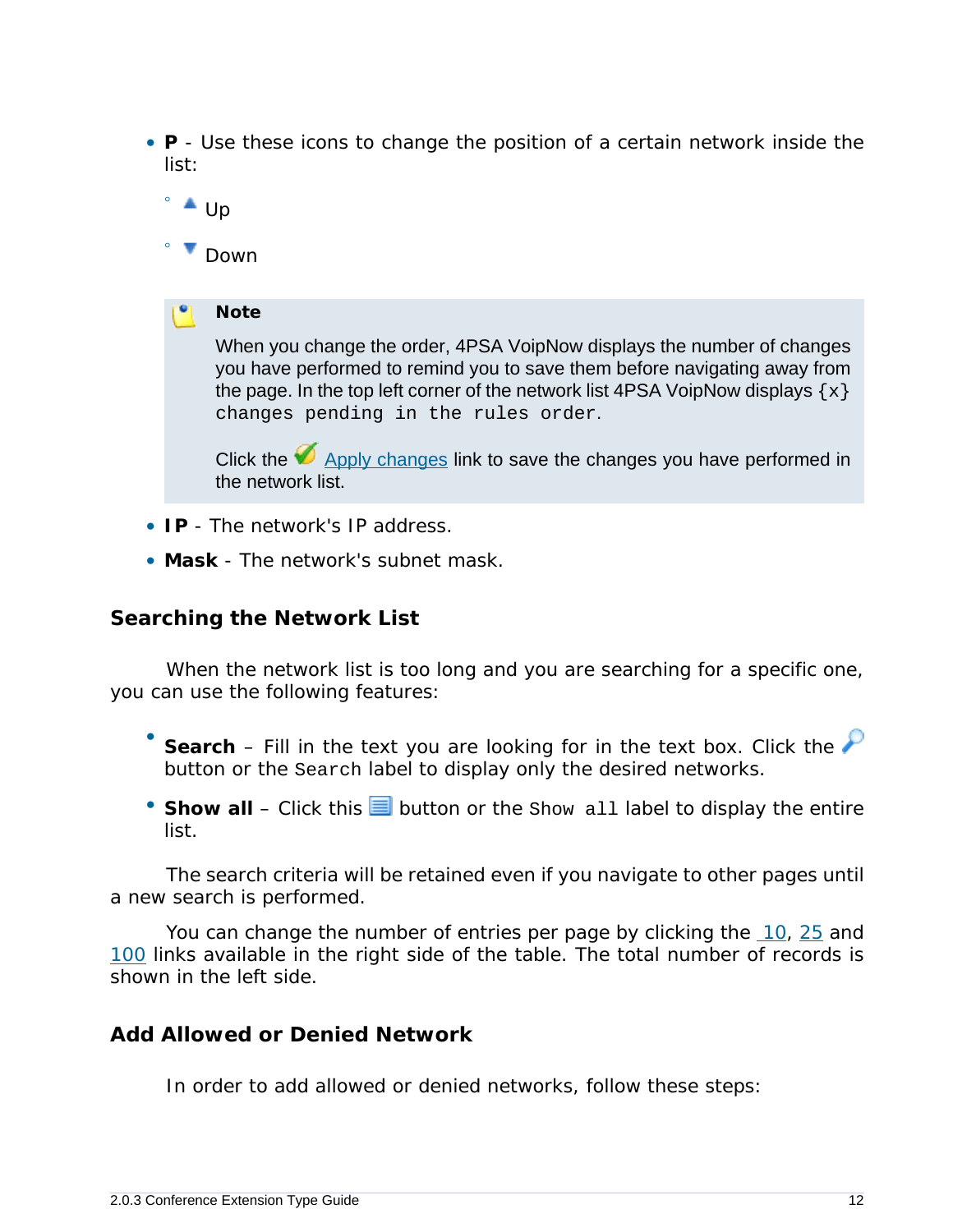Click the **Access** icon. A new page where you can enter the subnet or IP addresses to which you want to allow/ deny access opens.

- **Subnet or IP address** Use the drop-down list to specify if you want to allow or to deny access for the subnet or IP address filled in the first text box. Use the second text box to specify the position of the address inside the networks list.
- Use the  $\Box$  buttons to add several subnet or IP addresses at the same time.
- Click **Ok** to add the IP(s) to the allow/ deny list. Click **Cancel** to go back to the previous page.

<span id="page-12-0"></span>**Remove a Network**

•

To remove a network, select its corresponding check box and then click the **K** Remove selected link. You will be asked to confirm the removal.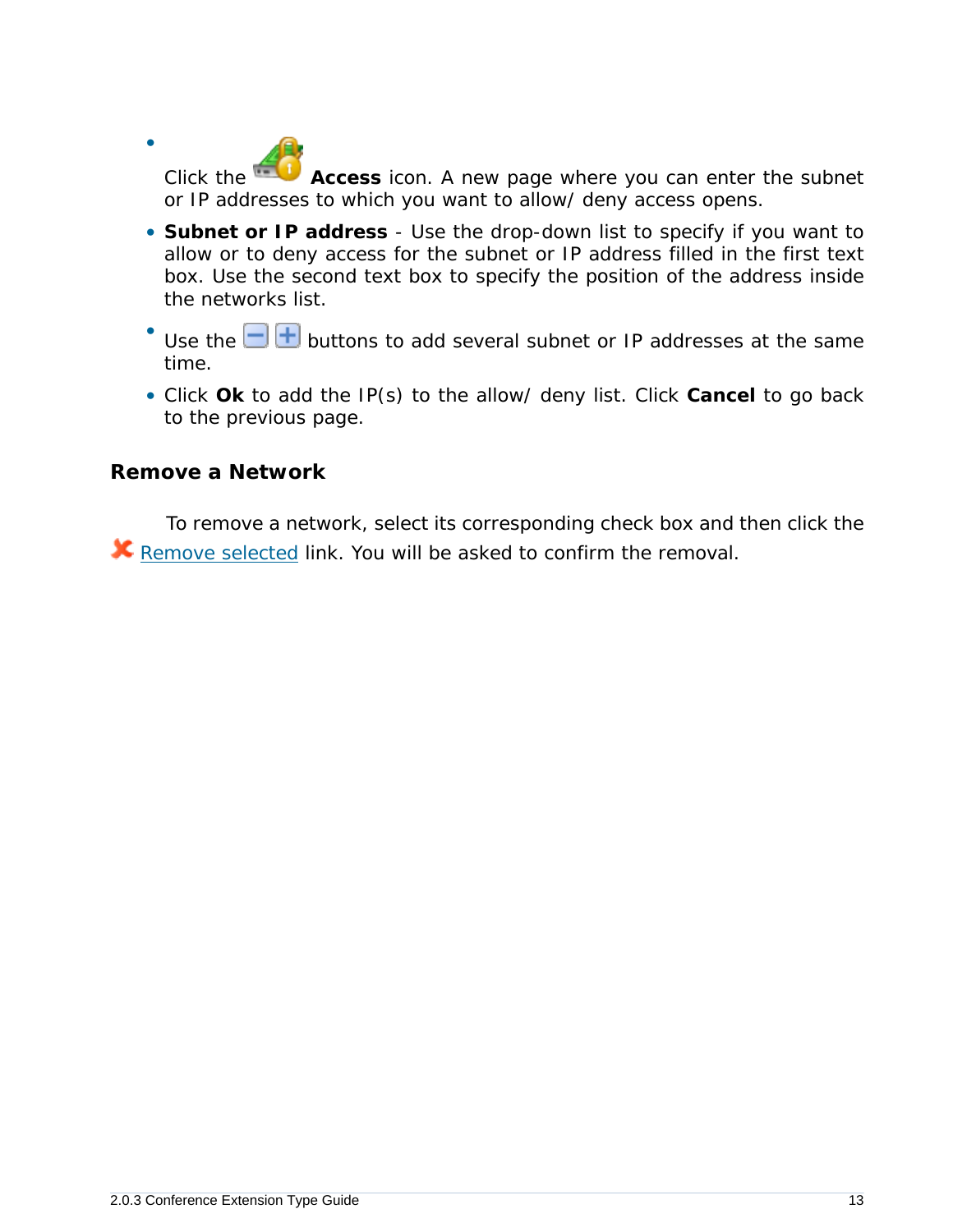### <span id="page-13-0"></span>**Chapter 3 View Account Overview**

You can view the details of your account in the  $\blacksquare$  Home section, which can be accessed from the left navigation panel. There, in the **Account overview** section, 4PSA VoipNow displays the following information:

- **Extension type** The extension type, in this case Conference.
- **Public phone number(s)** If one or more public phone numbers are assigned to the extension, they will be displayed here with their corresponding monthly costs (e.g. 49932040495 (10.1 USD)). Otherwise, 4PSA VoipNow displays '-'.
- **Extension internal number** The phone number assigned when the extension was added to the system.
- **Calls cost for {month}** The the calls' cost in the current month, showing both the total costs for incoming external calls and for outgoing external calls.
- **Outgoing time spent on {month}** The outgoing calls' total duration of the total number of calls in the current month.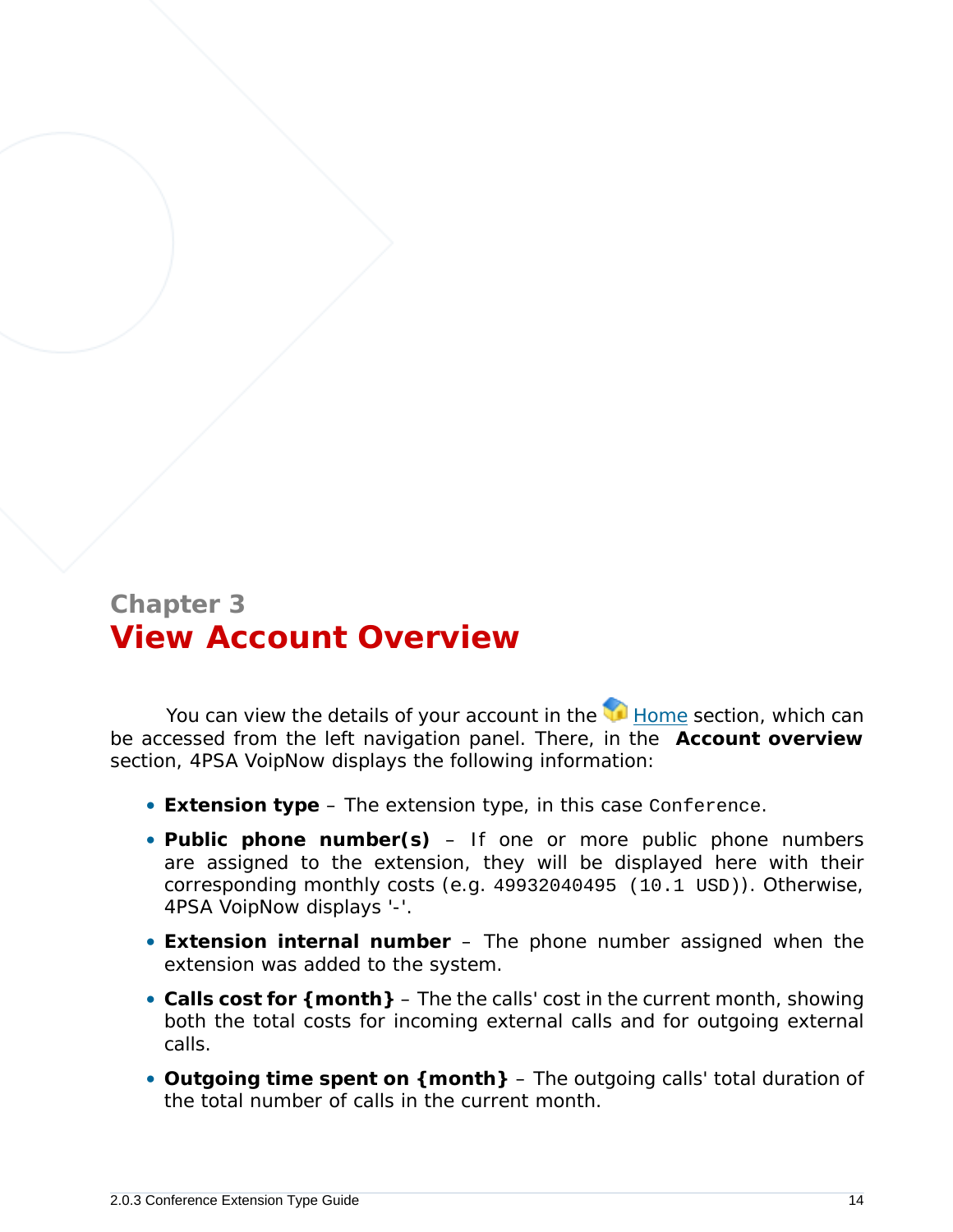- **Incoming time spent on {month}** The incoming calls' total duration of the total number of calls in the current month.
- **Number of sound files** The total number of sound files, the disk space used and the percent of available disk space.
- **Number of music on hold files** The total number of music on hold files, the disk space used and the percent of available disk space.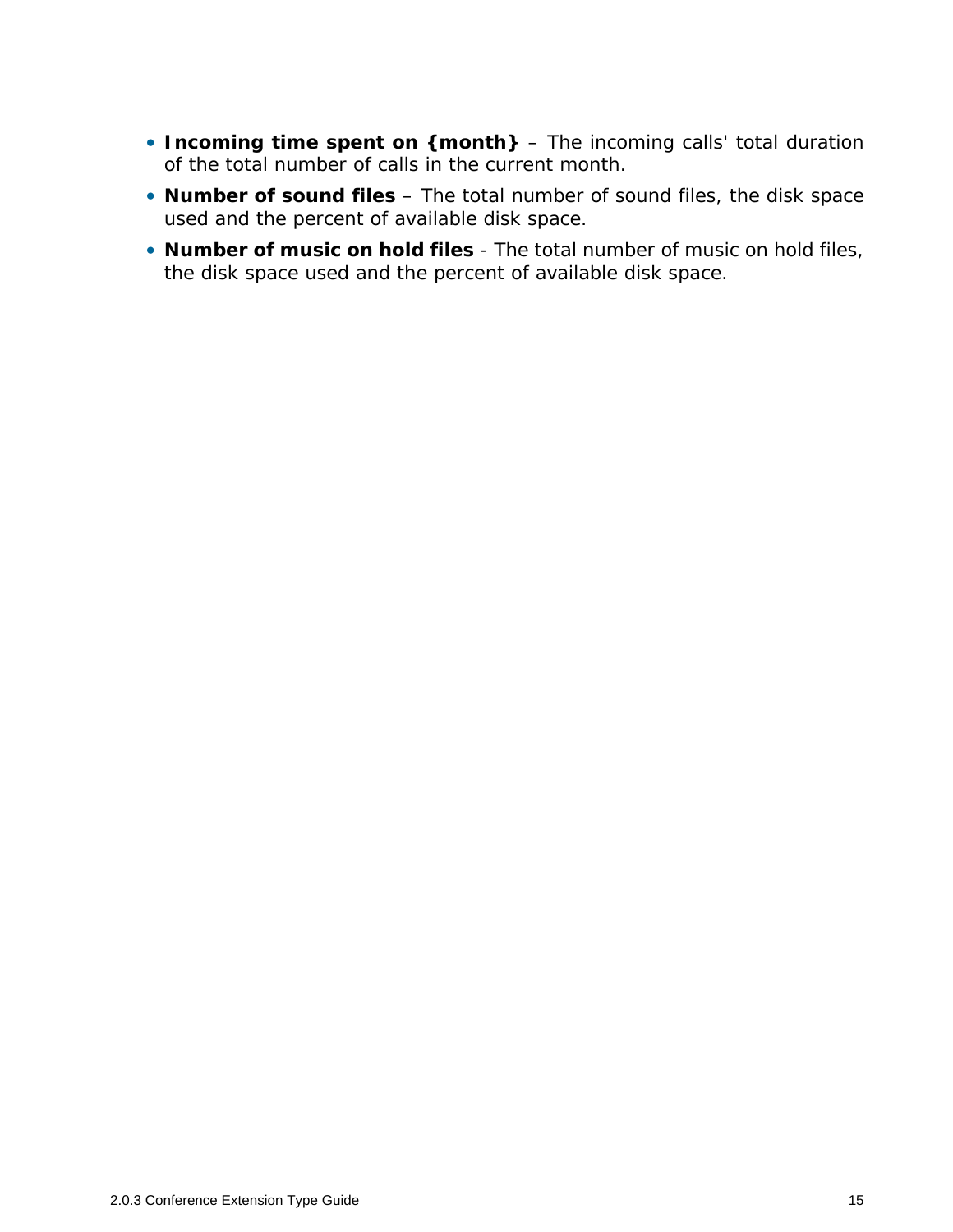### <span id="page-15-0"></span>**Chapter 4 Manage Unified Communications Features**

From this page you can manage your sessions and your access policies or you can customize your interface.

<span id="page-15-1"></span>To access this page, click the Unified Communications link from the left navigation panel.

### <span id="page-15-2"></span>**Manage Sessions**

**View the Sessions List**

In order to view the sessions list, click the Unified Communications link

available in the left navigation panel. Then click the **Sessions button. This** link will open the **Manage Sessions** page, where you can view a list of all the sessions. Multiple operations can be performed on the sessions: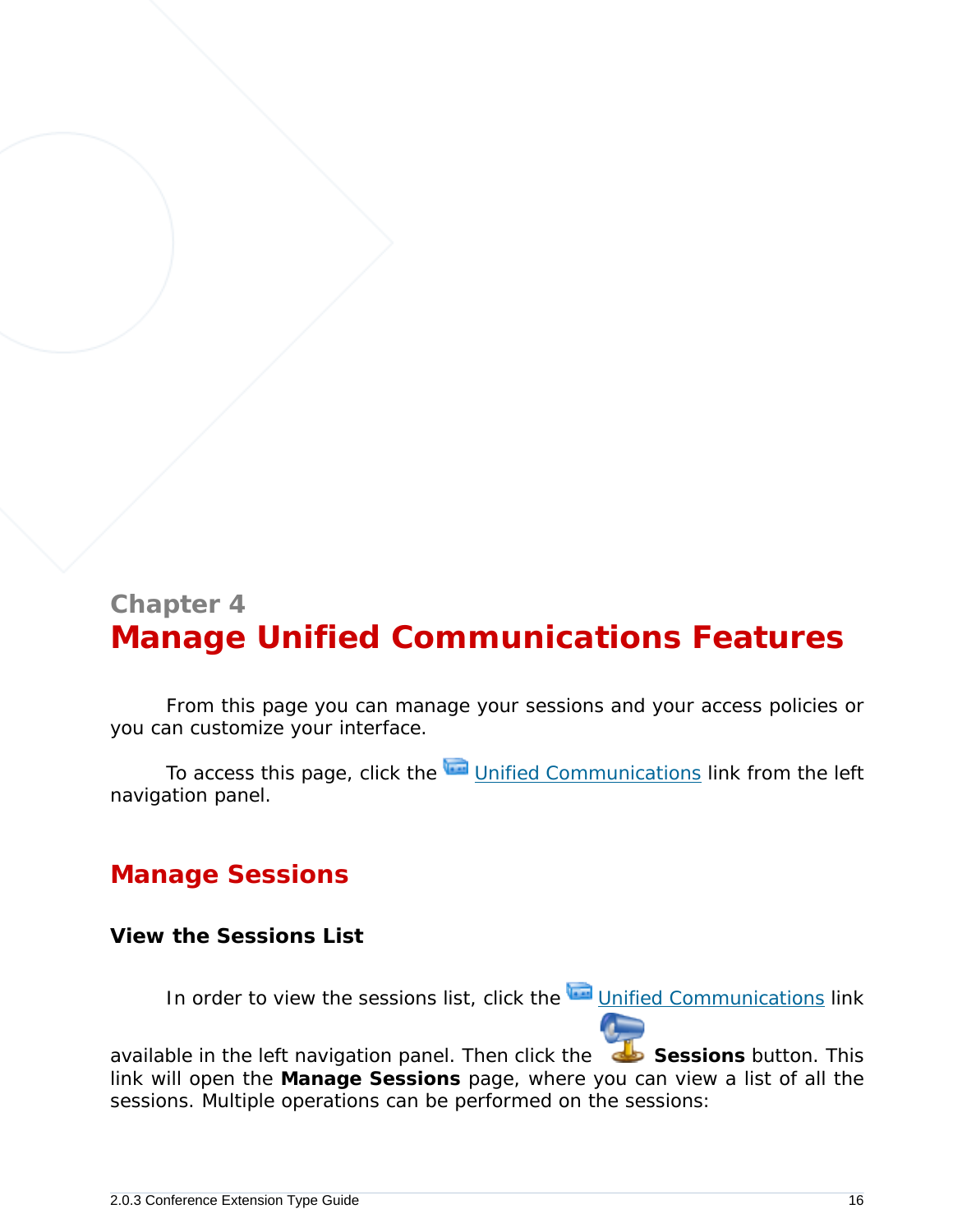- Search the existing sessions
- Delete sessions

4PSA VoipNow displays the following information about each session:

- **T** The type of the user that logged in the system displayed using an icon:
	- **Admin** ◦ **Reseller**
	- **D** Client
	- Extension
- **Login** The user name of the person who logged in to the system.
- **IP** The IP of the machine after which the user logged in the system.

#### **Note**

If the user logged in from the VoipNow4Plesk module, the IP of the respective Plesk server will be displayed here.

• **Logon time** - The time when the user logged in to the system.

**Searching the Sessions List**

When the sessions list is too long and you are searching for specific sessions, you can use the following features:

- **Search** Use the text box to specify the words you are looking for. Click on the  $\mathcal P$  button or the Search label to display only the sessions that match your search criteria.
- Show all Click this  $\equiv$  button or the Show all label to display the entire list.

The search criteria will be retained even if you navigate to other pages until a new search is performed.

You can change the number of entries per page by clicking the 10, 25 and 100 links available in the right side of the table. The total number of records is shown in the left side.

The sessions list can be filtered by login name, IP and log in time. To do so, click on a table header link. The order criteria is marked by the highlighted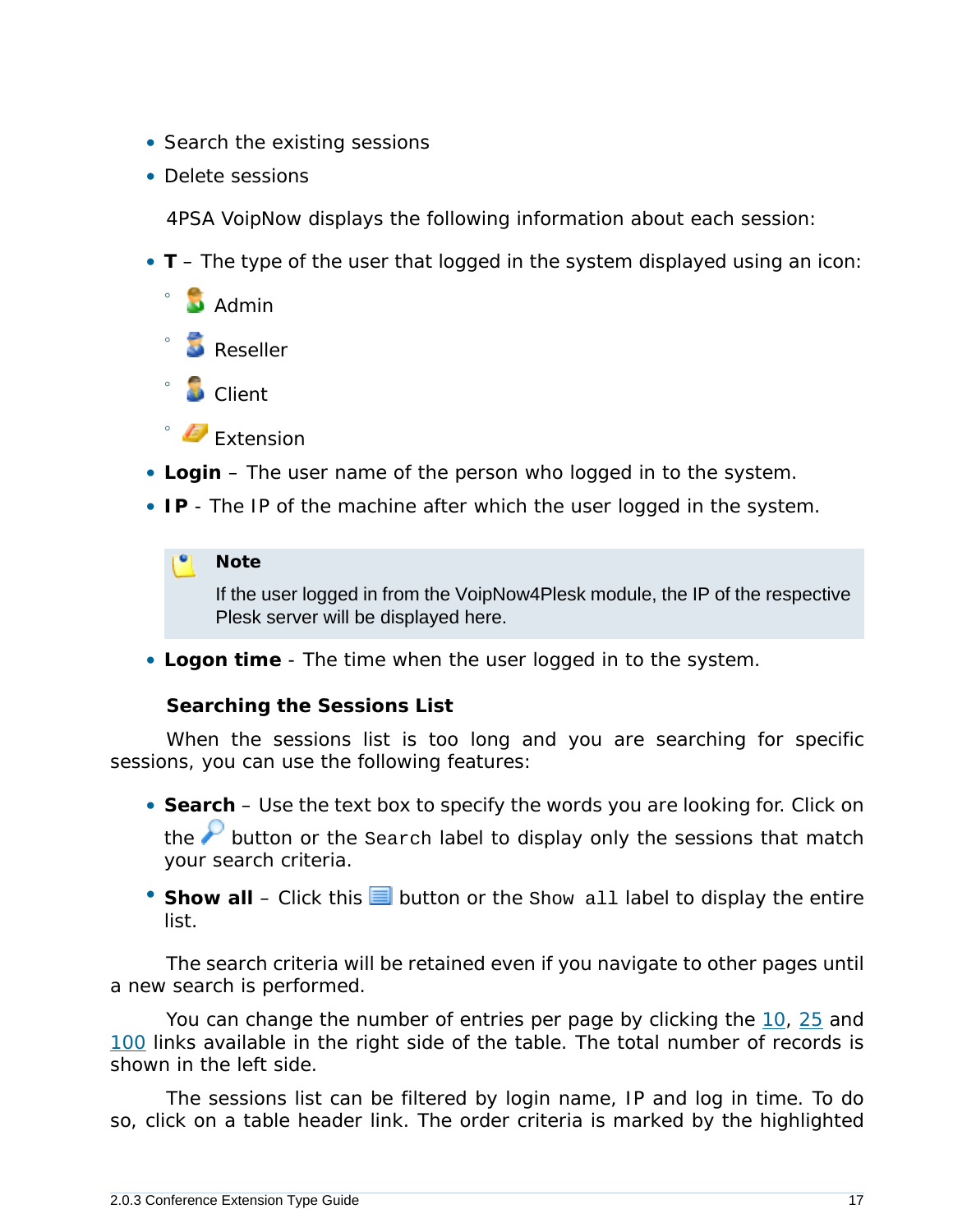table header and the arrow indicates how the sessions list was sorted. The sort direction can be changed by another click on that header.

<span id="page-17-0"></span>**Remove a Session**

To remove registered sessions, follow these steps:

- **1.**Choose the sessions you want to remove by selecting their corresponding check boxes in the **Manage Sessions** page.
- <sup>2</sup> Click the **X** Remove selected link.
- **3.**You will be asked to confirm the removal. If you want to proceed, click **OK**. Otherwise, click **Cancel**.

<span id="page-17-1"></span>**Login History**

You are able to see a detailed history of the login sessions by clicking

the **Login history** button located in the Tools section of the **Session Management** page.

The following information is available:

- **T** The user's level is shown using an icon:
	- $\Box$  Admin
	- **Reseller**
	- **D** Client

◦

- Extension
- Unknown level
- **O** The icon in this column shows if the respective user is logged in or not. The icon can be:

 $\bullet$ **User is online** 

- **User is offline**
- **Username** The user name of the persons who logged in to the system.
- **Number of logins** The number of login sessions establish by the respective user.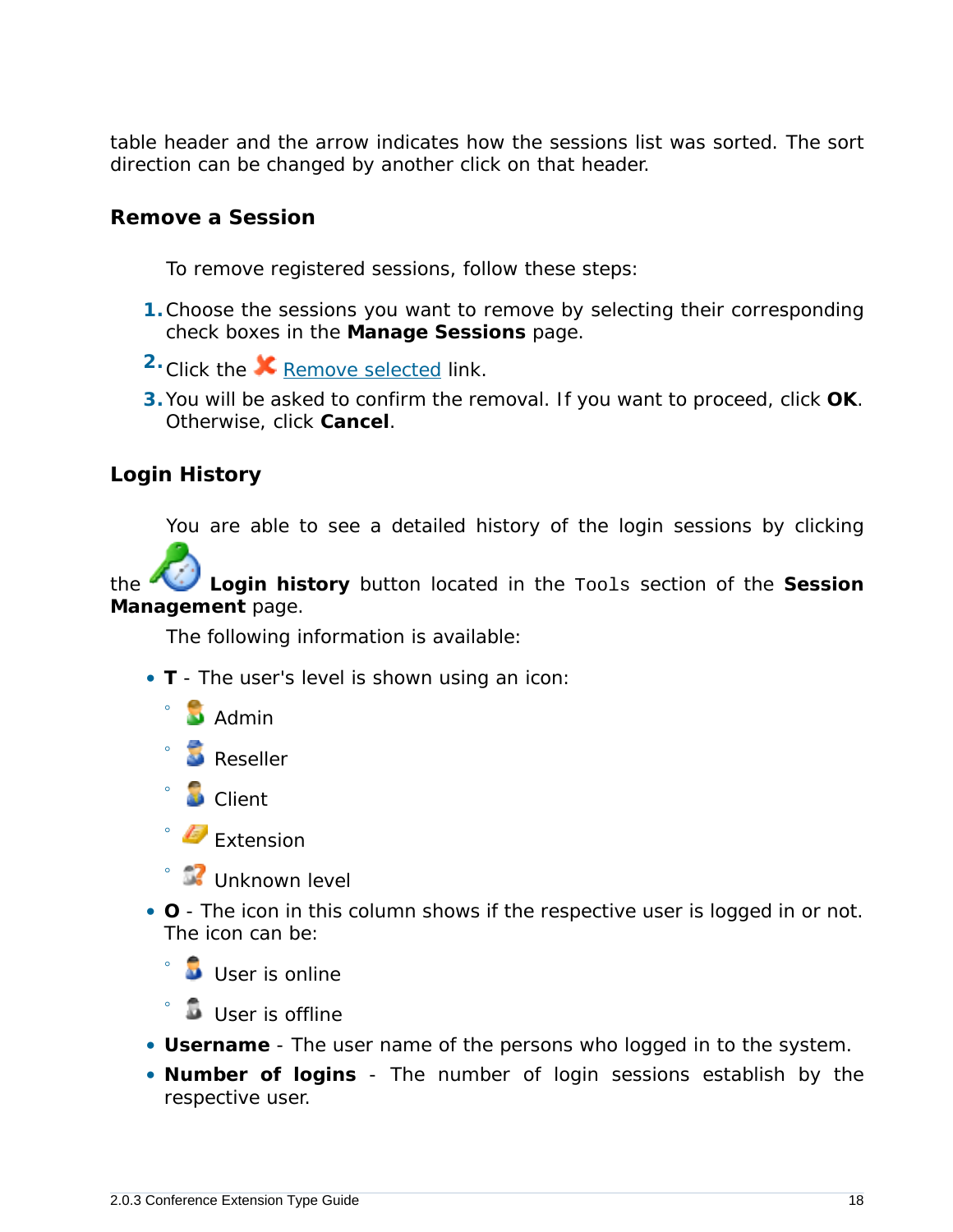- **First login** The date and time when the user logged in for the first time.
- **Last login** The date and time when the user last logged in.

**Searching the Login History List**

When the login history list is too long and you are searching for specific sessions, you can use the following features:

- **Search** Use the text box to specify the words you are looking for. Then click the  $\mathcal P$  button or the Search label to display only the records that match your search criteria.
- Show all Click the  $\equiv$  button or the Show all label to display the entire list.

The search criteria will be retained even if you navigate to other pages until a new search is performed.

You can change the number of entries per page by clicking the 10, 25 and 100 links available in the right side of the table. The total number of records is shown in the left side.

The login history list can be filtered by user name, number of logins, first login date and last login time. To do so, click on a table header link. The order criteria is marked by the highlighted table header and the arrow indicates how the login history list was sorted. The sort direction can be changed by another click on that header.

<span id="page-18-0"></span>**Clear Logs**

You are able to clear logs according to two criteria:

• **Clear logs starting from {date} to {date}** - You can choose to clear the

logs from a distinct period of time. Click the **E** Calendar icon to specify the start and end date of the time interval.

• **Clear logs older than** - You can choose to clear logs older than a specified number of days / weeks / years. Select the time unit from the drop-down list and specify the number of time units in the text box.

#### **Login History of a Specific Account**

You are able to see the login history of a specific account by clicking the respective user name in the login history list. The page containing the login history of a specific account displays the following information:

- **Login time** The date and time when the user logged in.
- **IP address** The IP address the user logged in from.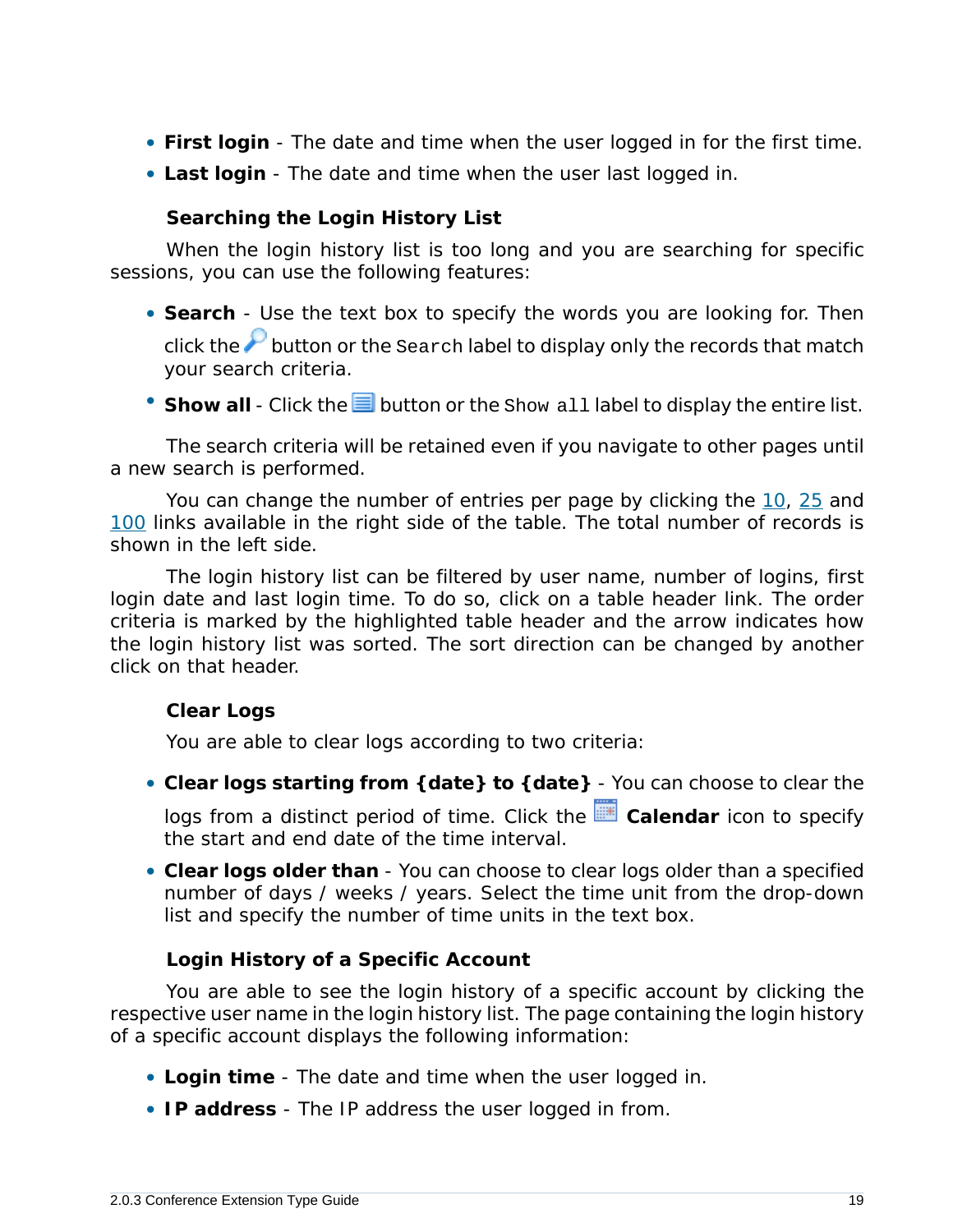**Note**

If the user logged in from the VoipNow4Plesk module, the IP of the respective Plesk server will be displayed here.

- **Hostname** The hostname where the user logged in from.
- **L** This column shows whether the user logged in from the interface or by using API:

◦ Control panel log in

◦ CallAPI log in

#### **Searching the Account's Login History List**

When the account's login history list is too long and you are searching for a specific record in the list, you can use the following features:

- **Search** Use the text box to specify the words you are looking for. Then click the  $\mathcal P$  button or the Search label to display only the records that match your search criteria.
- Show all Click the  $\equiv$  button or the show all label to display the entire list.

The search criteria will be retained even if you navigate to other pages until a new search is performed.

You can change the number of entries per page by clicking the 10, 25 and 100 links available in the right side of the table. The total number of records is shown in the left side.

The account's login history list can be filtered by login time, IP address, host name and login type. To do so, click on a table header link. The order criteria is marked by the highlighted table header and the arrow indicates how the account's login history list was sorted. The sort direction can be changed by another click on that header.

#### **Clear Logs for an Account**

The procedure is identical to the one described in the [Clear Logs](#page-18-0) section.

<span id="page-19-0"></span>**Failed Logins**

You can see a list of the failed login attempts by pressing the **Failed logins** button in the Tools section of the **Sessions Management** page.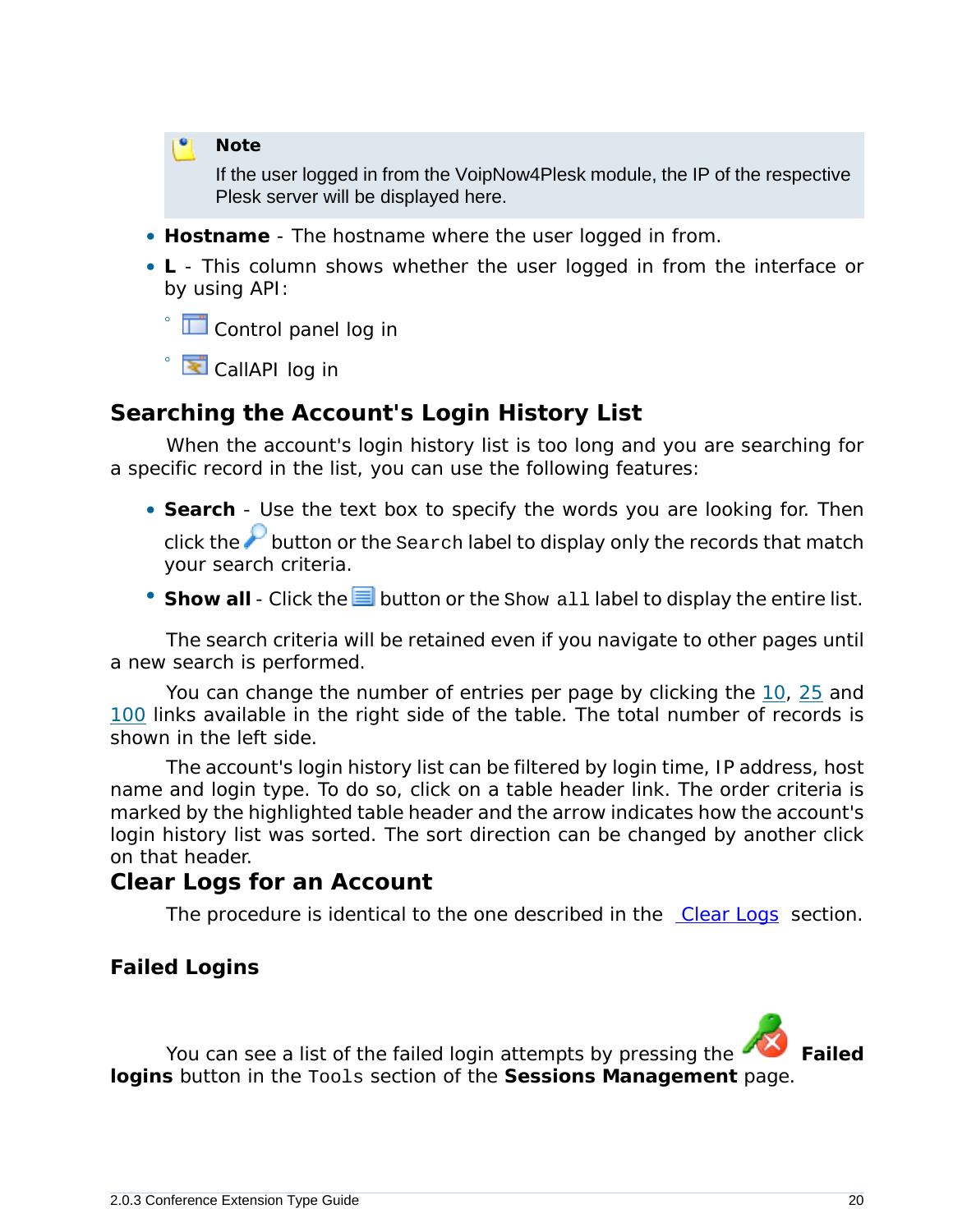The following information is available:

- **L** This column shows whether the user logged in from the interface or by using API.
- **Login time** The date and time of the login attempt.
- **Username** The user name used for the login attempt.
- **Message** The reason for which the login attempt failed.
- **IP Address** The IP address of the user who attempted to log in.

#### **Note**

If the user logged in from the VoipNow4Plesk module, the IP of the respective Plesk server will be displayed here.

• **Hostname** - The hostname of the user who attempted to login.

**Searching the Failed Login History List**

When the failed login history list is too long and you are searching for specific records, you can use the following features:

- **Search** Use the text box to specify the words you are looking for. Then click the  $\mathcal P$  button or the Search label to display only the records that match your search criteria.
- Show all Click the  $\equiv$  button or the show all label to display the entire list.

The search criteria will be retained even if you navigate to other pages until a new search is performed.

You can change the number of entries per page by clicking the 10, 25 and 100 links available in the right side of the table. The total number of records is shown in the left side.

The failed login history list can be filtered by login time, user name, message, IP address and hostname. To do so, click on a table header link. The order criteria is marked by the highlighted table header and the arrow indicates how the failed login history list was sorted. The sort direction can be changed by another click on that header.

#### **Clear Logs**

The procedure is identical to the one described in the [Clear Logs](#page-18-0) section.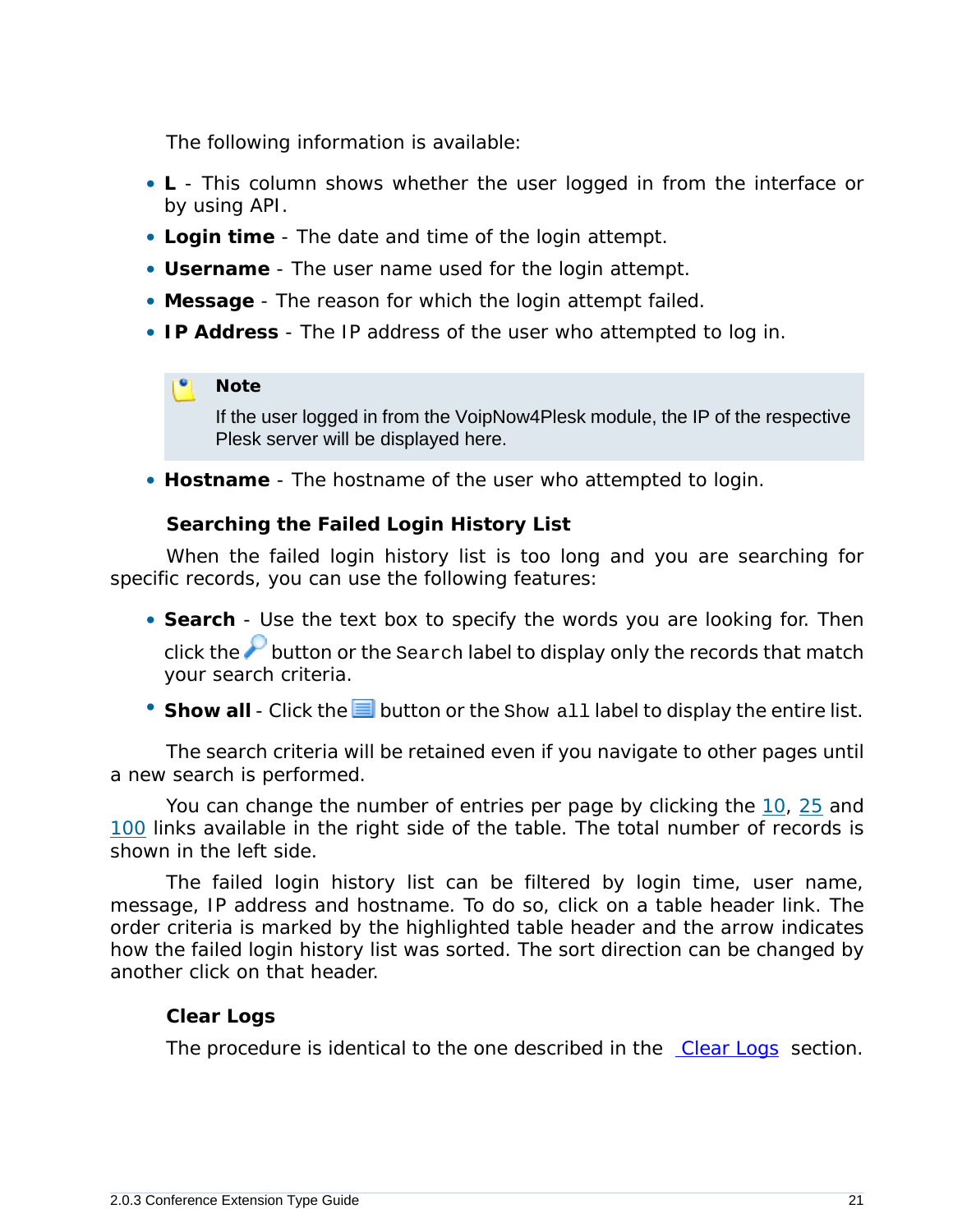## <span id="page-21-0"></span>**Chapter 5 Conference Setup**

This extension type allows setting up conferences that can be accessed by users calling from phones connected to the system, as well as by outside callers (e.g. calling from a phone connected to the PSTN).

In order to edit your extension's settings, click the Home link available

in the left navigation panel and than the **Conference center** icon located in the Tools area.

4PSA VoipNow displays the following options which will allow you configure the extension:

- **Conference settings**
	- **Play sound {folder} {sound} before connecting to conference**

center – When the check box is selected, use the **i** icon to select the sound that will be played for the caller before he is connected to the extension. A pop-up window that displays a list of all the available sounds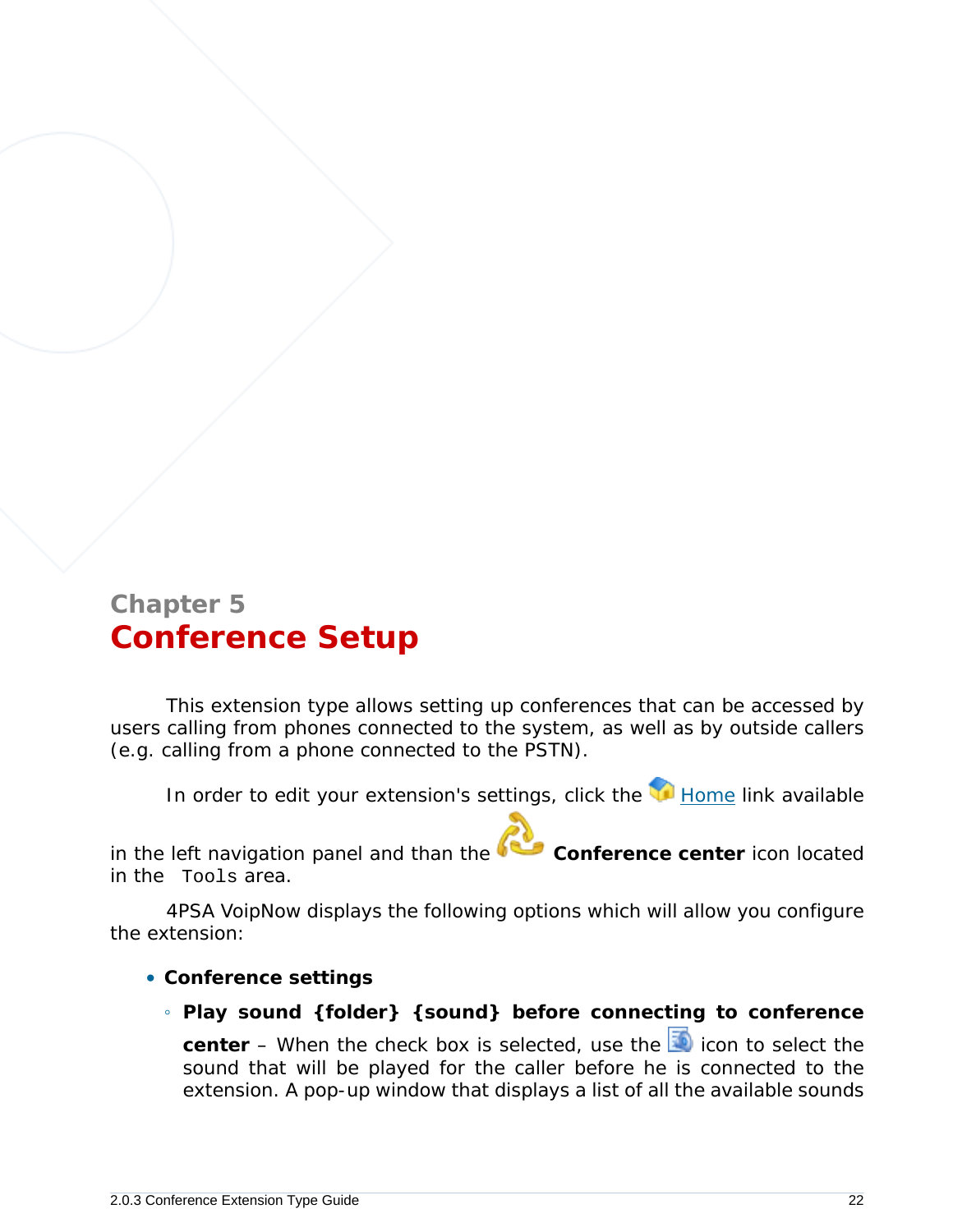matching the text filled in the text box opens. The following information is available:

- **■** P Click the **D** icon to play or to download the sound.
- **Name** The name of the sound file. Click the link in order to select this sound.
- **Folder** This column displays the file's folder location.

If you are searching for a particular sound, you can use the available controls.

In order to display all the sounds available in the system for all the events, click the Display all link located under the search controls.

You can change the number of entries per page by clicking the 10, 25 and 100 links available in the right side of the table. The total number of records is shown in the left side.

- **Conference room size** Use this text box to set the maximum number of users that can join the conversation. You can fill in any number between 2 and 99.
- **Record conference conversations** Three options are available:
	- **Always** When this option is enabled, 4PSA VoipNow will always record all the conversations in this conference.
	- **User's choice** When this option is enabled, the user has to decide which conversations will be recorded by 4PSA VoipNow.
	- **Never** When this option is enabled, 4PSA VoipNow will never record any conversation in this conference.
- **Call recording storage space** Use the available text box to limit the storage space allowed for recorded calls. If you do not want to limit the disk space, make sure the Unlimited check box is selected.
- **Enable music on hold** When this option is selected, 4PSA VoipNow plays the files located in the Default music on hold folder if there is only one user present in the conference.
- **Music on hold folder** Use the box to specify the folder containing the files to be played if the **Enable music on hold** option is selected.
- **Default settings for scheduled conferences**
	- **Close the conference when all conference moderators exit** When this option is enabled, 4PSA VoipNow terminates all calls when all the conference moderators log out.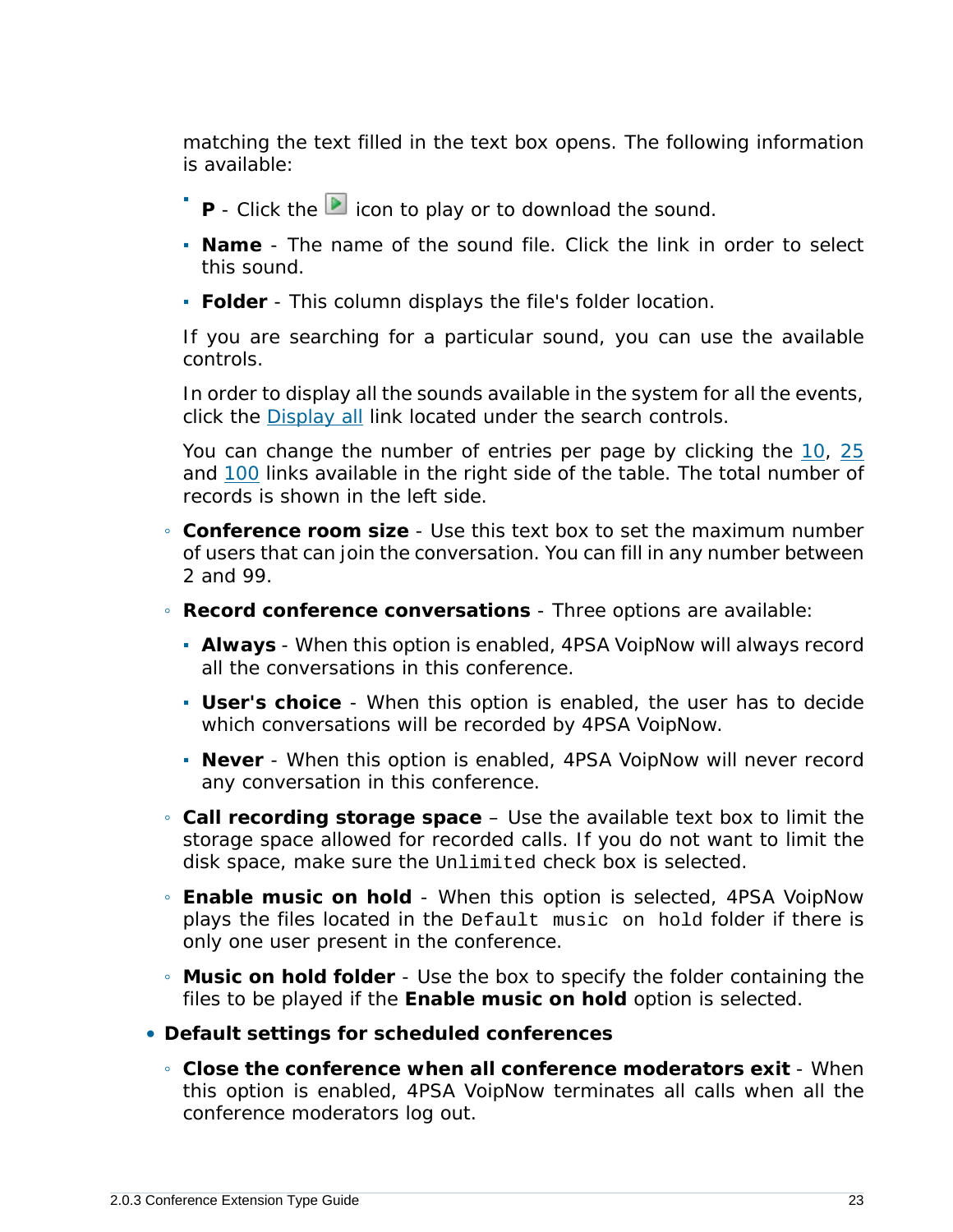- **Announce user count on joining conference**  When this option is selected, 4PSA VoipNow announces any new participant about the number of users in the conference call.
- **Announce users joining/leaving**  When this option is selected, 4PSA VoipNow announces the users about any participant joining or leaving the conference call.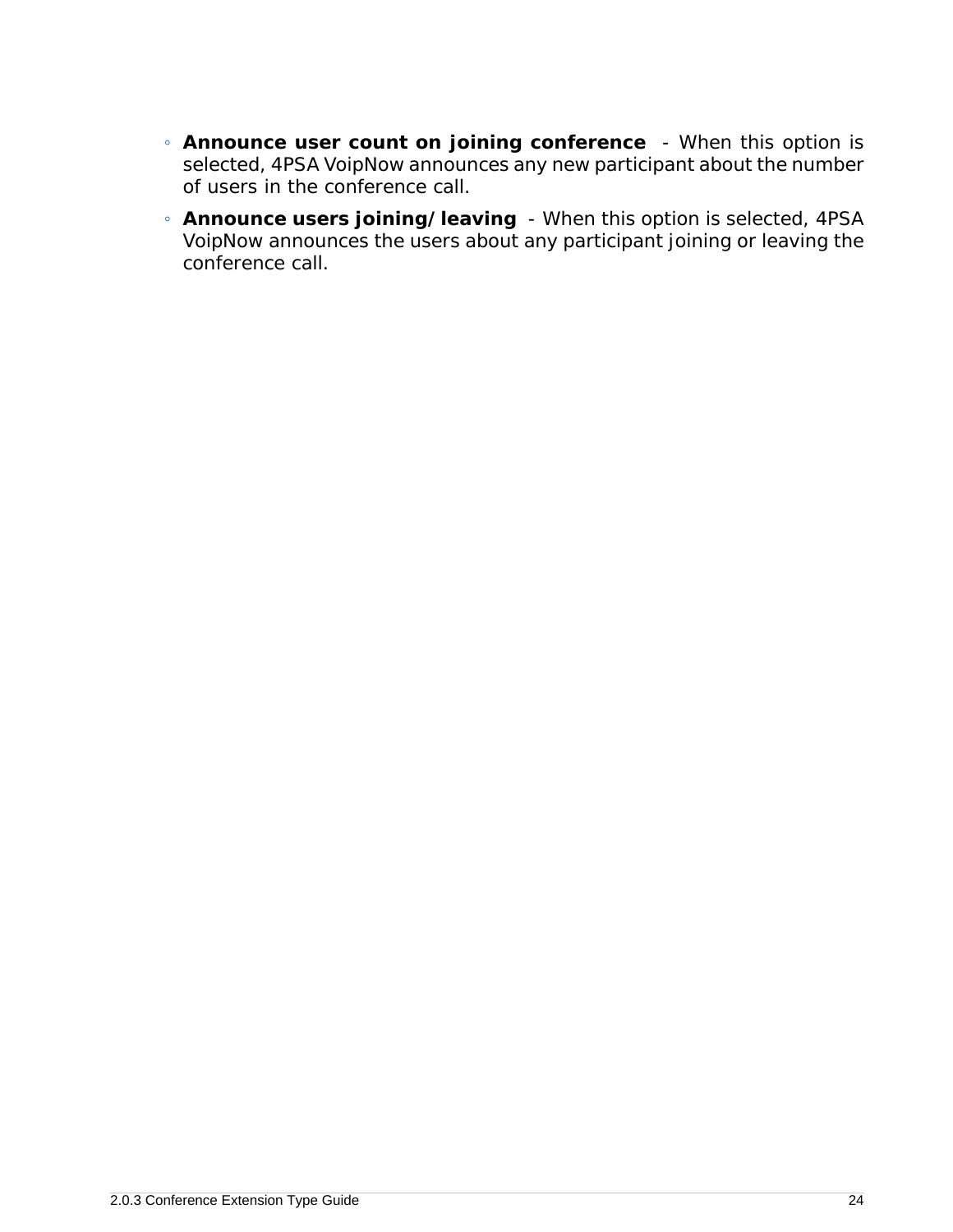### <span id="page-24-0"></span>**Chapter 6 Conference Features**

### <span id="page-24-1"></span>**Scheduled Conferences**

4PSA VoipNow allows conference scheduling for Conference extension types.

To access the scheduled conferences on your account, click the **Scheduled conferences** icon.

In the **Scheduled Conferences** page, you can view a list of the scheduled conferences in the system. Multiple operations can be performed:

- Search for specific conferences
- Schedule a new conference
- Delete scheduled conferences

4PSA VoipNow displays the following details for each scheduled conference:

• **S** – The status of the scheduled conference is displayed using an icon: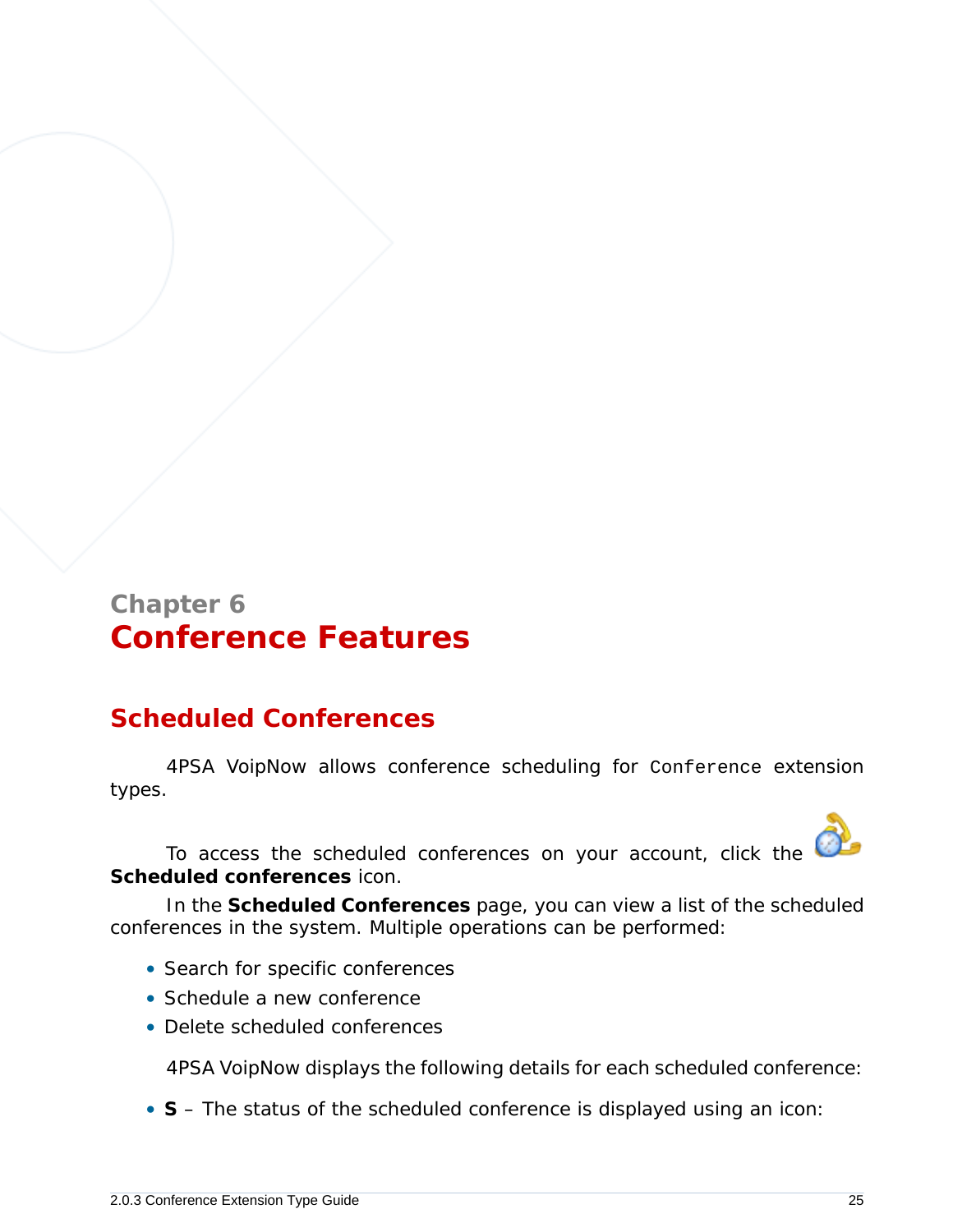

◦ **X** Disabled

Click this icon to change the status of the conference.

- **Name** The conference name.
- **Number** The conference number.
- **State** The conference state:
	- Never started
	- In progress
	- Ended
- **Created** The date when the scheduled conference was created.
- **Scheduled date** The date when the conference is scheduled.
- **Started** The time when the conference started.
- **Ended** The time when the conference ended.
- **In conference** The number of participants to the conference.
- **Sessions** The number of sessions for the conference. If there has been at least one session, you can click the link to open the **Scheduled Conference Sessions** page that displays an overview of all the sessions of that particular conference. For more details, see the next section.

#### <span id="page-25-0"></span>**View Scheduled Conference Sessions**

This page allows you to see all the sessions belonging to a particular conference. To access this page, choose the desired conference from the **Scheduled conferences** table and click the link available in the **Sessions** column.

4PSA VoipNow displays the following details for each session:

- **S** This icon displays the session's status:
	- Conference ended
	- Conference started
	- Conference recorded
- **Started** The date and time when the session had begun.
- **Ended** The date and time when the session had ended.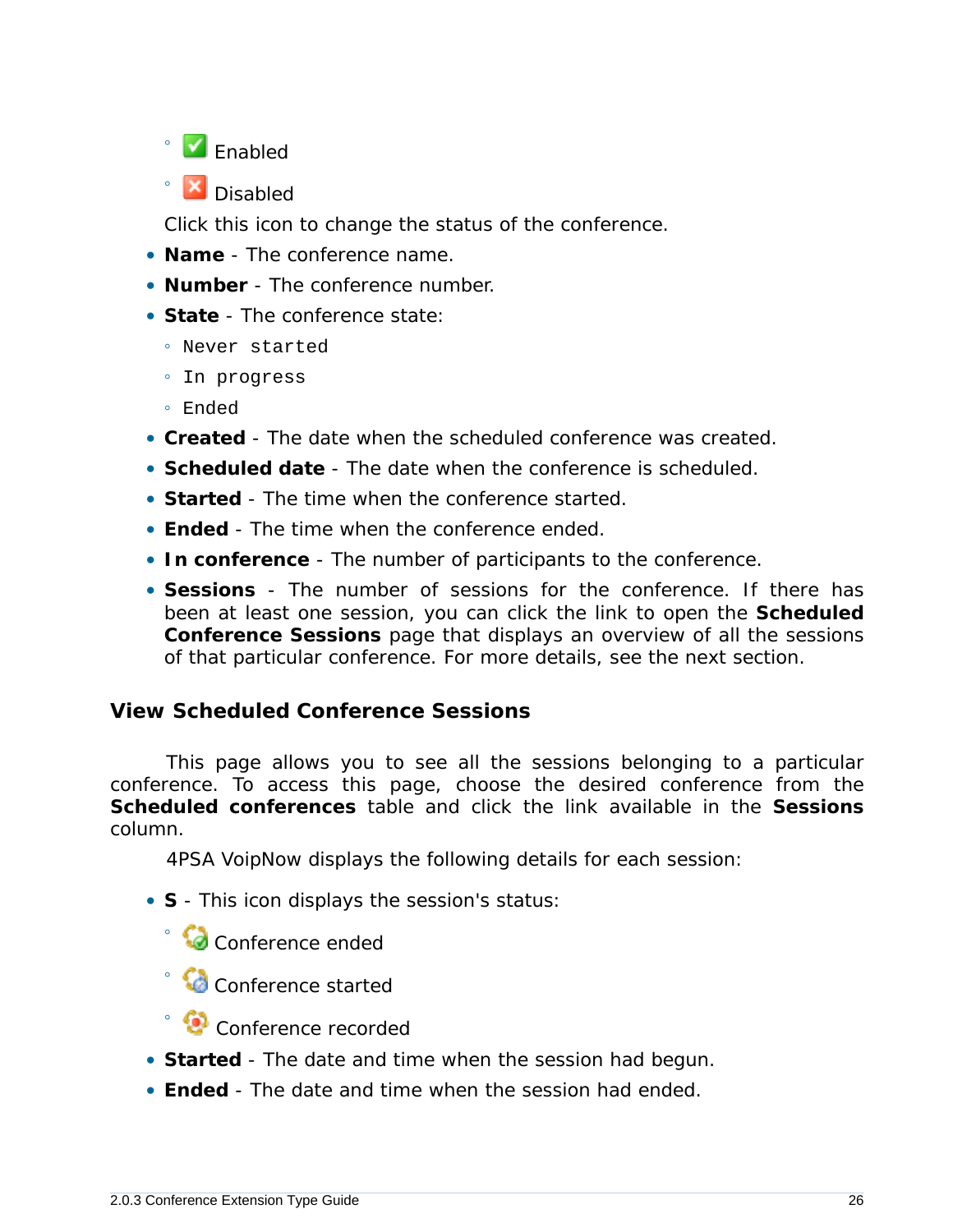- **Participants** The number of people that have attended this conference.
- **In conference** The number of participants that still are in the conference.
- **Duration** The length of each session.

**Searching the Sessions List**

If you want to search for a particular session, you can use one or more of the available filters:

**Show sessions between {date\_1} and {date2}**, where:

•  $\{$  date  $\{1\}$  - Use the available text box or the  $\equiv$  calendar button to specify the lower limit of the time interval in which you want to search for particular sessions. The date format must be yyyy-mm-dd.

• {date\_2} - Use the available text box or the **independent** calendar button to specify the upper limit of the time interval in which you want to search for particular sessions. The date format must be yyyy-mm-dd.

When you have decided on the filters you want to use, click the  $\mathcal P$  button or the Search label to display only the sessions that match your search criteria.

Click the  $\equiv$  button or the Show all label to display the entire sessions list.

Even if you navigate to other pages, the search criteria will be retained until a new search is performed.

You can change the number of entries per page by clicking the 10, 25 and 100 links available in the right side of the table. The total number of records is shown in the left side.

The sessions list can be filtered by status, starting time, end time, participants and users in conference. To do so, click a table header link. The order criteria is marked by the highlighted table header and the arrow indicates how the orders list was sorted. The sort direction can be changed by another click on the corresponding header.

#### <span id="page-26-0"></span>**Schedule a New Conference**

This extension type allows setting up conferences that can be accessed by users calling from phones connected to the system, as well as by outside callers (e.g. calling from a phone connected to the PSTN).

To schedule a new conference, click the **Schedule new conference** button available in the Tools area and fill in the following details: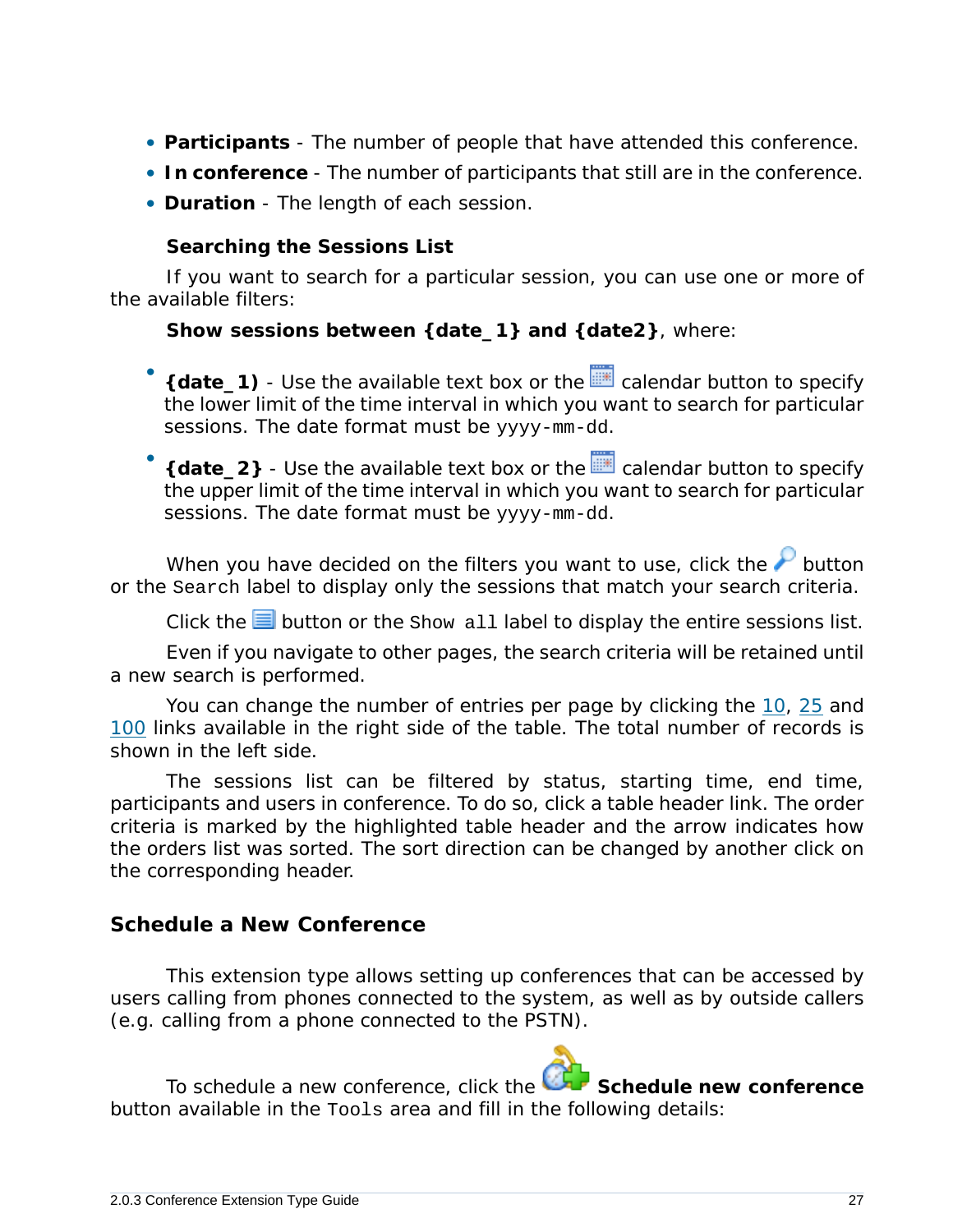- **Conference schedule**
	- **Name** Use this text box to set the conference descriptive name.
	- **Administrator PIN** Use this text box to set the PIN code for the conference administrator.

#### **Note**

Although it is highly recommended that you set up an administrator PIN, you can leave this field empty. If you choose to leave the **Administrator PIN** field empty the system behaviour changes as follows:

- You cannot set up a participant PIN.
- NO PIN is requested when users enter the scheduled conference.
- ALL users join the conference as members.
- NO administrator is able to join the conference.
- **Participant PIN** Use this text box to set the PIN code used by participants to this conference.
- **Conference room size** Use this text box to set the maximum number of users that can join the conversation. You can fill in any number between 2 and 99.
- **Conference type** Three options are available:
	- **One type** When this option is enabled, the conference is scheduled one time between **Start hour** and **Scheduled end hour**.
	- **Anytime** When this option is enabled, the conference is permanent.
	- **Recurring** When this option is enabled, the conference is scheduled to take place as specified by Weekday, Day of the month, Month between **Start hour** and **Scheduled end hour**.
- **Start hour** Use this text box to specify the scheduled start time for one time or recurring conferences.
- **Scheduled end hour** Use this text box to specify the scheduled end time for one time or recurring conferences.
- **Conference date** Use this text box to specify the scheduled date for one time or conferences.
- **Weekday** Use this text box to specify the day of the week when a recurring conference is scheduled to take place.
- **Day of month** Use this text box to specify the day of the month when a recurring conference is scheduled to take place.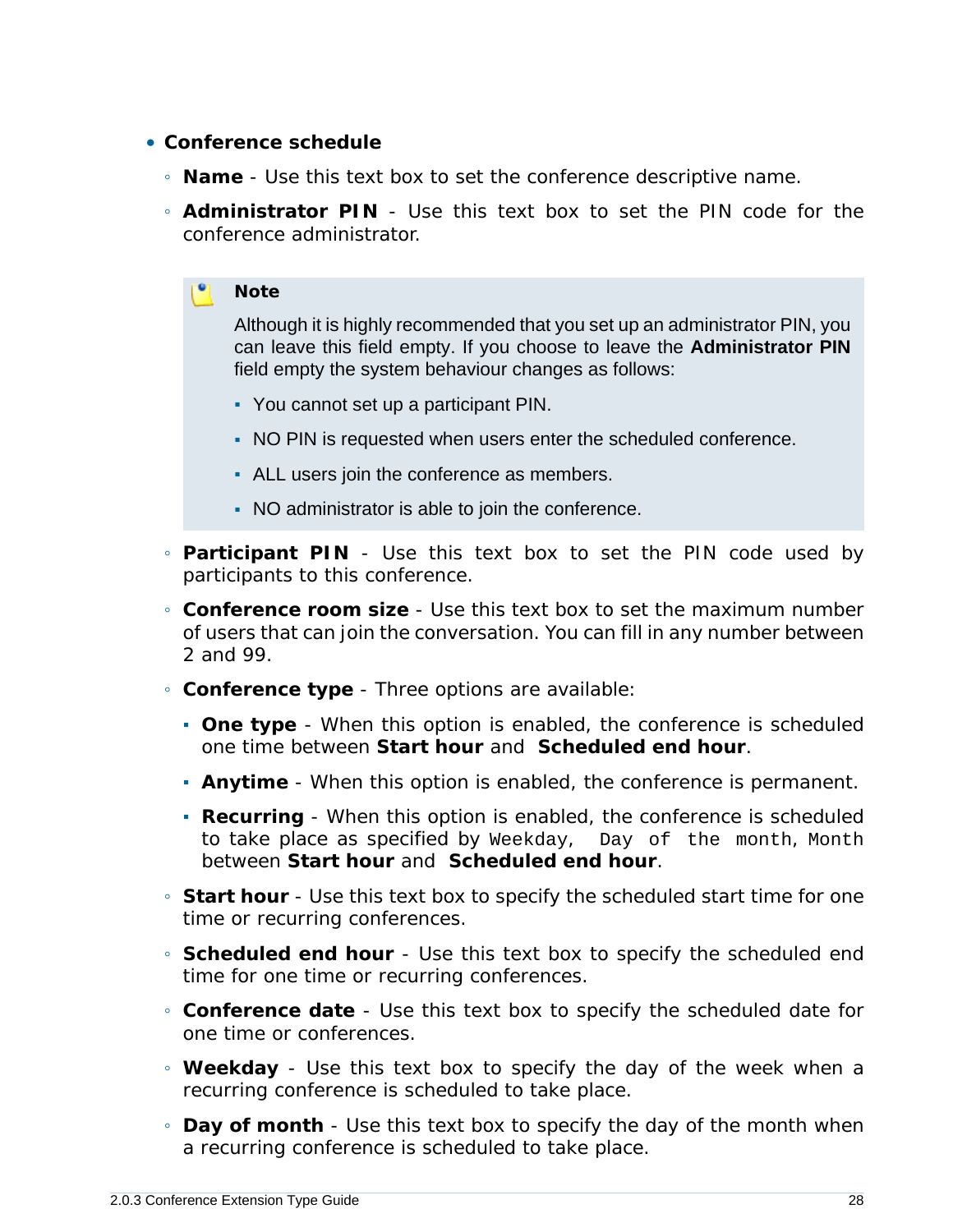- **Month** Use this text box to specify the month when a recurring conference is scheduled to take place.
- **Default settings for scheduled conferences**

◦ **Play sound {folder} {sound} before connecting to conference center** – When the check box is selected, use the **induced** icon to select the sound that will be played for the caller before he is connected to the extension. A pop-up window that displays a list of all the available sounds matching the text filled in the text box opens. The following information is available:

- **■** P Click the **D** icon to play or to download the sound.
- **Name** The name of the sound file. Click the link in order to select this sound.
- **Folder** This column displays the file's folder location.

If you are searching for a particular sound, you can use the available controls.

In order to display all the sounds available in the system for all the events, click the Display all link located under the search controls.

You can change the number of entries per page by clicking the 10, 25 and 100 links available in the right side of the table. The total number of records is shown in the left side.

- **Enable music on hold** When this option is selected, 4PSA VoipNow plays the files located in the Default music on hold folder if there is only one user present in the conference.
- **Close the conference when all conference moderators exit** When this option is enabled, 4PSA VoipNow terminates all calls when all the conference moderators log out.
- **Announce user count on joining conference**  When this option is selected, 4PSA VoipNow announces any new participant about the number of users in the conference call.
- **Announce users joining/leaving**  When this option is selected, 4PSA VoipNow announces the users about any participant joining or leaving the conference call.
- **Record conference conversations** Select this option if you want 4PSA VoipNow to record all your conferences.

Click **OK** to schedule a new conference. Click **Cancel** to go back to the previous page without any change.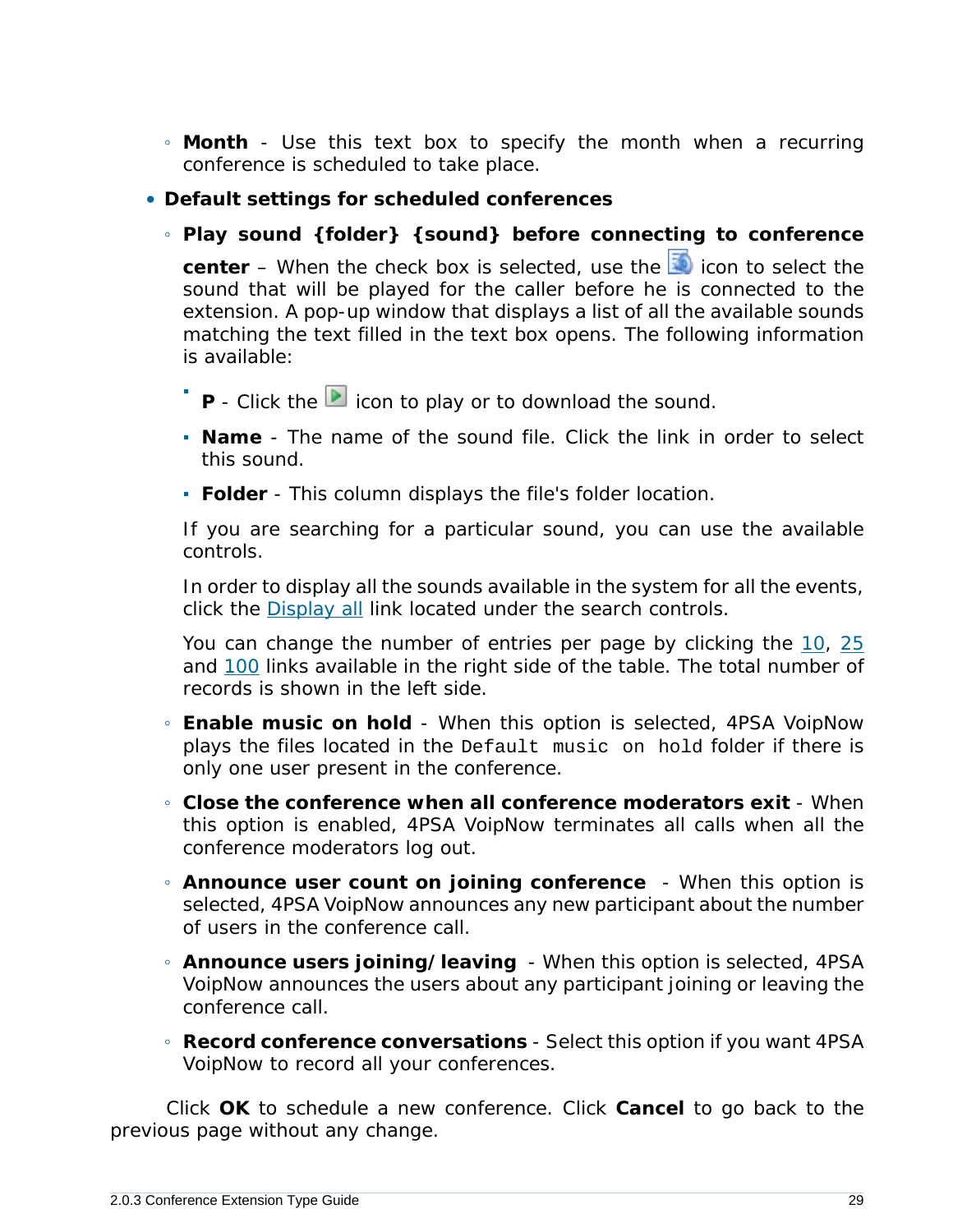#### <span id="page-29-0"></span>**Searching the Scheduled Conferences List**

When the scheduled conferences list is too long and you are searching for specific conferences, you can use the following features:

- Use the drop-down list to select the time interval when the conferences were scheduled. Only the conferences defined in that interval will be displayed. The available time frames are:
	- Any time
	- Today
	- Tomorrow
	- Next 7 days
	- Next month
	- In the past
- Search – Fill in the text you are looking for in the text box. Click the button or the Search label to display only the fax messages whose name contains the text.
- Show all Click this **in** button or the Show all label to display the entire list.

Even if you navigate to other pages, the search criteria will be retained until a new search is performed.

You can change the number of entries per page by clicking the 10, 25 and 100 links available in the right side of the table. The total number of records is shown in the left side.

The conferences list can be filtered by name and creation date. To do so, click a table header link. The order criteria is marked by the highlighted table header and the arrow indicates how the conferences list was sorted. The sort direction can be changed by another click on that header.

<span id="page-29-1"></span>**Remove a Scheduled Conference**

To remove scheduled conferences from an extension account, click the



**Scheduled conferences** icon and follow the next steps:

**1.**Choose the conferences you want to delete by selecting their corresponding check boxes.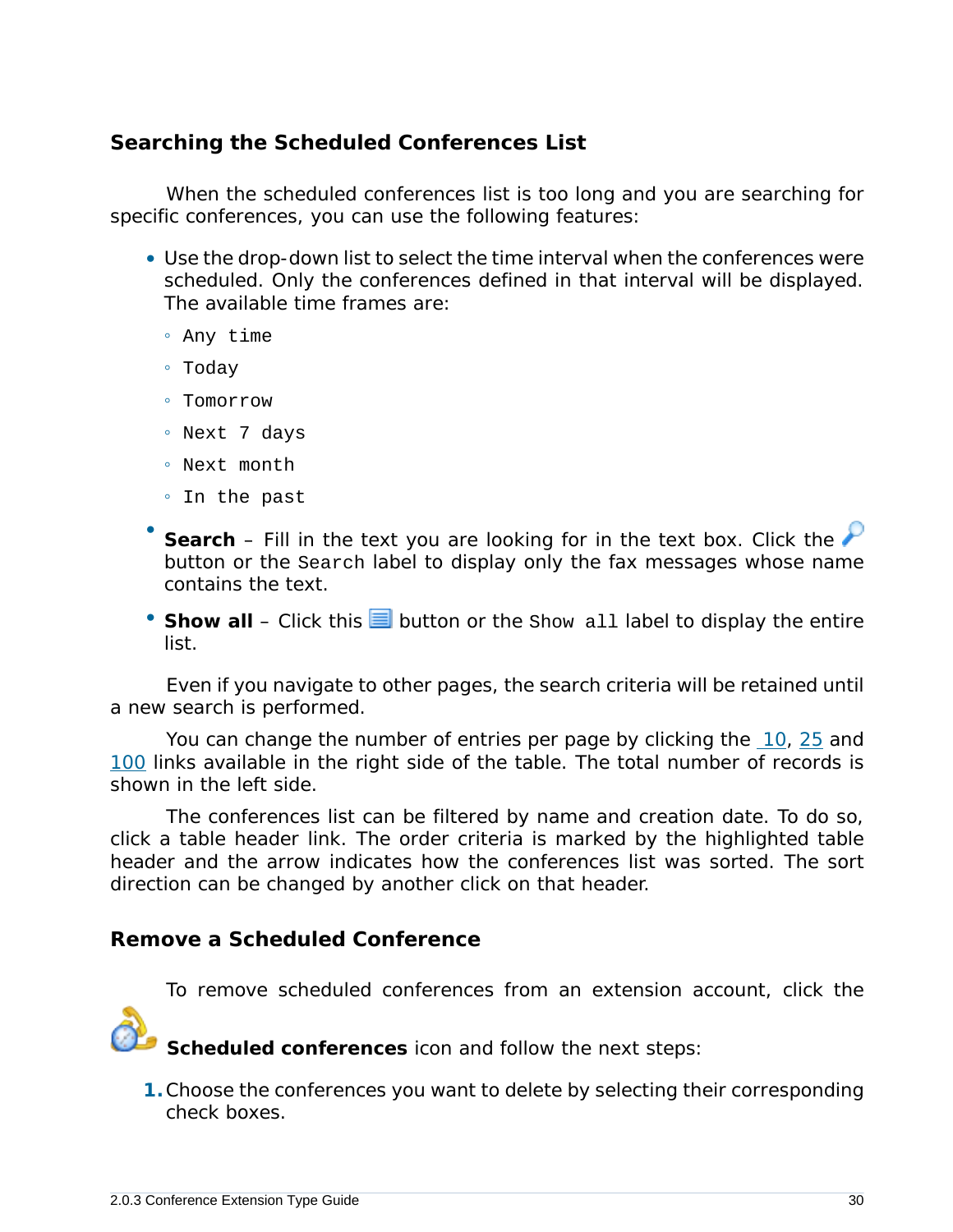- <sup>2</sup> Click the **X** Remove selected link.
- **3.**You will be asked to confirm the removal. If you want to proceed, click **OK**. Otherwise, click **Cancel**.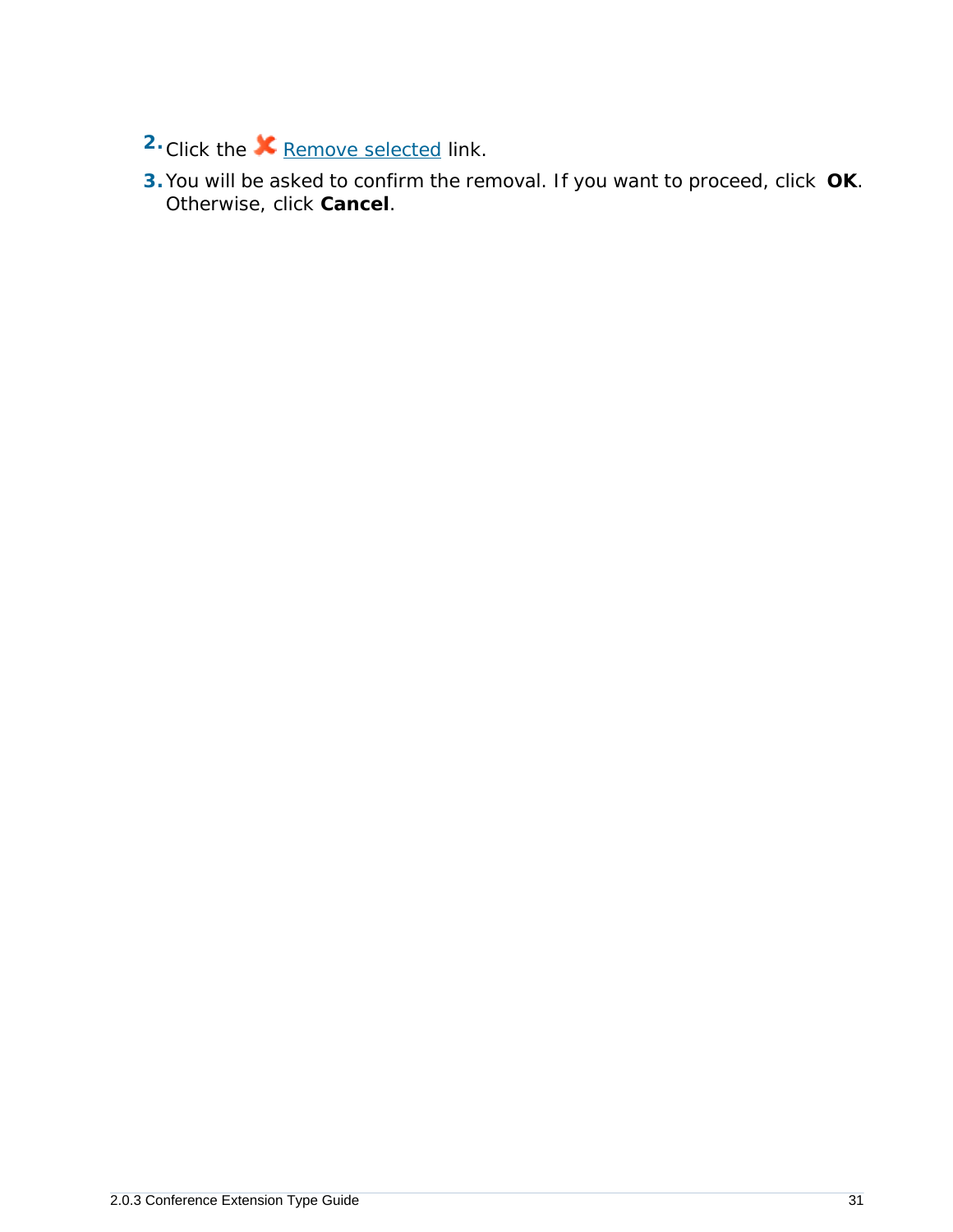## <span id="page-31-0"></span>**Chapter 7 Edit Your Extension's Permissions and Phone Numbers**

To modify the permissions and phone numbers of your extension, follow these steps:

**1.** Click the **Extension permissions and phone numbers** icon available in the Tools area.

- **2.**A new page opens, allowing you to modify the following fields:
	- **Limits**
		- **Maximum disk space for sound files** Use the available text box to specify the maximum storage space reserved for the sounds created by the extension user. If you do not want to limit the disk space, select the Unlimited check box.
		- **Maximum disk space for music on hold files** Use the available text box to specify the maximum storage space reserved for the music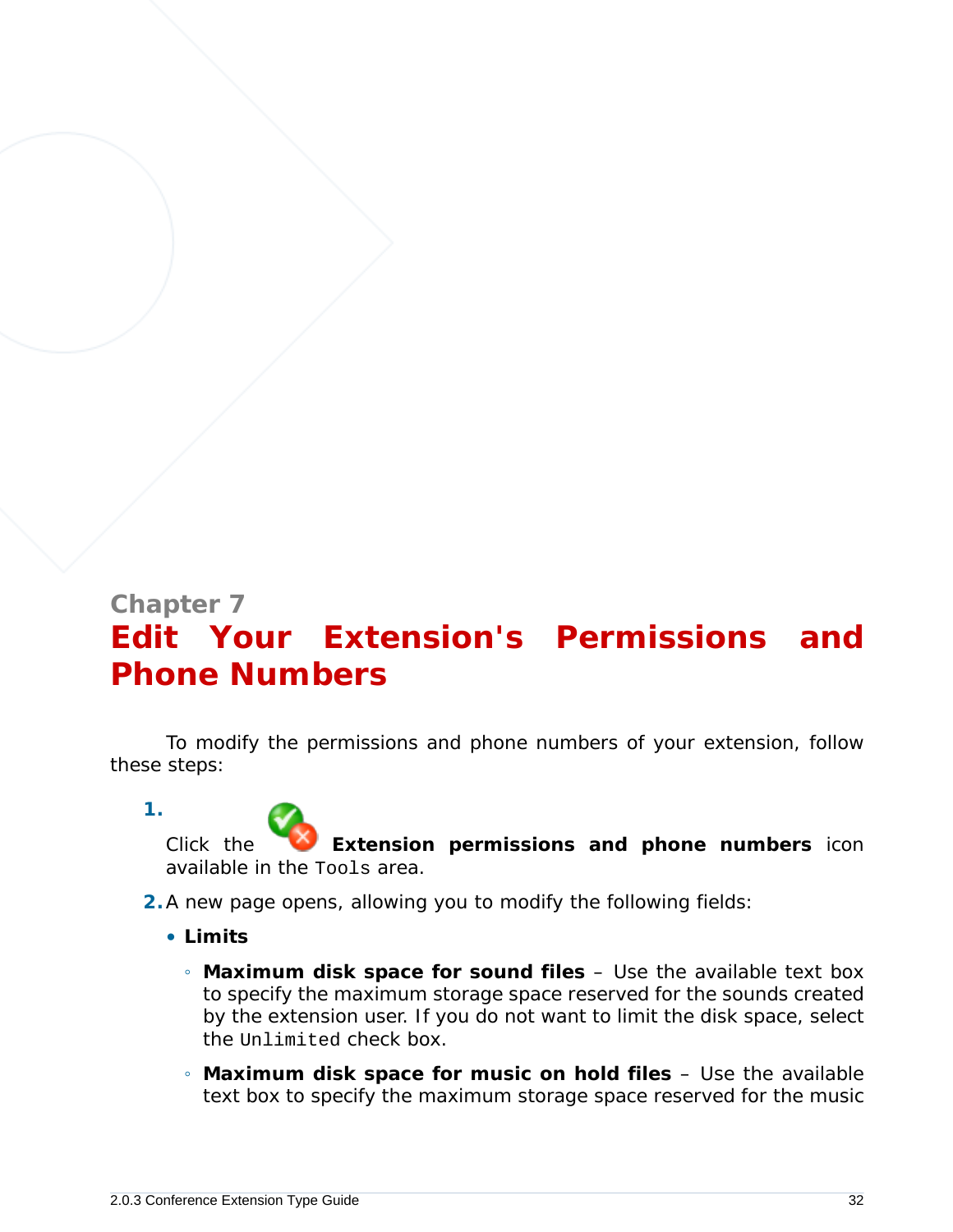on hold files. If you do not want to limit the disk space, select the Unlimited check box.

◦ **Maximum concurrent text to speech** – Use the available text box to limit the number of calls that are allowed to use the text to speech application at the same time. If you do not want to limit the extension, select the Unlimited check box.

#### **Note**

This line is available only if the **Allow text to speech** option was enabled

from the Unified Communications >> **System Preferences** page.

In order to use the text to speech functions, you must make sure that:

- There is at least one Cepstral voice engine installed on your server.
- There is at least one voice support license and one concurrency port license installed on your server (licenses can be purchased from the 4PSA store).

More details about the Cepstral engine installation can be found in the 4PSA VoipNow release notes.

◦ **Account expiration date** – To specify the date when the extension account becomes invalid, deselect the Unlimited check box and

provide a date using the text box or the available **calendar button**.

• **Incoming phone number selection** – Use the two lists to associate one or more public phone numbers from the client's pool with the extension.

#### **Note**

This section is displayed only if there are phone numbers available in the client account where the extension is located.

When you assign a public phone number to an extension, the phone number becomes exclusive to that extension. No other extension can use it. From that moment on, callers from outside the 4PSA VoipNow system can reach that extension by dialing the phone number.

**3.**Click **OK** to save the changes to the account. Click **Cancel** to return to the previous page without saving the changes.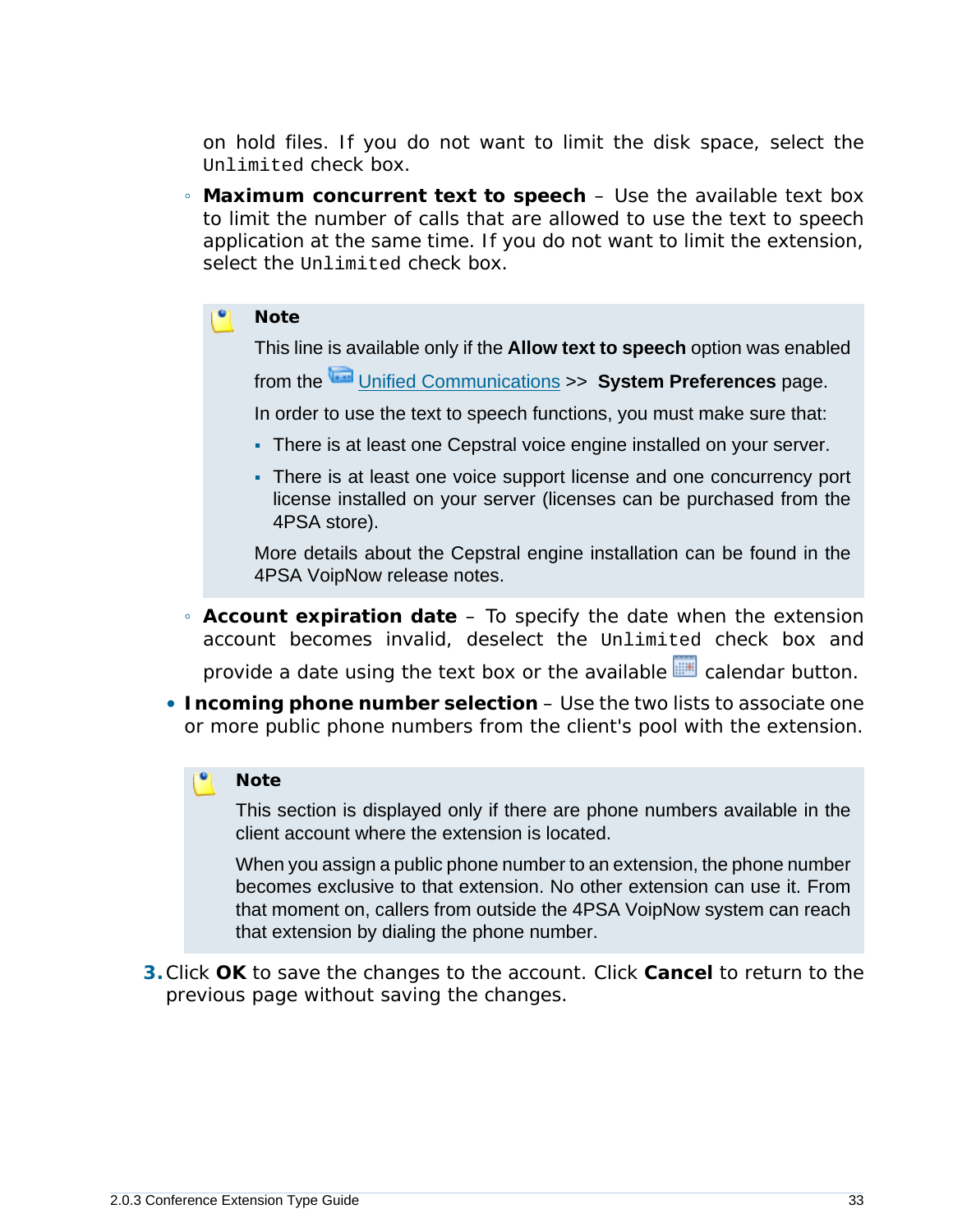## <span id="page-33-0"></span>**Chapter 8 View Your Personal Charging Plan**

4PSA VoipNow allows you to view detailed information about your account's current charging plan. To access this information, click the  $\blacksquare$  Home link available

in the left navigation panel and than on the **Charging plans** icon situated in the Tools area.

Depending on the charging plan type (prepaid or postpaid) and its settings, you can view one or more of the following sections:

- **Charging plan description**
	- **Charging plan name** The descriptive name of the charging plan.
	- **Charging plan type** The type of the charging plan: prepaid or postpaid.
	- **Allow incoming calls Yes** 4PSA VoipNow displays this information only if your extension can receive calls from extensions that belong to the system as well as from extensions outside the system.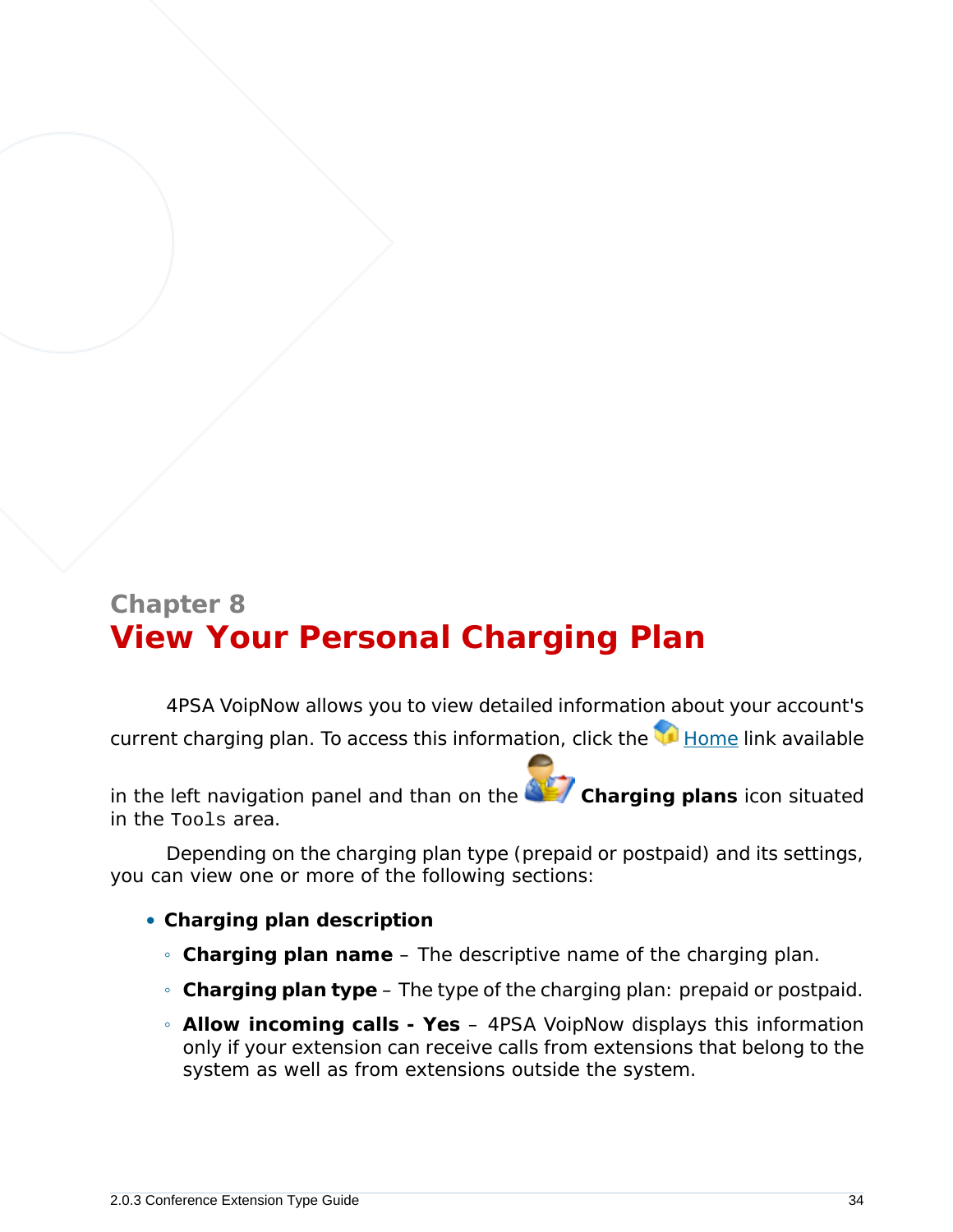- **Allow outgoing external calls Yes** 4PSA VoipNow displays this information only if your extension can make calls to destinations outside the system.
- **Allow outgoing local calls Yes** 4PSA VoipNow displays this information only if your extension can call other extensions on the same client account.
- **Allow outgoing extended local calls Yes** 4PSA VoipNow displays this information only if your extension can call other extensions in the system (not on the same client account).
- **Remaining incoming calls credit** The amount currently available for incoming calls.



This information is available only for prepaid charging plans.

◦ **Remaining outgoing calls credit** – The amount currently available for outgoing calls.



This information is available only for prepaid charging plans.

◦ **Number of recharges**

#### **Note**

This information is available only for prepaid charging plans.

◦ **Incoming money limit** – The supplementary credit for external incoming calls.



This information is available only for postpaid charging plans.

◦ **Outgoing money limit** – The supplementary credit for external outgoing calls.



This information is available only for postpaid charging plans.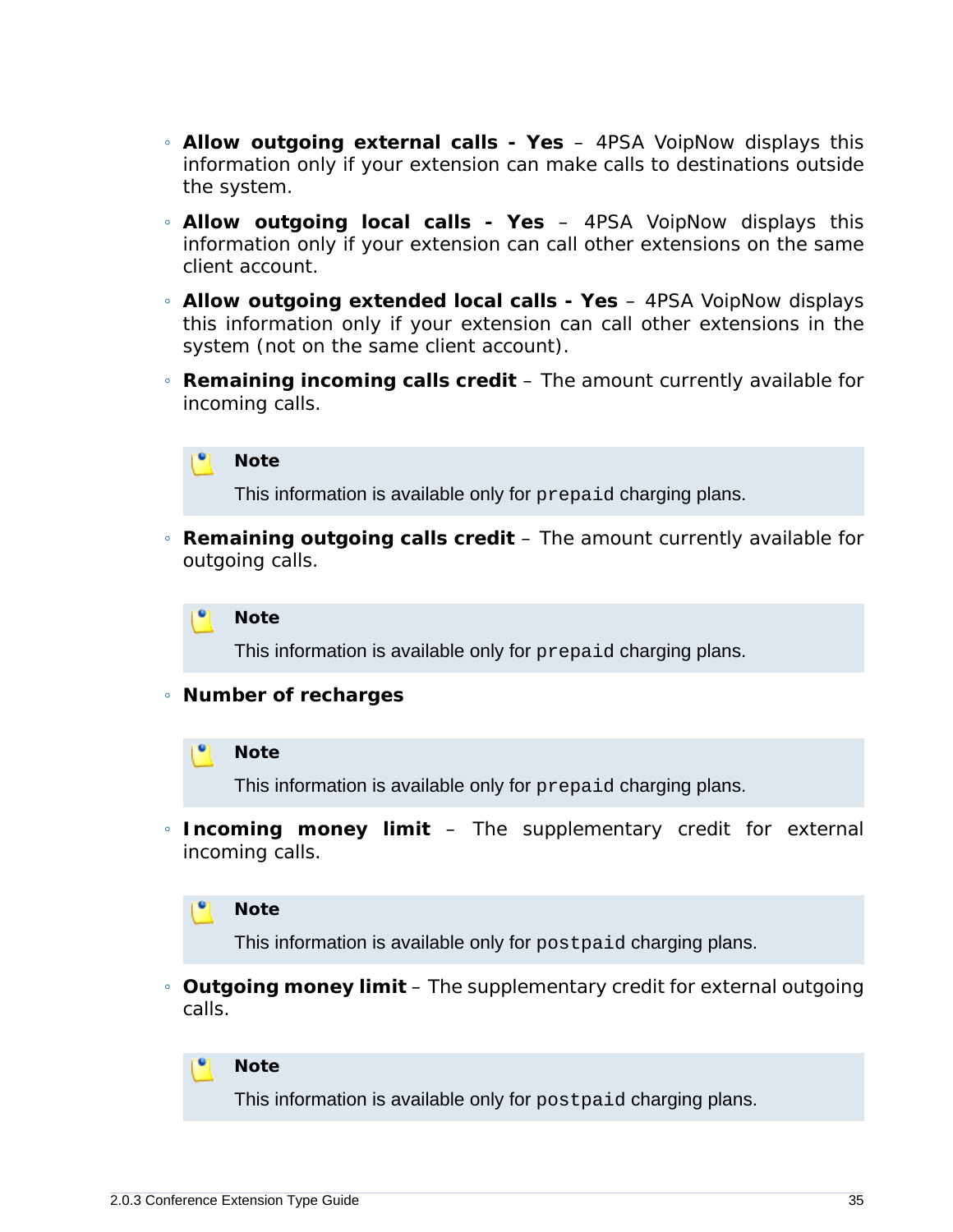• **External outgoing limits** – Number of outgoing minutes available, per time interval. The number of outgoing minutes is displayed for each time interval included in the charging plan in the format:

**{m} minutes limit in time interval {T}**

The number of remaining minutes in current month is also displayed in format:

**{m} minutes limit in over usage. {m} minutes and 0 seconds remaining in {m} remaining in {month}**

#### **Note**

This information is available only for postpaid charging plans.

4PSA VoipNow displays this section only if the extensions on the client account can make calls to destinations outside the system.

- **Outgoing calls charges** These are the charges applied to conversations after the user has exceeded the number of available minutes.
	- **Calls are charged indivisible for the first {T} seconds and then every {T} seconds** - For the first **{T}** seconds the call is taxed as one minute; afterwards, taxing is done every **{T}** seconds.
	- **Local calls are charged {money unit} / second** The fee charged for calls between extensions on the same client account.

#### **Note**

4PSA VoipNow displays this information only if the extensions can call locally.

◦ **Extended local calls are charged {money unit} / second** – The fee charged for calls between extensions belonging to different client accounts from the system.

#### **Note**

4PSA VoipNow displays this information only if the extensions can call locally to extensions on different client accounts.

If the charges for external calls are computed using a fixed prices method, 4PSA VoipNow displays the costs for each time interval in the following format:

◦ **Calls made in time interval {T} are charged with {money unit} / second** – The price charged for external calls made in time interval **{T}**.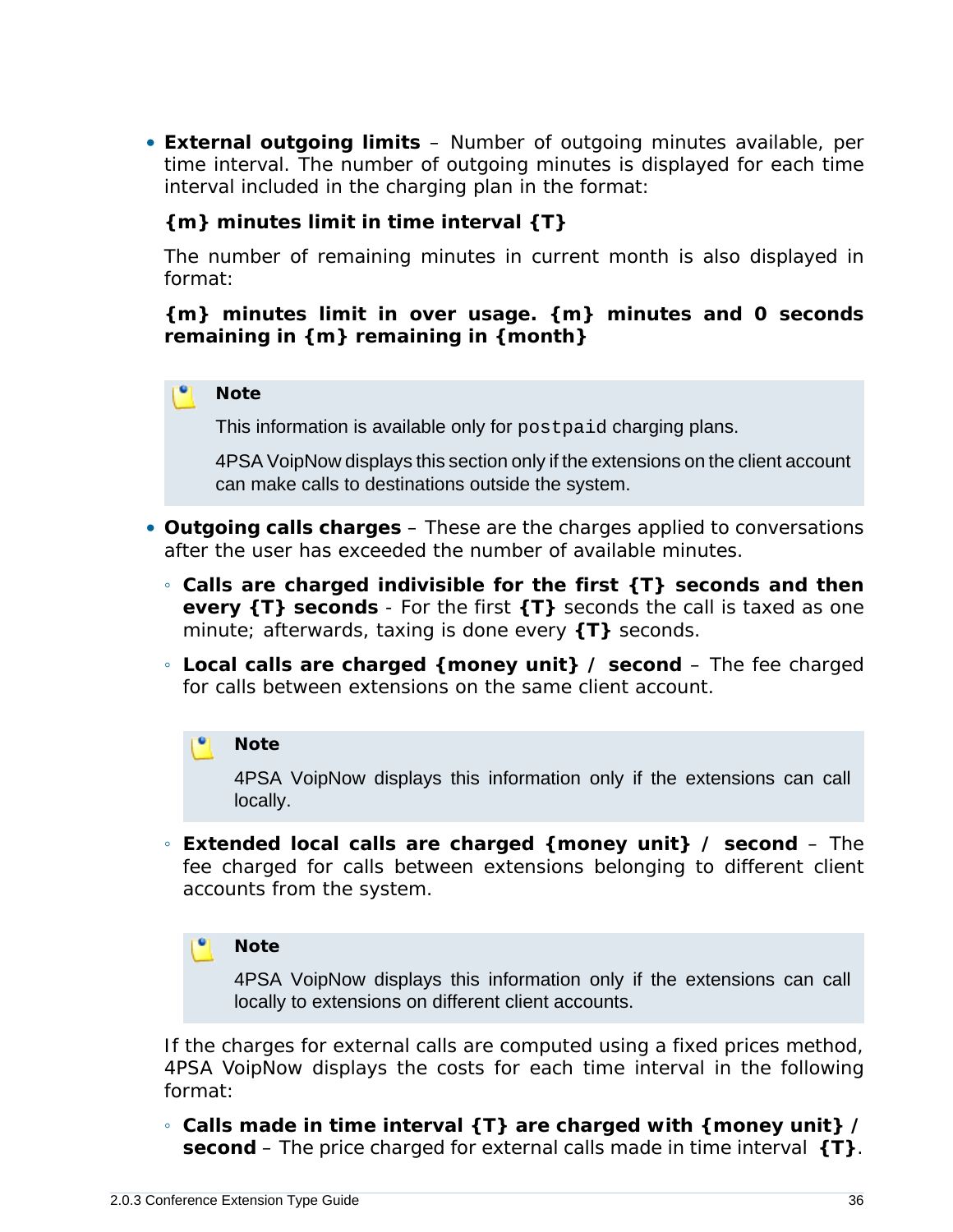4PSA VoipNow displays the costs for the calls outside the time intervals specified above:

- **Calls made outside these time intervals are charged {money unit} / second** – The price charged for external calls made outside time interval **{T}**.
- **External incoming calls charges** These charges apply to calls received from outside the system.

#### $\bullet$ **Note**

4PSA VoipNow displays this information only if the extensions are allowed to receive external calls.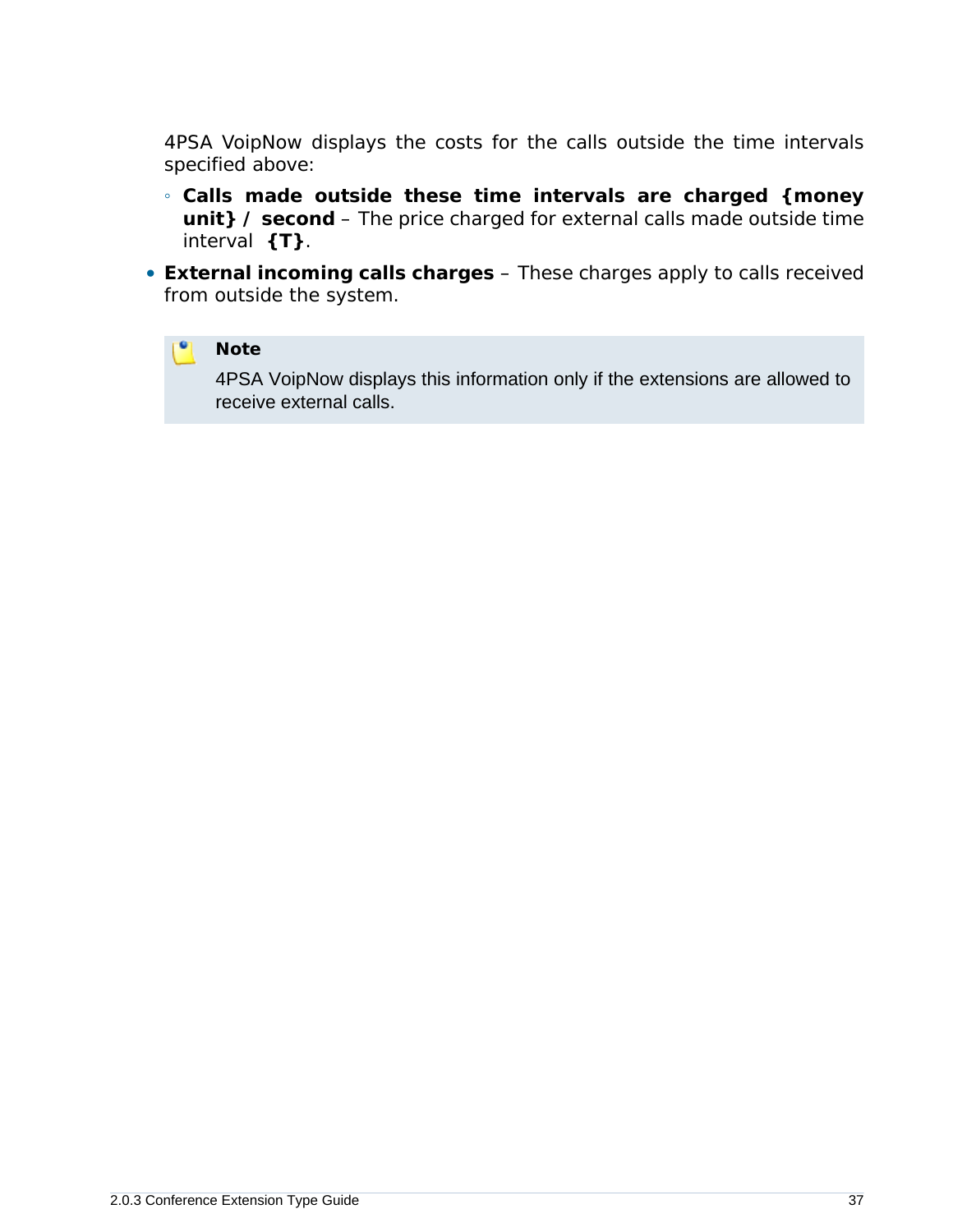# **Chapter 9 View Your Charging Limits History**

4PSA VoipNow allows you to view detailed information about a extension's

charging limits. To access this information, click the **Charging limits** icon available in the Tools area.

The charging limits history table contains the following columns:

- **Incoming money limit** Displays the supplementary credit for external incoming calls.
- **Outgoing money limit** Displays the supplementary credit for external outgoing calls.
- **Over usage minutes** Displays the supplementary over usage minutes limit.
- **Every month** Displays the time frame for the charging limits: current month or monthly.
- **Order number** Displays the number of the request for allocating the new charging limits.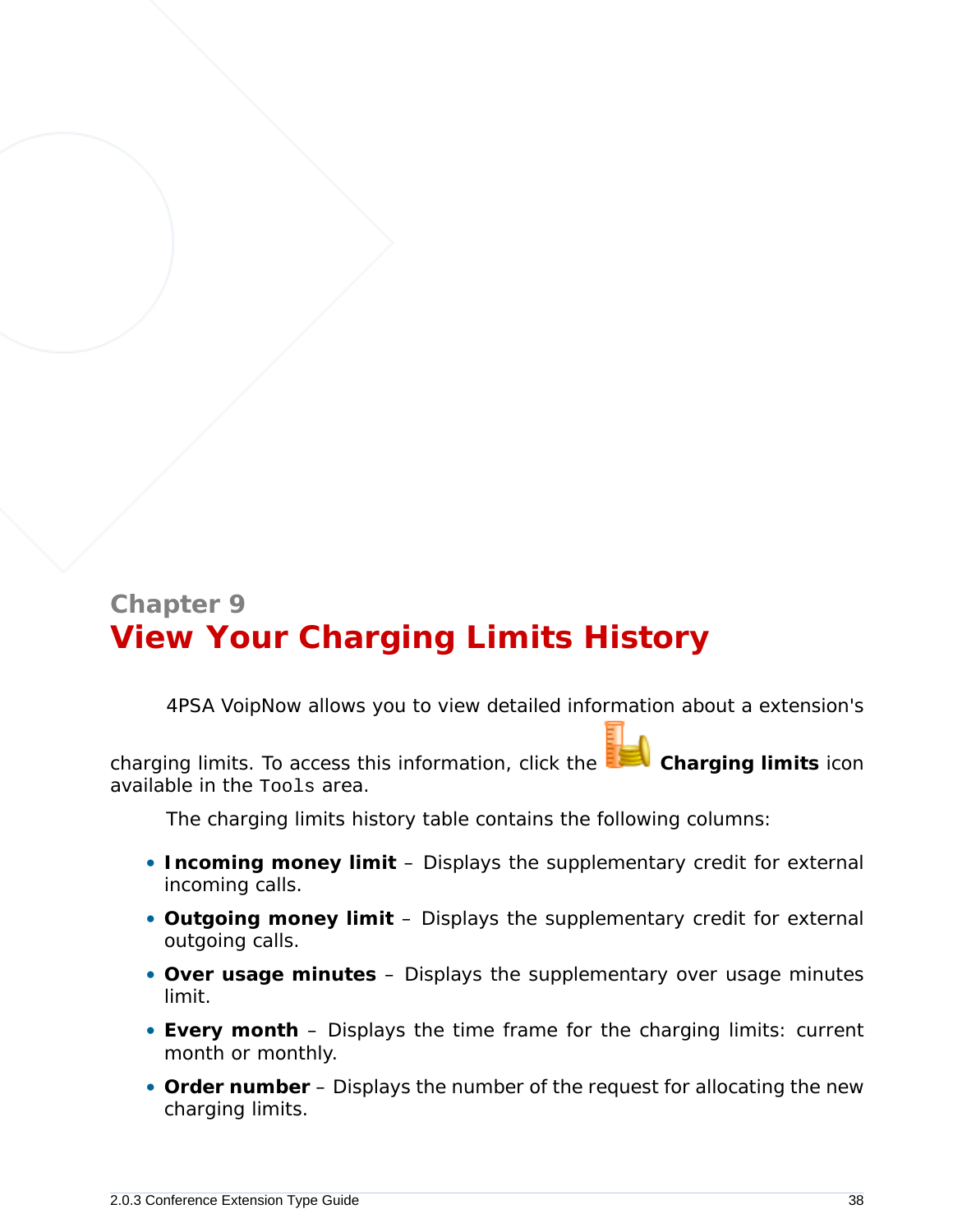• **Date added** – Displays the date when the charging limits were enforced.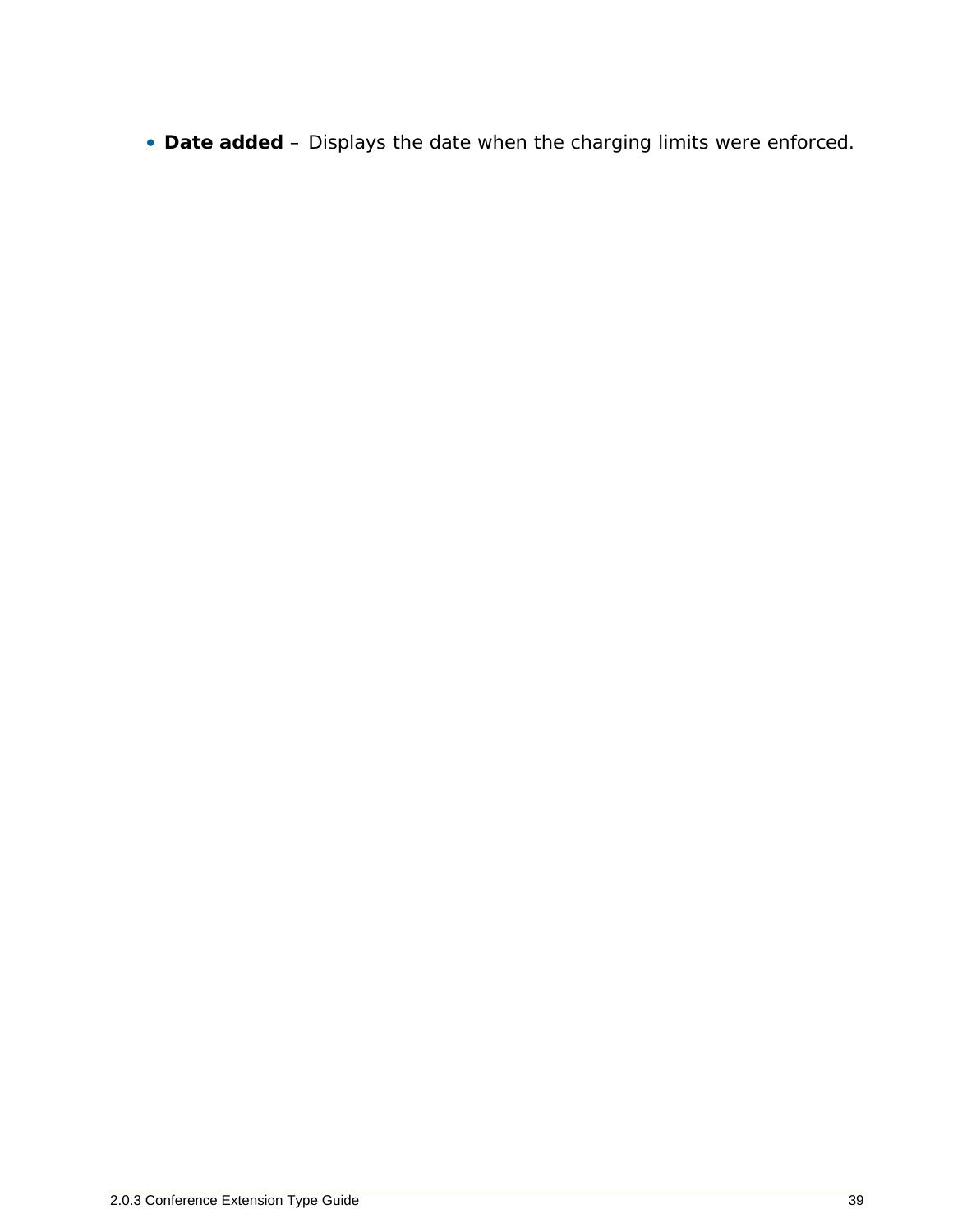# **Chapter 10 View Extension's Charging Credits History**

4PSA VoipNow allows you to view detailed information about the history of recharges for the extension's charging credit. To access this information, click the



**Charging credits** icon available in the Tools area.

The charging credits history table contains the following columns:

- **Incoming calls credit** Displays the supplementary credit for incoming calls.
- **Outgoing calls credit** Displays the supplementary credit for outgoing calls.
- **Order number** Displays the number of the request for allocating the new charging credits.
- **Date added** Displays the date when the charging credits were enforced.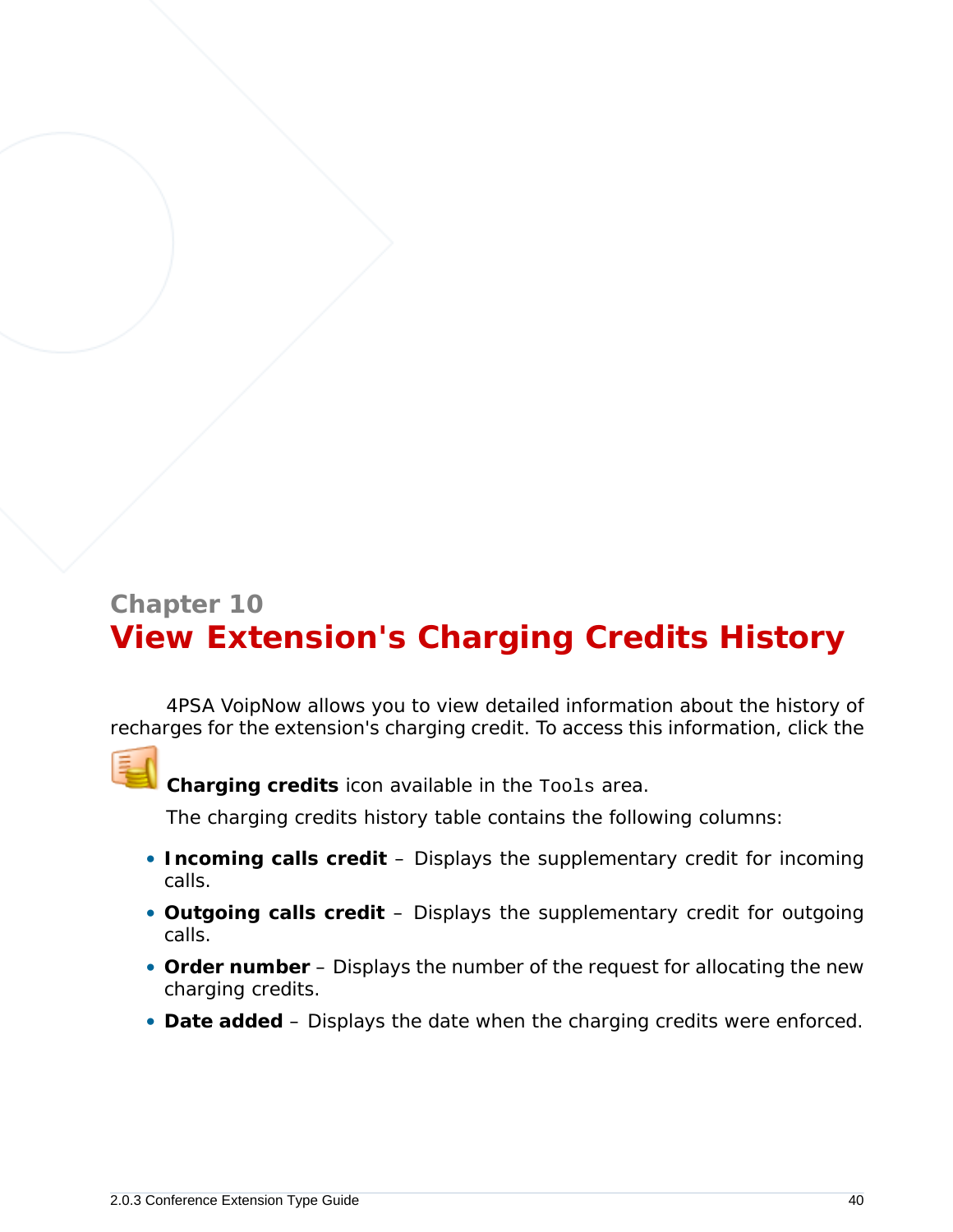# **Chapter 11 Manage Your Time Intervals**

## **View Time Intervals**

Time intervals are used to match calls to a certain period of time. This can be done for charging reasons or in order to filter incoming/ external calls. In the **Time Interval Management** page, you can view a list of all the available time intervals added to the system.

To access this page, click the Home link in the left navigation panel.

Next, click the **Time intervals** icon available in the Tools area. Multiple operations can be performed:

- Add a new time interval
- Searching the time intervals list
- Edit an existing time interval
- Delete time intervals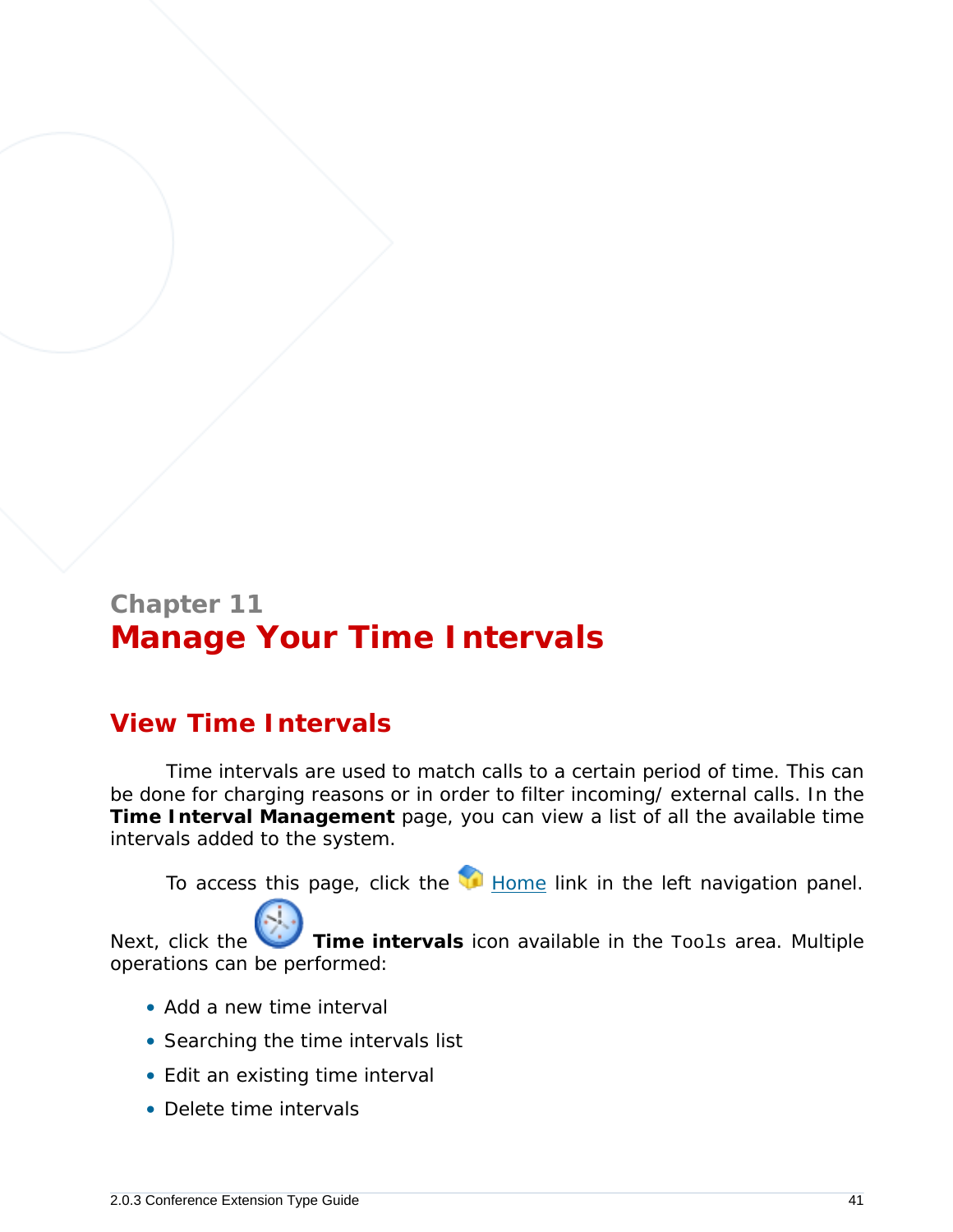4PSA VoipNow displays the following information about each time interval:

- **T** The method used to define the time interval:
	- ® <mark>⊞</mark> Individual days method
	- **O** Interval method
- **Name** The time interval's descriptive name. Click this link to edit the time interval's information.
- **Intervals** The number of different time intervals defined for the specific time interval block. Click the number displayed to see further information regarding the time intervals:
	- **Hours** The hours used as the time interval limits.
	- **Week days** The days used as the time interval limits.
	- **Days of the month** The month period to which the time interval applies.
	- **Month** The month to which the time interval applies.
- **Created** The date when the time interval was created.

#### **Note**

There is one default time interval for each user in the system named Full month that covers the entire month.

### **Searching the Intervals List**

When the time intervals list is too long and you are searching for a specific one, you can use the following features:

- Search – Fill in the text you are looking for in the text box. Click the button or the Search label to display only the time intervals whose name contain that text.
- Show all Click this  $\equiv$  button or the Show all label to display the entire list.

The search criteria will be retained even if you navigate to other pages until a new search is performed.

You can change the number of entries per page by clicking the 10, 25 and 100 links available in the right side of the table. The total number of records is shown in the left side.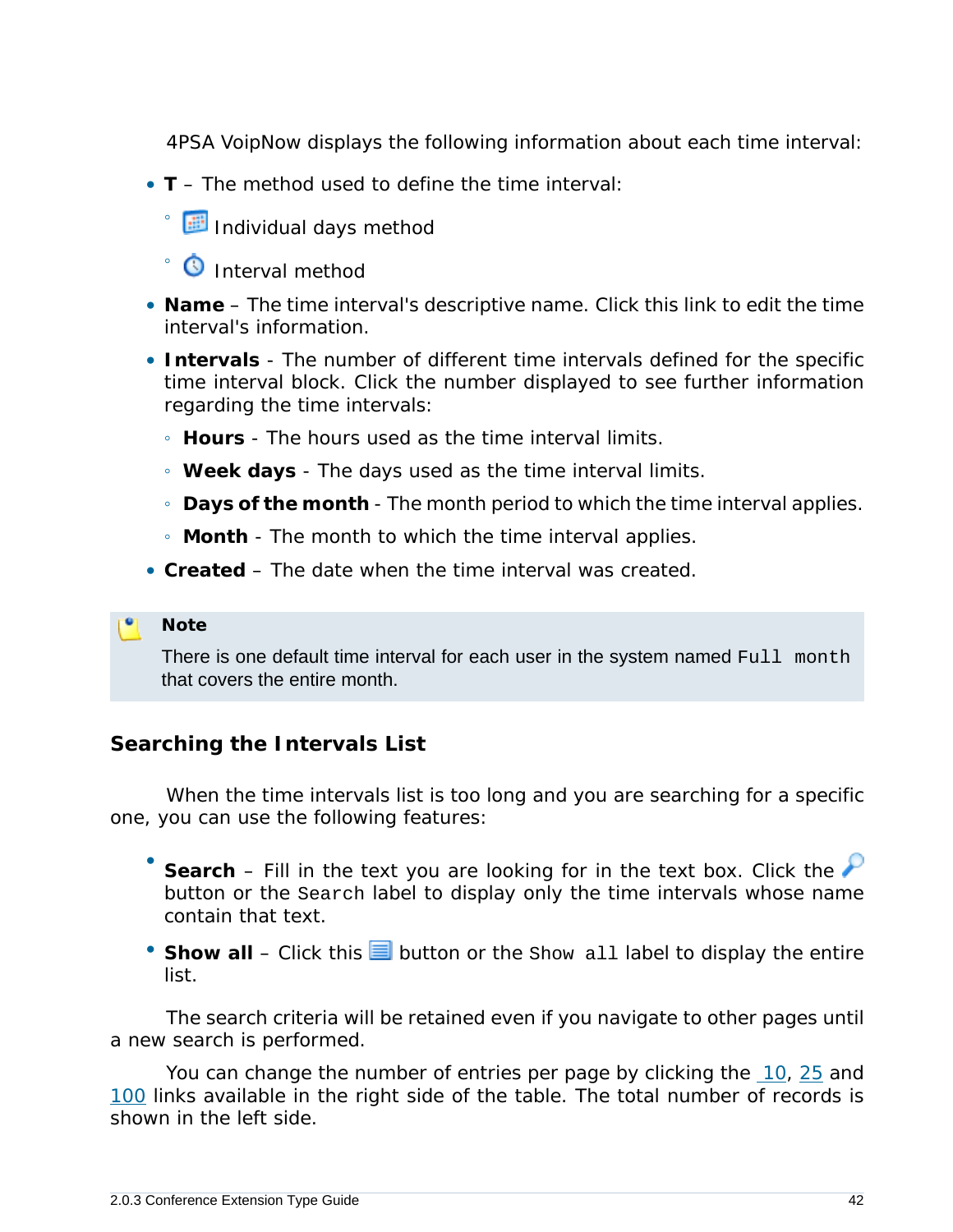The time intervals list can be filtered by name and creation date. To do so, click on a table header link. The order criteria is marked by the highlighted table header and the arrow indicates how the time intervals list was sorted. The sort direction can be changed by another click on that header.

### <span id="page-42-0"></span>**Add a New Time Interval**

Time intervals are used on call filtering, call routing, charging plans, etc. Whenever a new account is created, the extension must have a charging plan associated to this account. The extension can be charged differently based on the call time interval.

To add a new time interval, click the  $\blacksquare$  Home link in the left navigation

panel. Next, click the **Time intervals** icon available in the Tools area and follow the next steps:

**1.**

interval:



- **intervals** icon. **2.**A new page opens, allowing you to enter information about the new time
	- The **Time interval definition** area has two fields which represent the generic description of the time interval block:
		- **Name** Use the text box to fill in a descriptive name which will help identifying the time interval.
		- **Matching algorithm** A time interval block can be described in two ways:
			- **Individual days** This method allows 4PSA VoipNow to match the same time interval in different days. See the example below.
			- **Interval** This method allows 4PSA VoipNow to match a continuous time interval that extends over several days. See the example below.
		- **Timezone** Use the drop-down list to select the time zone in which your time interval is defined. The default value is server default.

#### **Note**

This information is also displayed in the list of time intervals, next to the name of the time interval.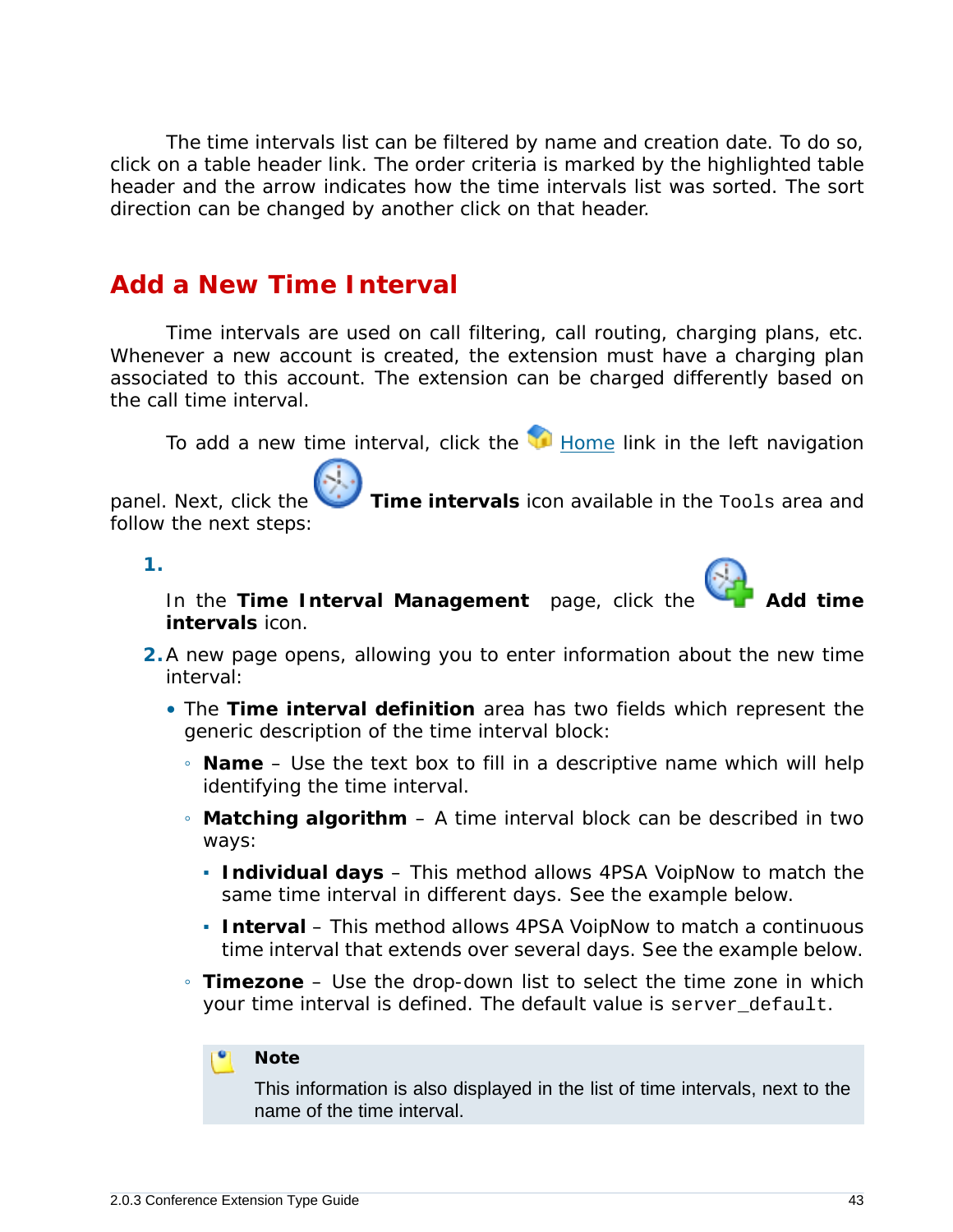In the description of a charging plan, this information is listed in the Outgoing calls charges area.

- The **Matching intervals** area allows you to enter multiple time intervals in order to have a more complex and comprehensive overview of the calls. Here you can enter the following parameters:
	- **Start at hour** and **End at hour** Use the available text boxes to specify the limits of the time slot.
	- **Start weekday** and **End weekday** Use these drop-down lists to select the days of the week that define the time slot.
	- **Start day of month** and **End day of month** Use these drop-down lists to select the days of the month that define the time slot.
	- **Month** Use this drop-down list to select the month that defines the time slot.
- $3.$  Use the  $\Box$  **buttons to add several time intervals at the same time:** 
	- $\Box$  removes the corresponding Time interval.
	- **+** adds another rime interval.
- **4.**Click **OK** to add the new time interval(s). Click **Cancel** to go back to the previous page without adding the interval(s).

**Note**

You can enter up to **ten** different time intervals to a single time interval block.

**Example of a time interval defined in individual days**

In the below time interval, 4PSA VoipNow matches the calls made or received between 8:00 – 20:00 hours, on Monday, Tuesday, Wednesday, Thursday and Friday between 1 and 31 of every month.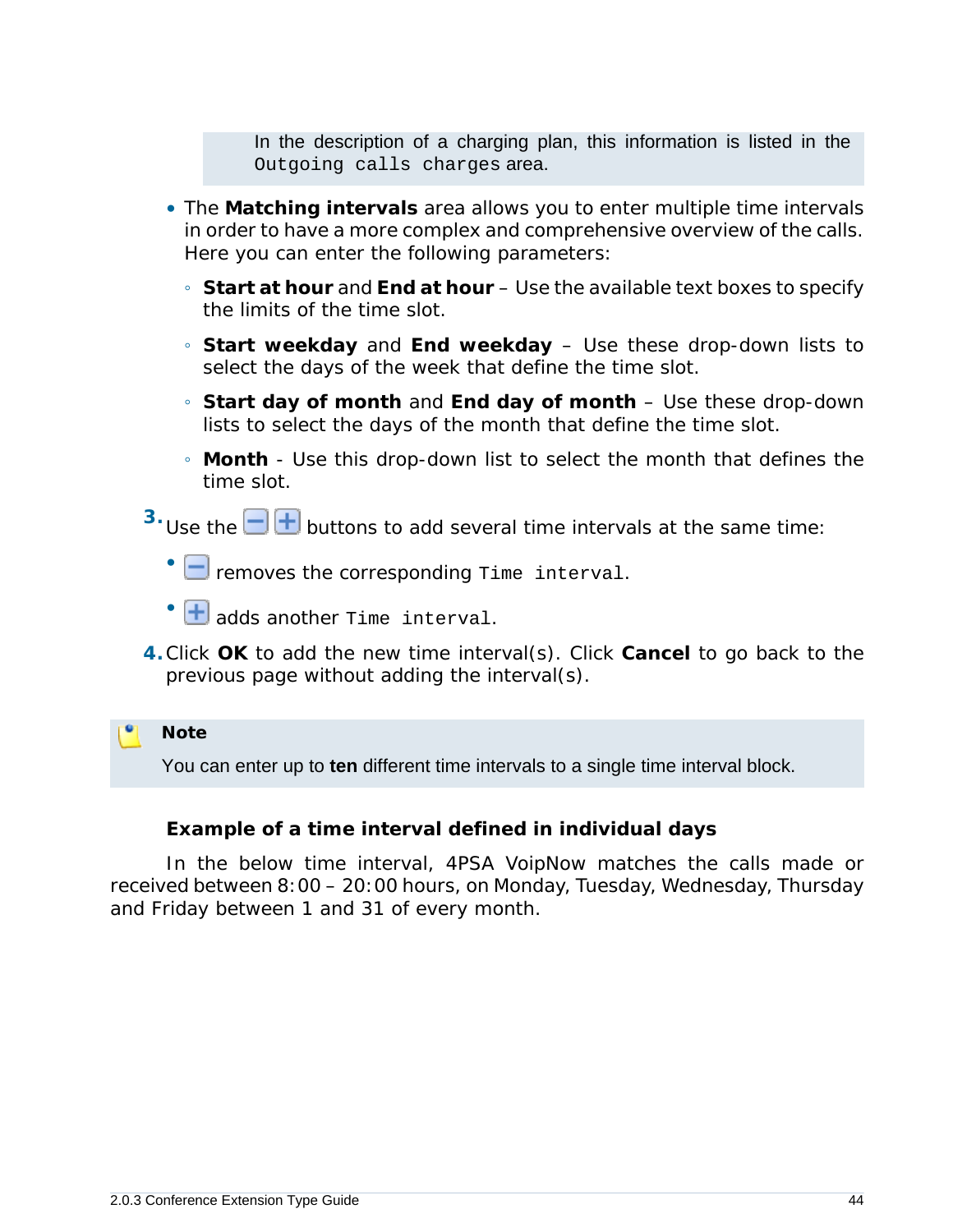| <b>Time interval definition</b> |                 |   |
|---------------------------------|-----------------|---|
| Name <sup>*</sup>               | Individual      |   |
| Matching algorithm              | Individual days | v |
| <b>Matching intervals</b>       |                 |   |
| Start at hour *                 | : 100<br>08     |   |
| End at hour *                   | : 100<br>20     |   |
| Start weekday                   | Monday          | v |
| End weekday                     | Friday          | ٧ |
| Start day of the month          | 1               | ٧ |
| End day of the month            | 31              | ٧ |
| Month                           | --              | ٧ |

**A time interval defined in individual days**

### **Example of a contiguous time interval**

In the below time interval, 4PSA VoipNow matches the calls made or received between Monday, 8:00 and Friday, 20:00, between 1 and 31 of every month.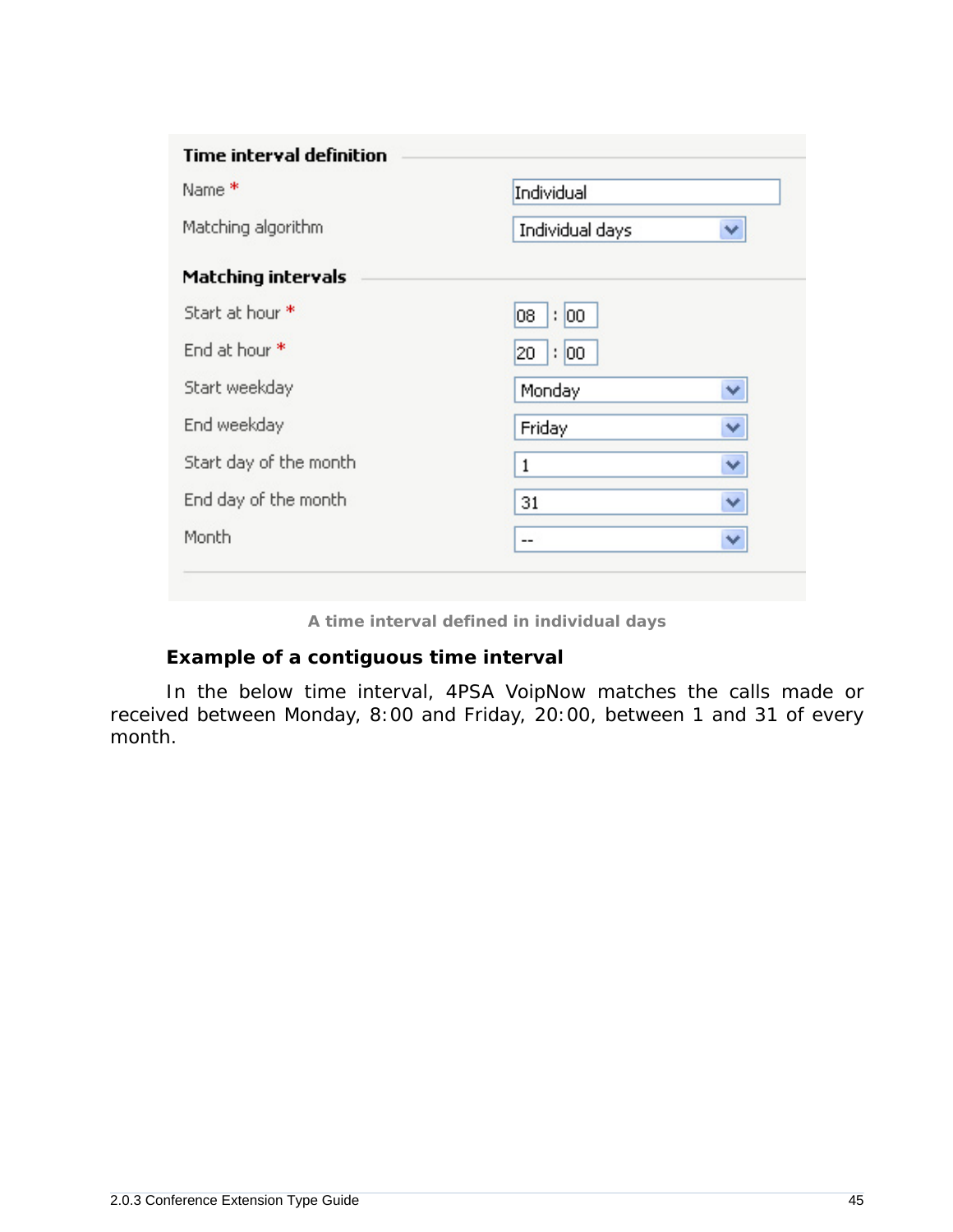| Name <sup>*</sup>         | Interval        |   |
|---------------------------|-----------------|---|
| Matching algorithm        | Interval        | ٧ |
| <b>Matching intervals</b> |                 |   |
| Start at hour *           | : 100<br>08     |   |
| End at hour *             | : 00 <br>$20 -$ |   |
| Start weekday             | Monday          | v |
| End weekday               | Friday          | ٧ |
| Start day of the month    | 1               | v |
| End day of the month      | 31              | v |
| Month                     | $-$             | ٧ |

**A continuous time interval**

**Example of a time interval block with two different time intervals defined for individual time frames**

In the below time interval block, 4PSA VoipNow matches the calls made or received between 8:00 - 18:00 hours on Monday, Tuesday, Wednesday, Thursday and Friday, every month between 1 and 31, as well as the calls made or received between 18:01 - 07:59 hours on Monday, Tuesday, Wednesday, Thursday and Friday, every month between 1 and 31.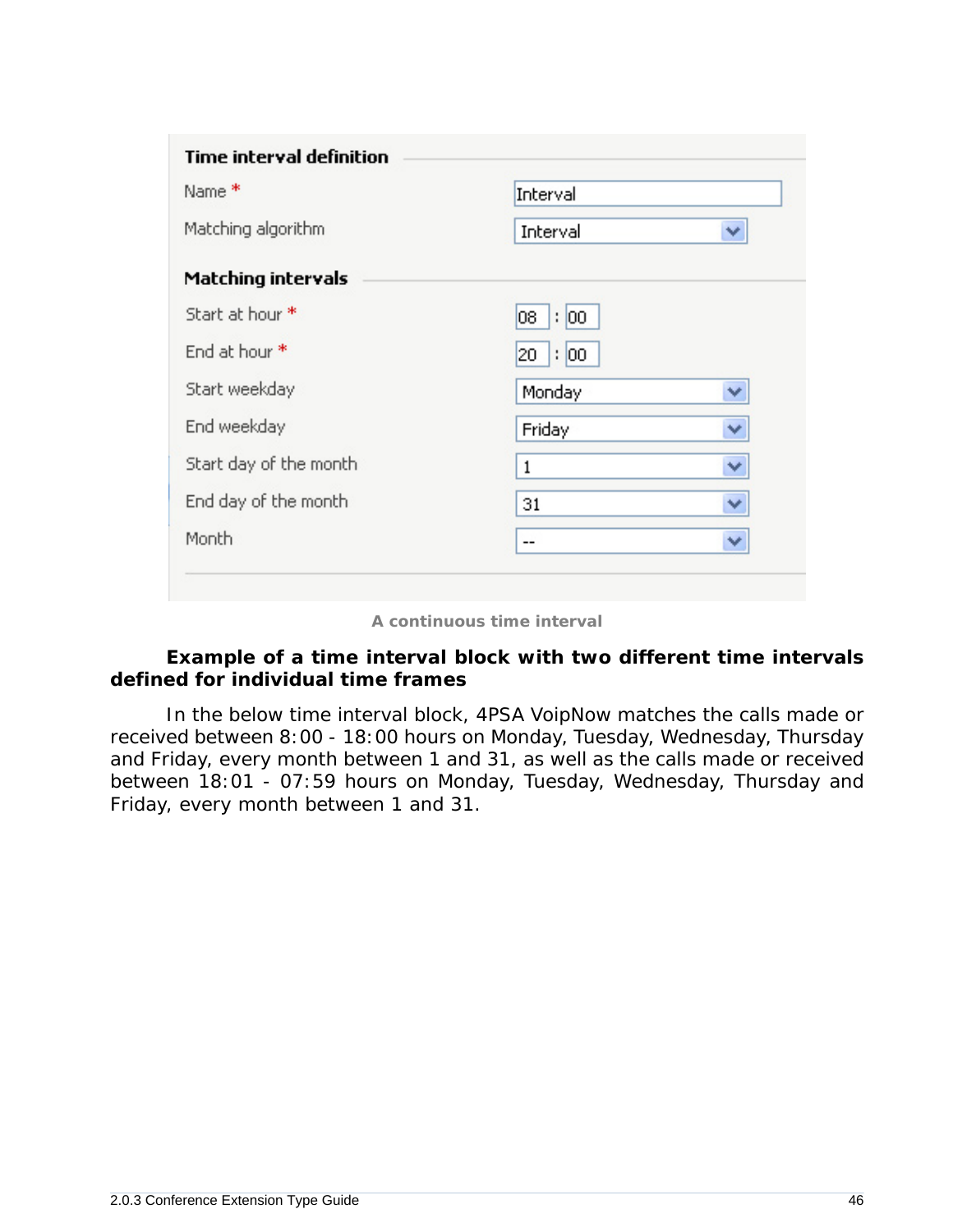| <b>Time interval definition</b> |                          |   |
|---------------------------------|--------------------------|---|
| Name <sup>*</sup>               | Different time intervals |   |
| Matching algorithm              | Interval                 | v |
| <b>Matching intervals</b>       |                          |   |
| Start at hour *                 | 08<br>: 00               |   |
| End at hour *                   | : 00<br>18               |   |
| Start weekday                   | Monday                   | × |
| End weekday                     | Friday                   | v |
| Start day of the month          | 1                        | v |
| End day of the month            | 31                       | v |
| Month                           | $-$                      | v |
| Start at hour *                 | : 01<br>18               |   |
| End at hour *                   | 07<br>: 59               |   |
| Start weekday                   | Monday                   | × |
| End weekday                     | Friday                   | ٧ |
| Start day of the month          | 1                        | v |
| End day of the month            | 31                       | v |
| Month                           | $-$                      | ٧ |

**A time interval block with two different time intervals**

### **Edit a Time Interval**

To edit the properties of a time interval, click the **Time intervals** icon available in the Toolsarea and follow these steps:

**1.** In the time interval list, click the name of the time interval you want to change.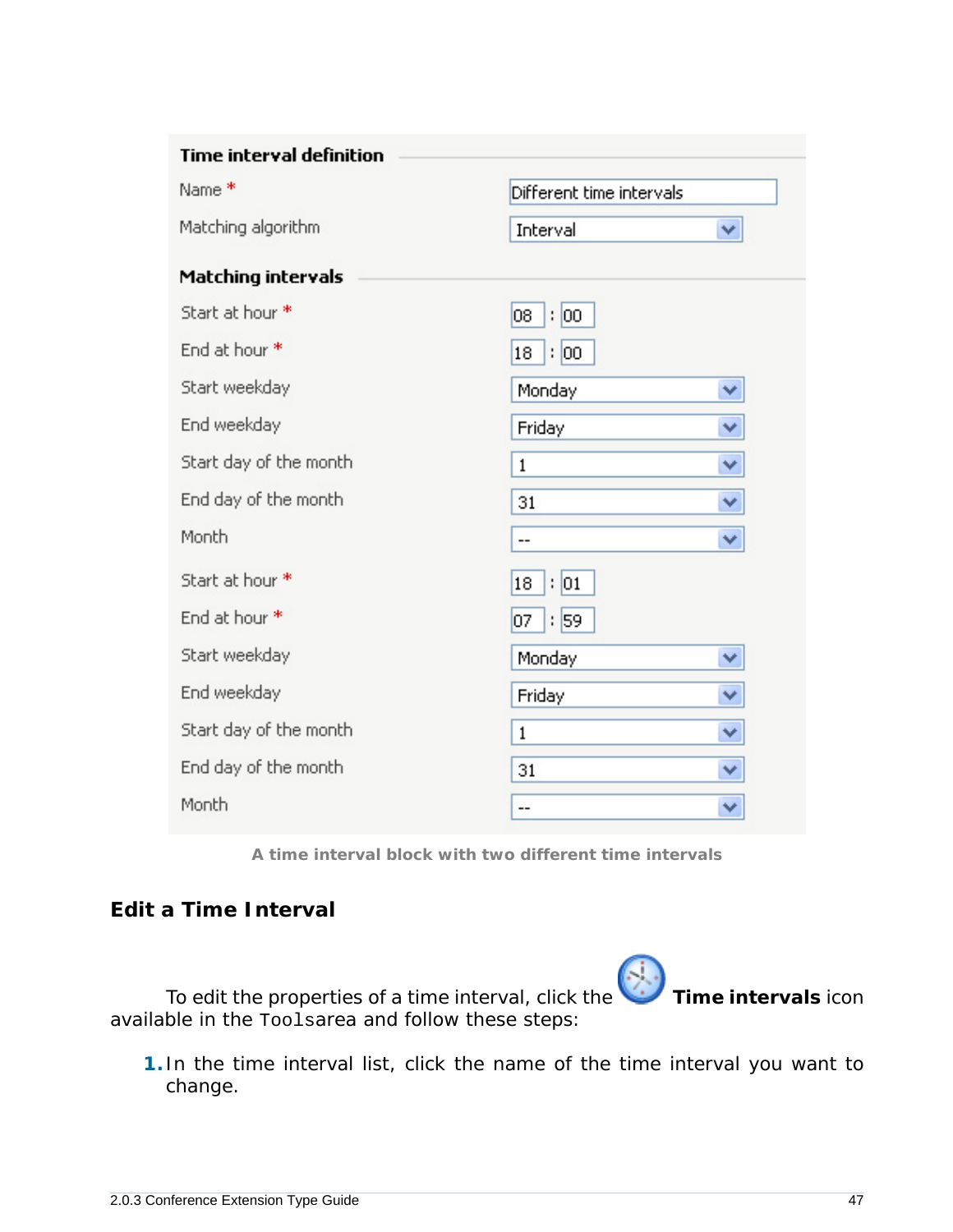**2.**A new page where you can rename the time interval and modify its start/end hours, days, dates will open. You can also change the matching algorithm.



**3.**Click **OK** to save the changes you have made to the time interval. Click **Cancel** to return to the previous page without saving the changes.

### **Remove a Time Interval**

To remove a time interval, click the **Time intervals** icon available in the Tools area and follow the next steps:

- **1.**Choose the time intervals you want to remove by selecting their corresponding check boxes.
- 2. Click the **X** Remove selected link.
- **3.**You will be asked to confirm the removal. If you want to proceed with the removal, click **OK**. Otherwise, click **Cancel**.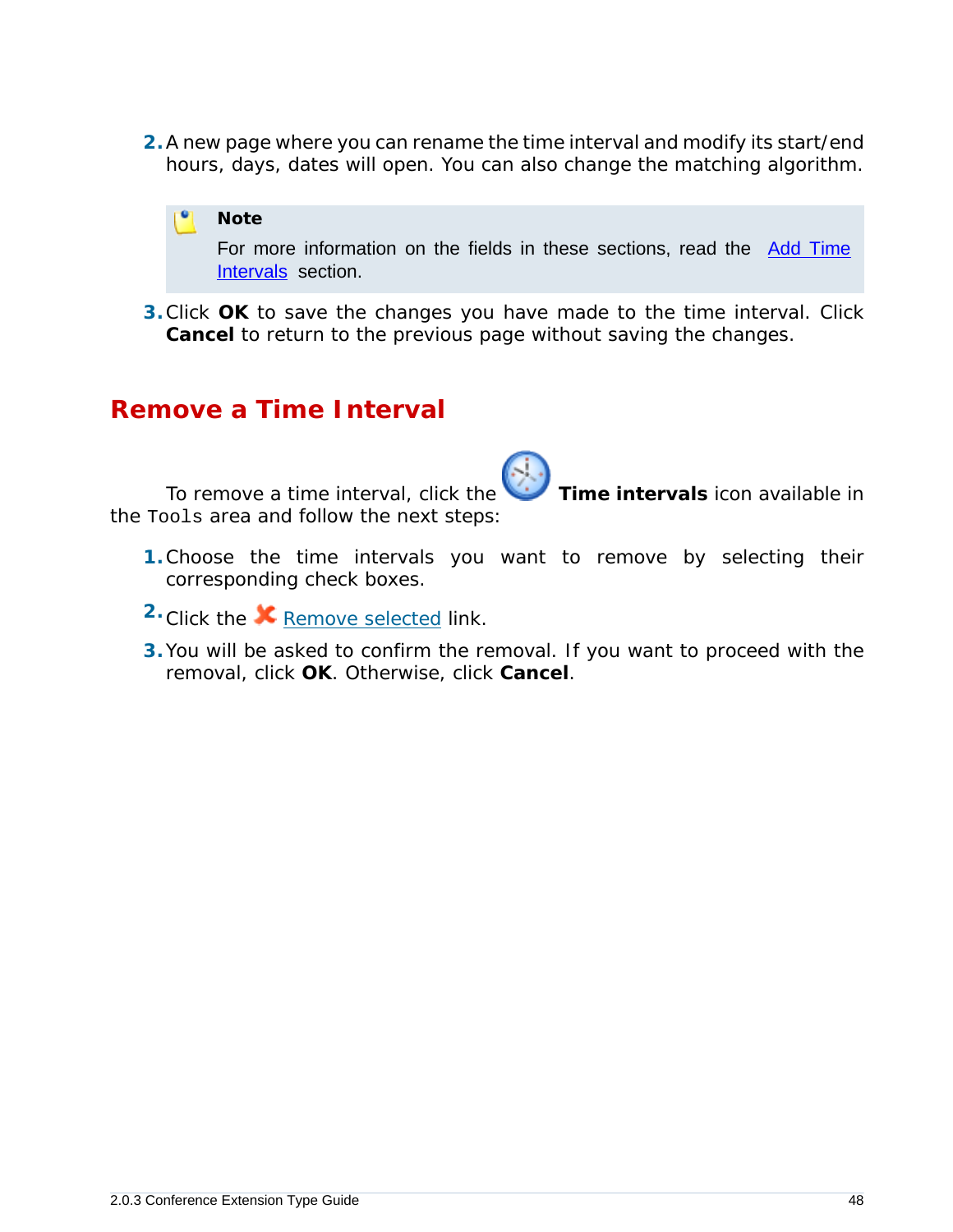# **Chapter 12 Manage Your Extension's Call Rules**

## **Manage Your Extension's Incoming Call Rules**

### **Incoming Call Rules Overview**

4PSA VoipNow allows you to filter an extension's incoming calls. As a result, when a caller is trying to reach the extension, 4PSA VoipNow can perform a set of predefined actions. For example, let's assume that from 9:00 to 17:00 the extension owner is working and he is waiting for an important. All he has to do is to define a rule that will transfer all the calls from his personal extension to other one to which he can answer.



To access this option, click the **Incoming call rules** icon available

In the **Edit Information on the Incoming Call Rules** page, you can view a list of the incoming call rules available in the extension account. The following operations can be performed:

in the Tools area.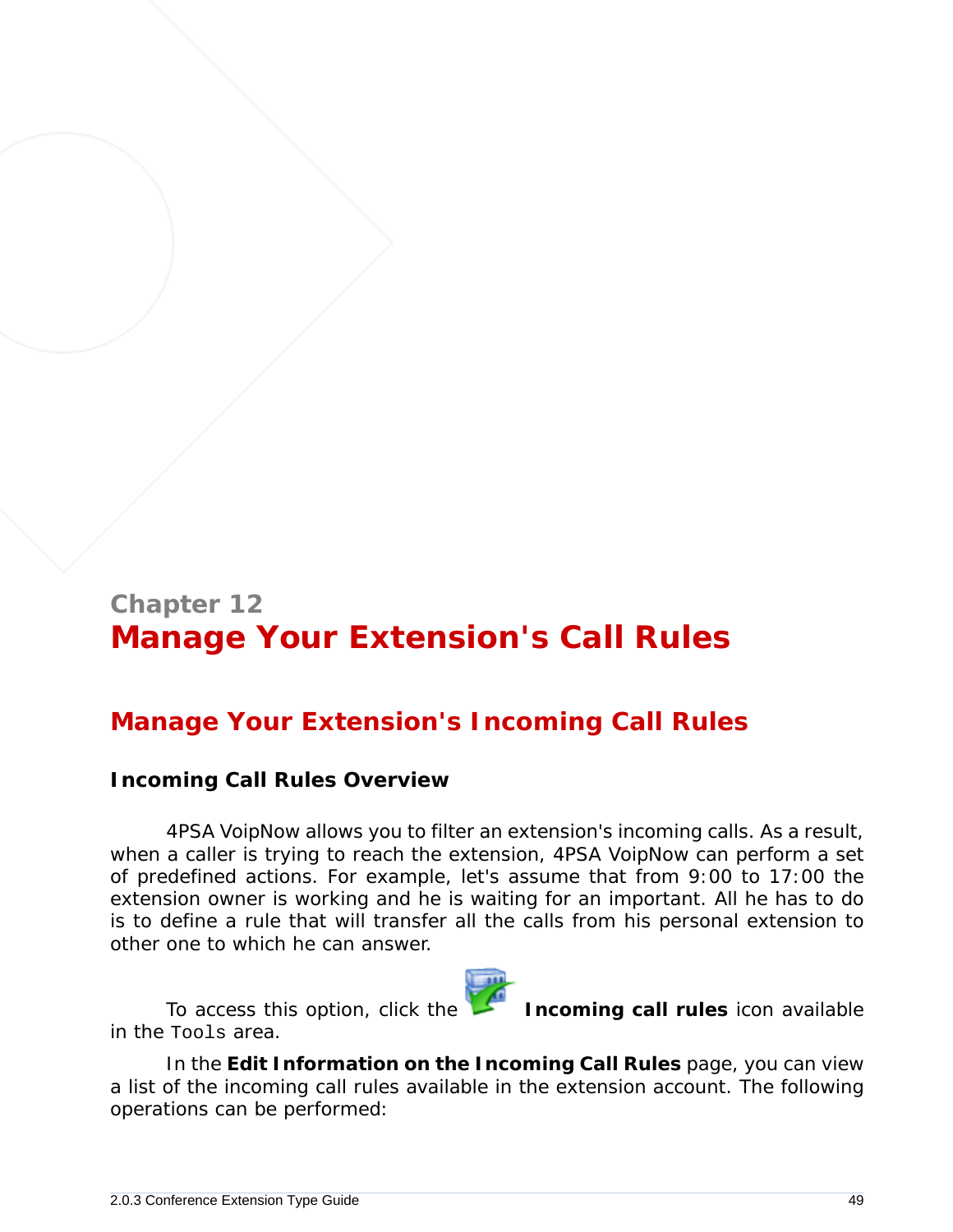- Add new incoming call rules
- Change the priorities of the rules
- Delete existing incoming call rules

4PSA VoipNow displays the following information about each existing call rule:

- **No** The position of the rule inside the group.
- **S** The status of the rule is displayed using an icon:



◦ **X** Disabled

Click the icon to change the status of the rule.

#### r۹ **Note**

After you add a new rule, 4PSA VoipNow automatically sets its status as enabled. To disable the rule, click the corresponding  $\blacksquare$  icon.

• **P** – Use the available  $\triangleq$  up and  $\triangleq$  down arrows icons to change the position of the rule in the group.

#### **Note**

Any change made is countered in the left side of the list table:  $\{x\}$  changes pending in the rules order. The counter is increased for each rule with a different position than the initial one.

- **Action** The action performed when the caller's number matches the rule. The possible actions are:
	- **Busy** 4PSA VoipNow plays a "busy signal" to let the caller know that the number he is trying to reach is engaged in another call.
	- **Congestion** 4PSA VoipNow plays a "fast busy signal" (known in telephony as a "congestion tone") to let the caller know that the call was unsuccessful.
	- **Hang up** 4PSA VoipNow hangs up the incoming call.
	- **Transfer to internal** 4PSA VoipNow transfers the call to another extension on the same client account if the called extension has assigned to it a charging plan that allows calls to internal destinations and **Multi-**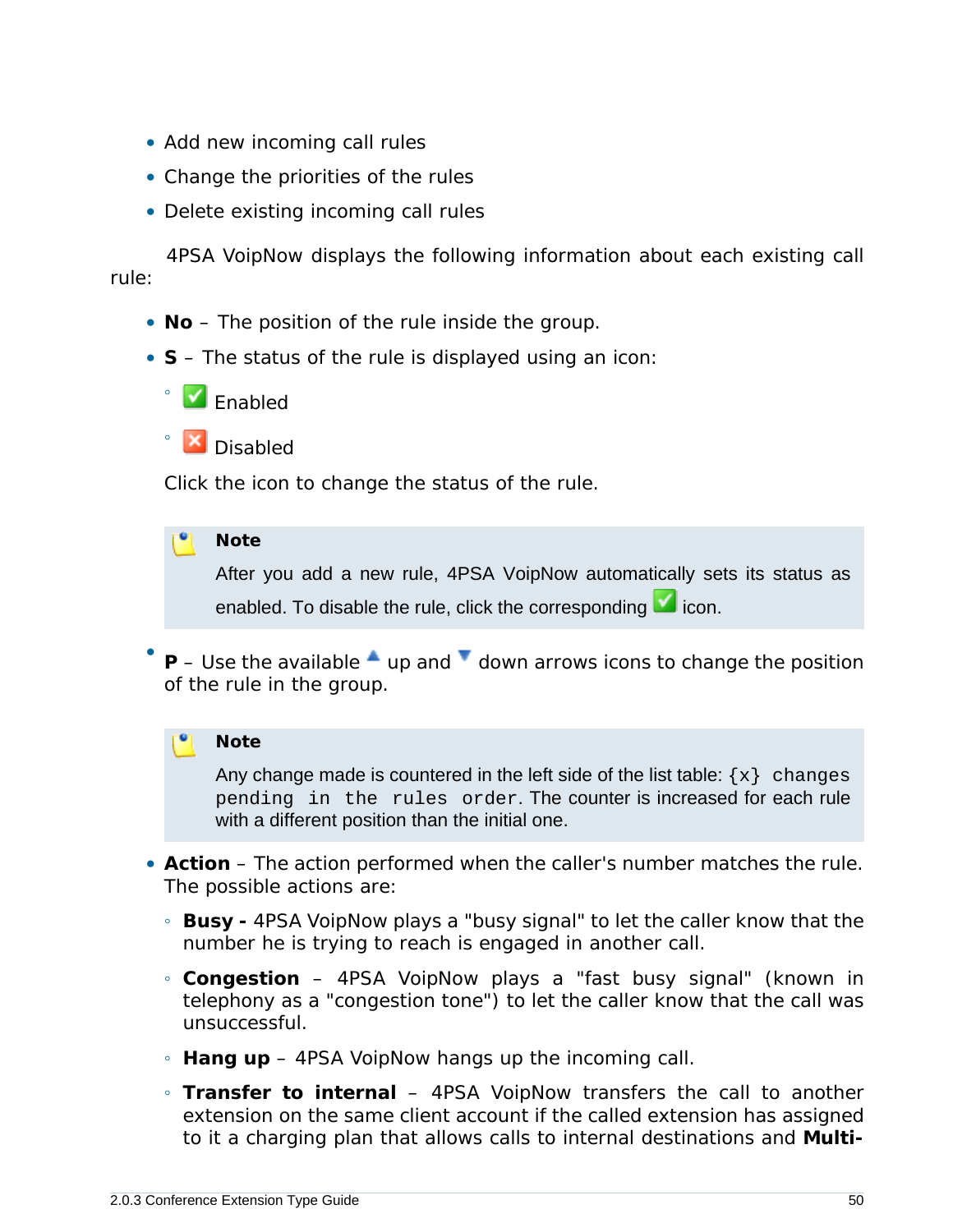**user aware** permission enabled. This calls will be charged to the called extension.

- **Transfer to external** 4PSA VoipNow transfers the call to an external destination if the called extension has assigned to it a charging plan that allows calls to external destinations. This calls will be charged to the called extension.
- **Follow me to** 4PSA VoipNow routes the call simultaneously to all the extensions or the external destinations specified by the user. If the call is answered by another extension than the initial one, the call will be charged like a transfer between those two destinations.

#### **Note**

If the user has specified two or more external destinations in the 'Follow me to' rule, these destinations are called simultaneously using the first outgoing call rule defined for each of them. If in the first attempt the call fails, a second attempt is made. To initiate the second attempt the system searches for a routing rule which has not been used in the first attempt. If at least one such rule is found, all the destinations are called again. The rules used in the second attempt are:

- **Rules that have not been used in the first attempt** in the case of destinations for which there is at least one unused routing rule remaining after the first attempt. For a destination that falls into this category, the rule employed in the second attempt is the first unused rule on the list of routing rules defined for that particular destination.
- **Rules which have already been used in the first attempt** in the case of destinations for which unused routing rules are not available. For a destination that falls into this category, the rule employed in the second attempt is the first one available on the list of routing rules defined for that particular destination.

In case the second attempt is not successful, the system tries to initiate a third attempt using the algorithm described above (for the second attempt). There are two possibilities:

- If there are no unused rules available for any destination, the system stops trying to contact the external destinations defined in the 'Follow me to' rule and thus the call has failed.
- If there is at least one outgoing call rule which has not been used in the second attempt, the condition to initiate the third attempt is met and the whole procedure is started once more.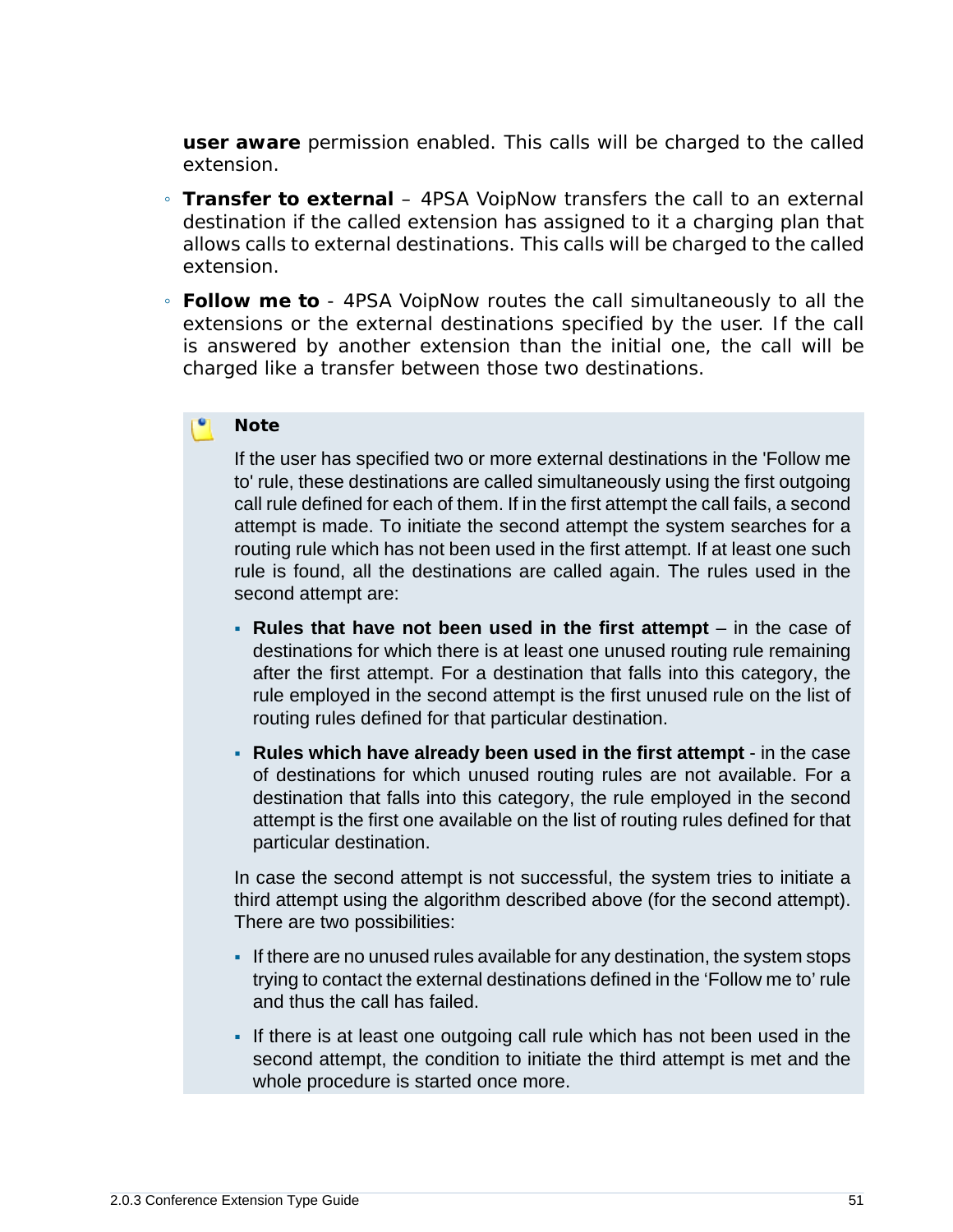The attempts to contact the external destinations defined in the 'Follow me to' rule continue until all the outgoing call rules (for all the destinations) have been employed at least one time.

- **Number check** 4PSA VoipNow can apply the rule to the calls that match or do not match the phone number specified by the rule. The two possible values of this field are:
	- **Matches** The incoming call matches the number.
	- **Does not match** The incoming call doesn't match the number.
	- **Is anonymous** The incoming call does not have caller-ID information.
- **In time interval** The time interval when the rule will be executed.
- **To extension** In case the action is Transfer, this column displays an extension user name and number where the call will be redirected.

In case the action is Transfer to external, this column displays an external phone number where the call will be redirected.

• **Key** - The text box displays the key that can be used to enable/disable the routing rule from the phone terminal pad by dialing  $*74$  {key}. You can use

this text box to update the key: edit the current key and click the  $\blacklozenge$  Apply changes link available in the right side of the table.

**Add an Incoming Call Rule**

To add new incoming call rules, click the **Incoming call rules** icon available in the Tools area.

In the Add incoming call rules section you can find buttons, text boxes, and drop-down lists allowing you to define one or more incoming rules. The following steps should be followed:

- **1.**Use the first drop-down list to choose the action that will be performed if the number is matched. The available actions are:
	- **Busy** 4PSA VoipNow plays a "busy signal" to let the caller know that the number he is trying to reach is engaged in another call.
	- **Congestion** 4PSA VoipNow plays a "fast busy signal" (known in telephony as a "congestion tone") to let the caller know that the call was unsuccessful.
	- **Hang up** 4PSA VoipNow hangs up the incoming call.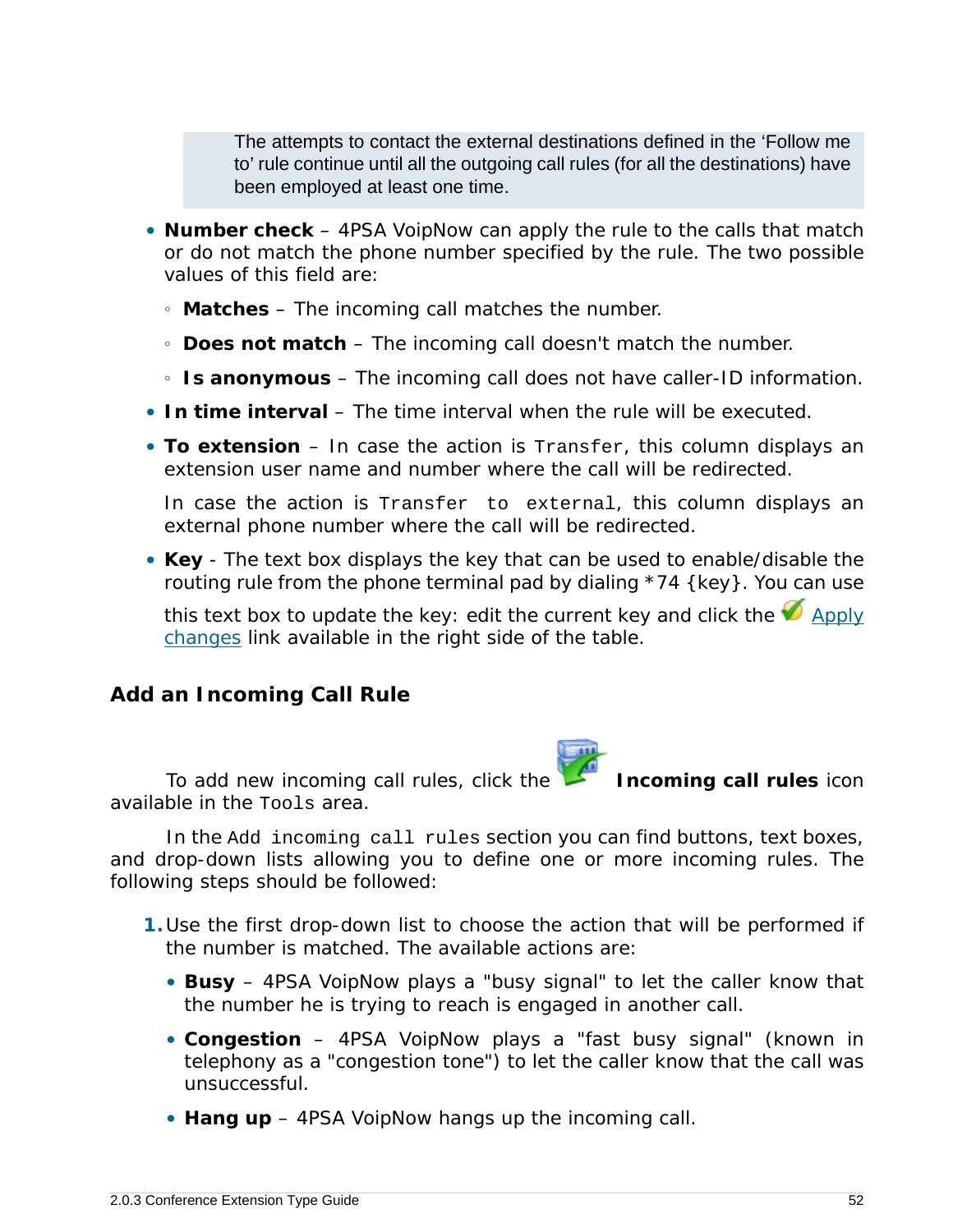- **Transfer to internal** 4PSA VoipNow transfers the call to another extension on the same client account.
- **Transfer to external** If the extension has assigned a charging plan that allows calls to external destinations, calls can be diverted to this destination. The called extension will be charged for these calls.
- *Follow me to* 4PSA VoipNow transfers the call when the extension user switches terminals.
- **2.**Use the second drop-down list to choose whether the action will be performed for incoming calls that match or do not match the expression you will specify later at Step 3.
	- **Matches** The incoming call matches the number.
	- **Does not match** The incoming call doesn't match the number.
	- **Is anonymous** The incoming call does not have caller-ID information.

#### **A** Caution

Number matching is based on caller-ID. If the remote party does not send a caller-ID, no matching can be performed; however you can use the Is anonymous option to route anonymous calls.

Pay attention to the number entry. You can specify the number as a combination of the digits 0-9 and the characters '+', 'X', 'Z', 'N', '[', ']', '.', '\*'.

The number entry supports the Asterisk number matching. You can enter an expression that matches multiple numbers. Remember that:

- X matches any digit from 0-9
- Z matches any digit form 1-9
- N matches any digit from 2-9
- [] matches any digit or letter in the brackets
- . matches one or more characters
- \* matches 0, 1 or any number of the previous expression

For example:

- Number 0. will match any number starting with 0.
- Number 1X[123]N will match any number starting with 1, followed by any digit between 0 and 9, followed by 1,2 or 3 and followed by any digit between 2 and 9.
- **3.**Use the first text box to specify the extension number or a regular expression that matches the incoming call.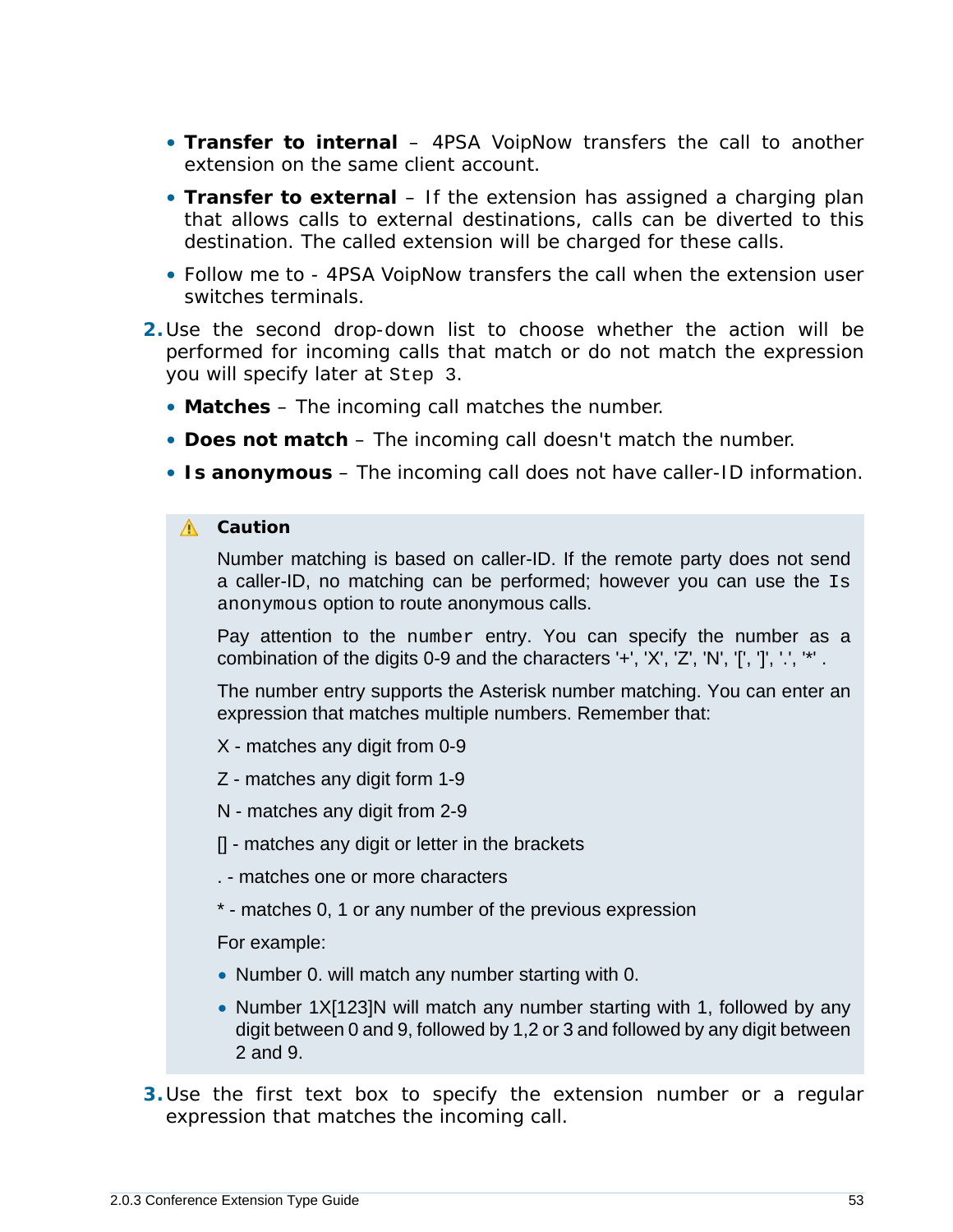- **4.**Use the third drop-down list to choose the time interval when the calls must be checked.
- **5.**Use the **Add in position** text box to specify the rule's order in the list.

### **A** Caution

The rule's position in the group is very important because it defines the order in which 4PSA VoipNow verifies the call rules in case of an incoming call.

The checking is made in order and all rules are final (meaning that the program stops checking when the first rule is matched).

- **6.**Use the **With key** text box to specify a key that can be used to enable/ disable the routing rule from the phone terminal pad by dialing  $*74$  {key}.
- **7.**The **Set call priority**, **Transfer to internal**, **Transfer to external** and **Transfer on event** actions have additional parameters.
	- When you select the **Set call priority** action, 4PSA VoipNow displays an additional text box. Use it to fill in the priority that will be assigned to the call before entering the queue.
	- When you select the **Transfer to internal** action, 4PSA VoipNow displays an additional drop-down list. Use it to select the final extension destination of the call.
	- When you select the **Transfer to external** action, 4PSA VoipNow displays an additional field. Use it to enter the number where you want the call diverted.
	- When you select the **Transfer on event** action, 4PSA VoipNow displays several additional fields:
		- Use the first drop-down list to select the event when the transfer will be performed.
		- Use the second drop-down list to choose whether the call will be transferred to an internal or external number. The external transfer option is available if the extension's charging plan allows calls to external destinations.
		- Use the last control (drop-down list or text box) to specify the final destination of the call.

The example below means that if a call from number 555122 arrives at 13:30, the call is transferred to extension 0006.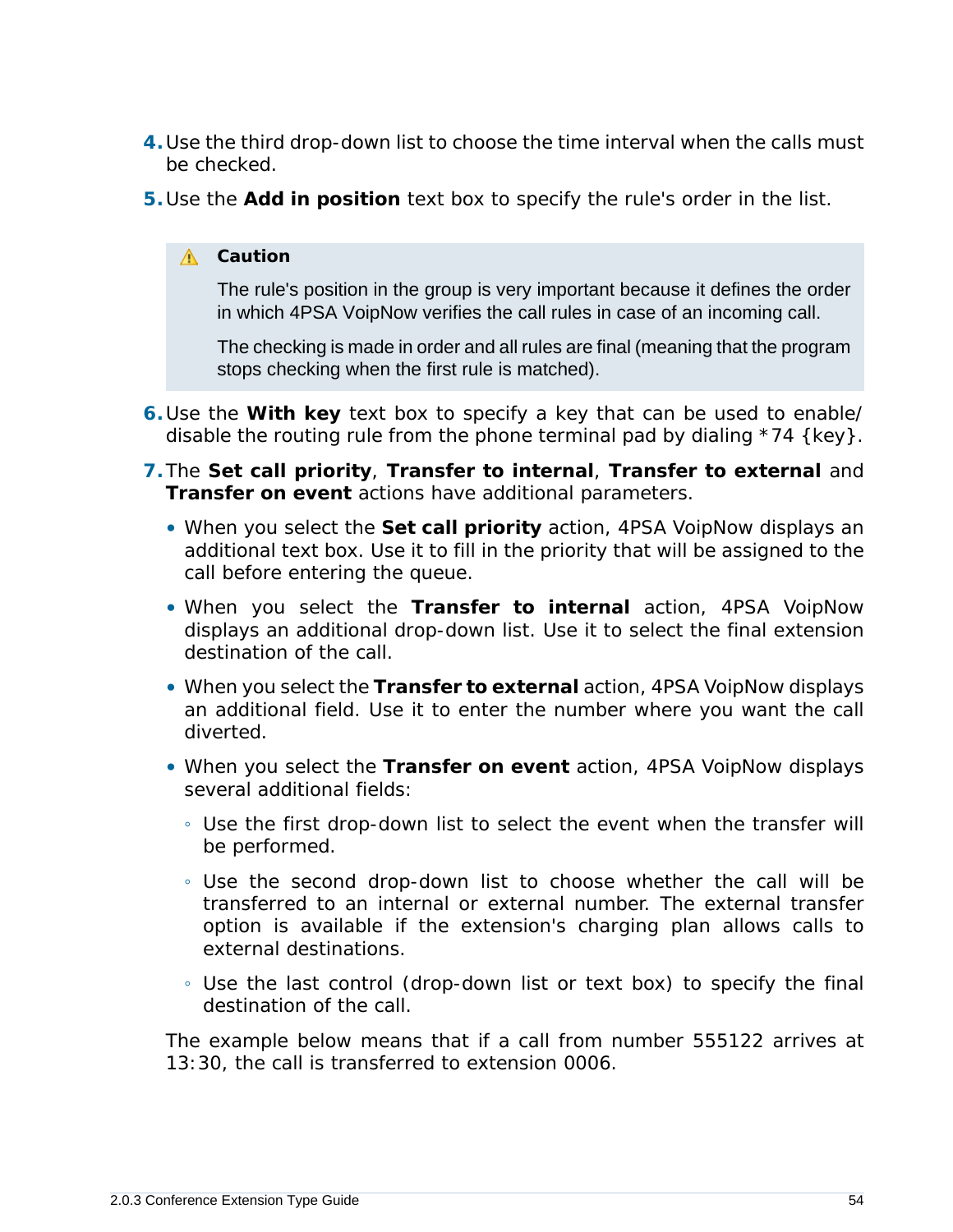| Transfer to internal                  | $\vee$ number Matches |                       | $\vee$ number 555122     |          |  |
|---------------------------------------|-----------------------|-----------------------|--------------------------|----------|--|
| n time interval Full month (provider) |                       | $\vee$ to queue (003) | $\vee$ Add in position 1 | with key |  |
|                                       |                       |                       |                          |          |  |

**Example of a valid incoming rule**

- $8.8$  Use the  $\Box$  **+** buttons to add several new call rules at the same time:
	- $\bullet$  Click the  $\overline{\textbf{+}}$  button to add a new set of buttons, text boxes, and dropdown lists allowing you to create an additional rule.
	- $\bullet$  Click the  $\Box$  button to delete its corresponding rule.
- **9.**Click **OK** to add the new rule(s) to the list. Click **Cancel** to go back to the previous page without changing the incoming rules.

**Change the Incoming Call Rules Order**

The rule's position in the group is very important because it defines the order in which 4PSA VoipNow verifies the existing rules in case of an incoming call. The program verifies the conditions of the rules and stops checking when it finds the first rule whose conditions are true.

To change the rule's order, click the **Incoming call rules** icon available in the Tools area.

<sup>1</sup>. In the call rules list, to move a certain rule to a higher position, click the  $\triangle$ up arrow. To move a certain rule to a lower position, click the  $\blacksquare$  down arrow.

**Note**

When you change the order of the call rules in the list, 4PSA VoipNow displays the number of changes you have performed to remind you to save them before navigating away from the page. In the top left corner of the call list 4PSA VoipNow displays  $\{x\}$  changes pending in the rules order.

<sup>2</sup>. Click the **Apply changes link to save the changes you have made on the** list of call rules.

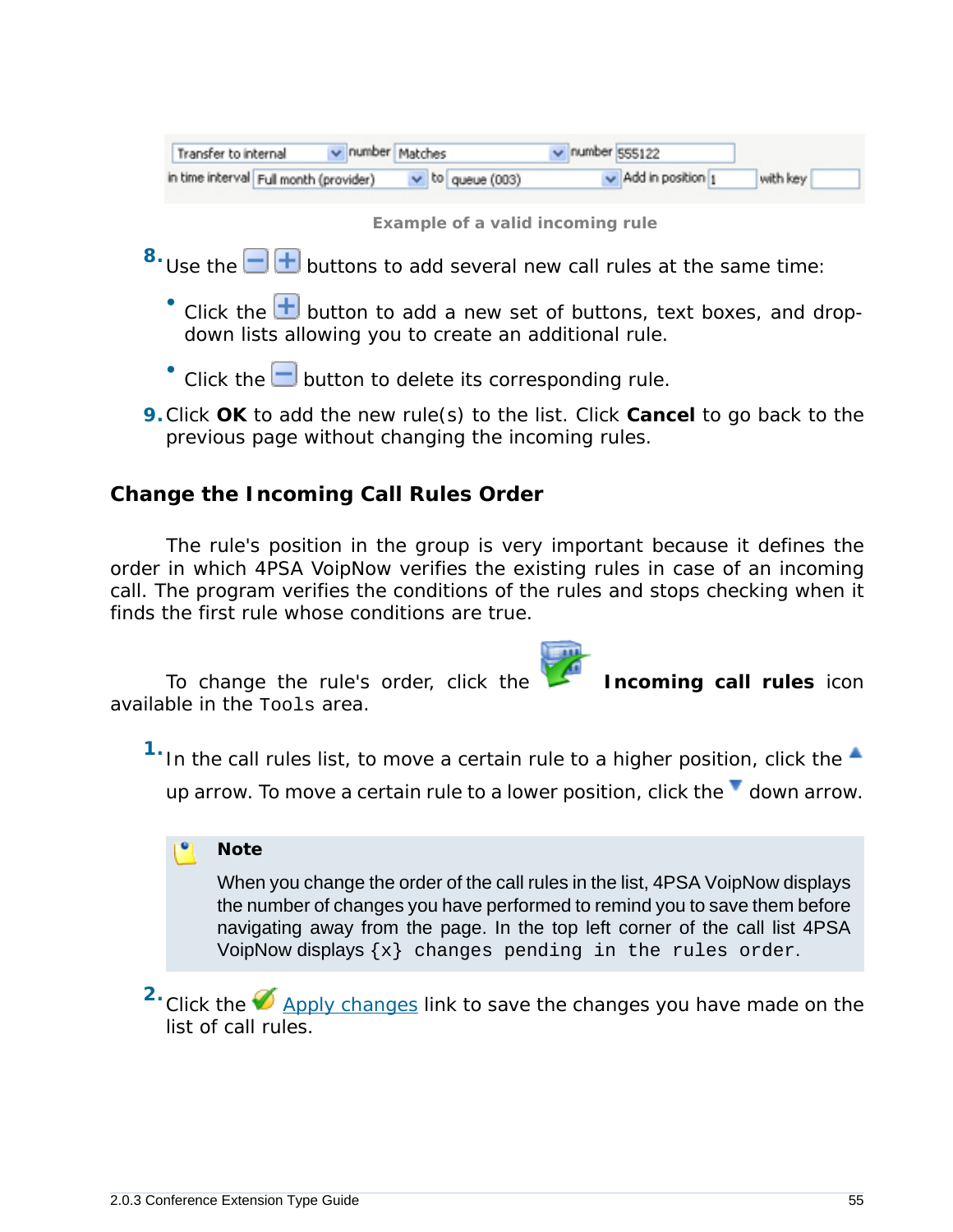### **Remove an Incoming Call Rule**



To remove call rules, click the **Incoming call rules** icon available in the Tools area and follow the next steps:

- **1.**Choose the rules that you want to delete by selecting their corresponding check boxes.
- 2. Click the **X** Remove selected link.
- **3.**You will be asked to confirm the removal. If you want to proceed, click **OK**. Otherwise, click **Cancel**.

**A** Caution

There is an implicit rule that accepts **ALL** the calls from **ALL** the destinations in **ANY** time interval that is not shown!

### **Manage Your Extension's Outgoing Call Rules**

4PSA VoipNow allows extensions to block certain outgoing calls, based on the time interval when the call was dialed and the caller-ID of the system user that dialed the number.

**Outgoing Call Rules Overview**



To access the outgoing call rules option, click the **Outgoing call rules** 

icon available in the Tools area.

In the **Edit the Outgoing Call Rules** page, you can view a list of the outgoing call rules available in the extension account. The following operations can be performed:

- Add new outgoing call rules
- Change the priorities of the rules
- Delete existing outgoing call rules

4PSA VoipNow displays the following information about each group:

• **S** – The status of the group is displayed using an icon: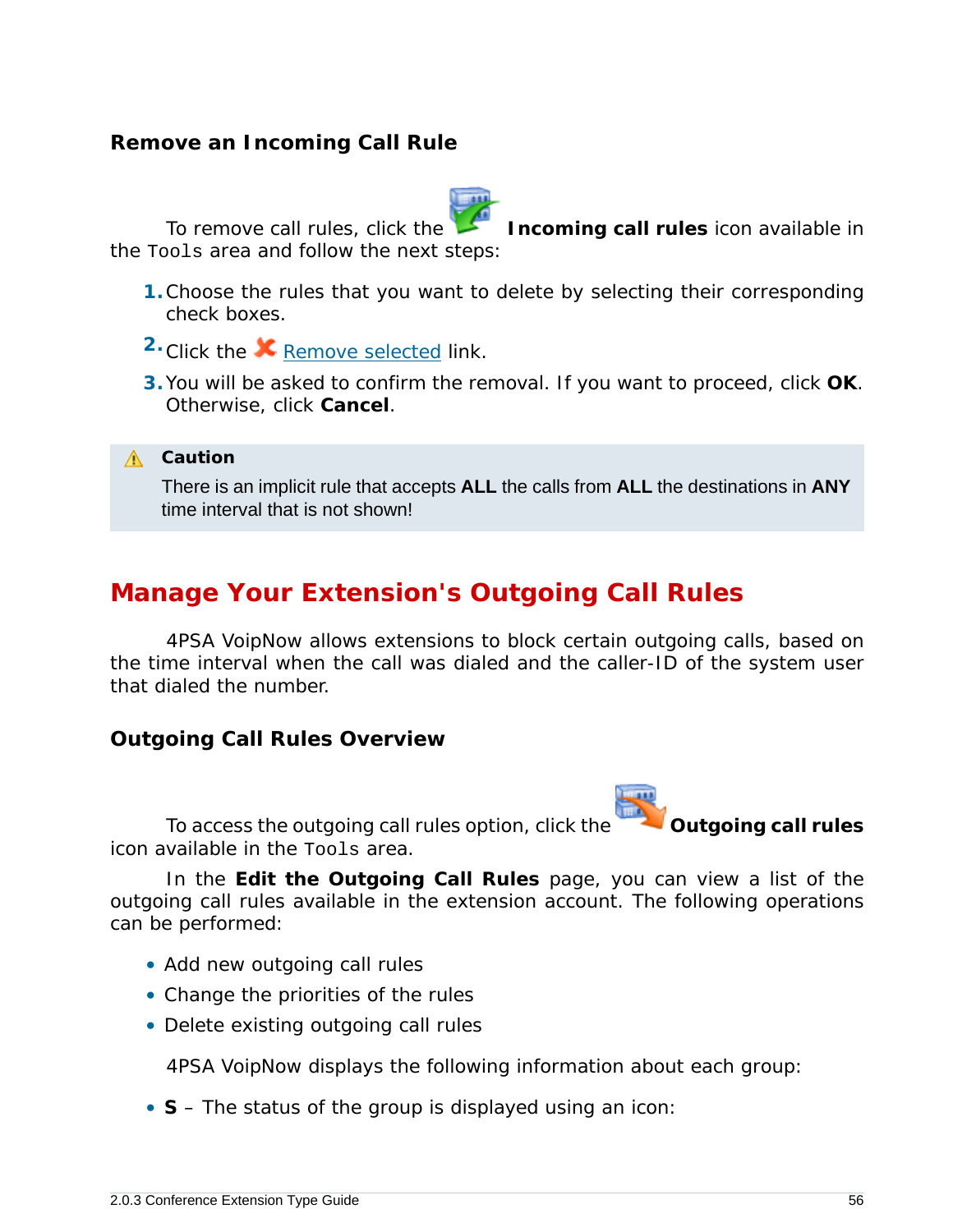

◦ **X** Disabled

Click on this icon to change the status of the group.

- **Name** The descriptive name of the outgoing routing rules group. Click this link to edit the group's details.
- **Action** The measures taken by the application against a certain phone number.
- **Number** The phone number affected by the chosen action.
- **In time interval** The time frame in which the rule is applied.

### **Add an Outgoing Call Rule**

To add new outgoing call rules, click the **Outgoing call rules** icon available in the Tools area.

In the **Add new outgoing routing rules** section you can find buttons, text boxes, and drop-down lists that allow you to define one or more routing rules for outgoing calls. The following steps should be followed:

- **1.**The first drop-down list displays the available actions. 4PSA VoipNow blocks the call to that number if the number is matched.
- **2.**Use the **number** text box to match the number dialed by the extension user.

#### **A** Caution

Pay attention to the **number** entry. The number supports the Asterisk number matching system. You can enter an expression that matches multiple numbers. Remember that:

- X matches any digit from 0-9
- Z matches any digit form 1-9
- N matches any digit from 2-9
- [] matches any digit or letter in the brackets
- . matches one or more characters
- \* matches 0, 1 or any number of the previous expression
- For example: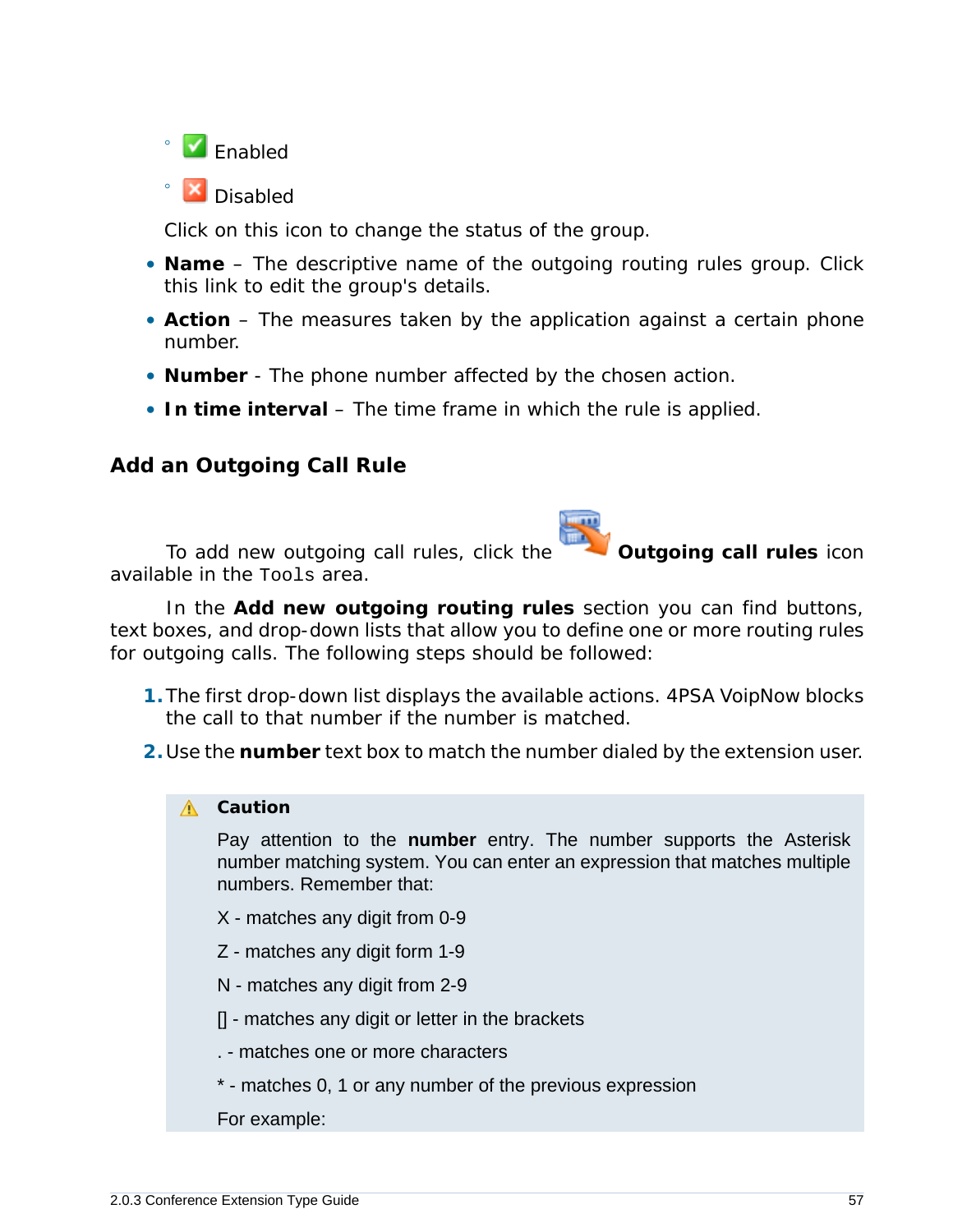- Number 0. will match any number starting with 0.
- Number 1X[123]N will match any number starting with 1, followed by any digit between 0 and 9, followed by 1,2 or 3 and followed by any digit between 2 and 9.
- **3.**Use the third drop-down list labeled **if in time interval** to select the time interval that this rule will be applied to.

### A Caution

The Block rule is final. This means that when the rule is matched, other rules are no longer checked.

**4.**Click **OK** to add the new routing group to the system. Click **Cancel** to go back to the previous page without adding the rule group.

**Remove an Outgoing Call Rule**



To remove call rules, click the **Outgoing call rules** icon available in the Tools area and follow the next steps:

- **1.**Choose the rules that you want to delete by selecting their corresponding check boxes.
- <sup>2</sup> Click the **X** Remove selected link.
- **3.**You will be asked to confirm the removal. If you want to proceed, click **OK**. Otherwise, click **Cancel**.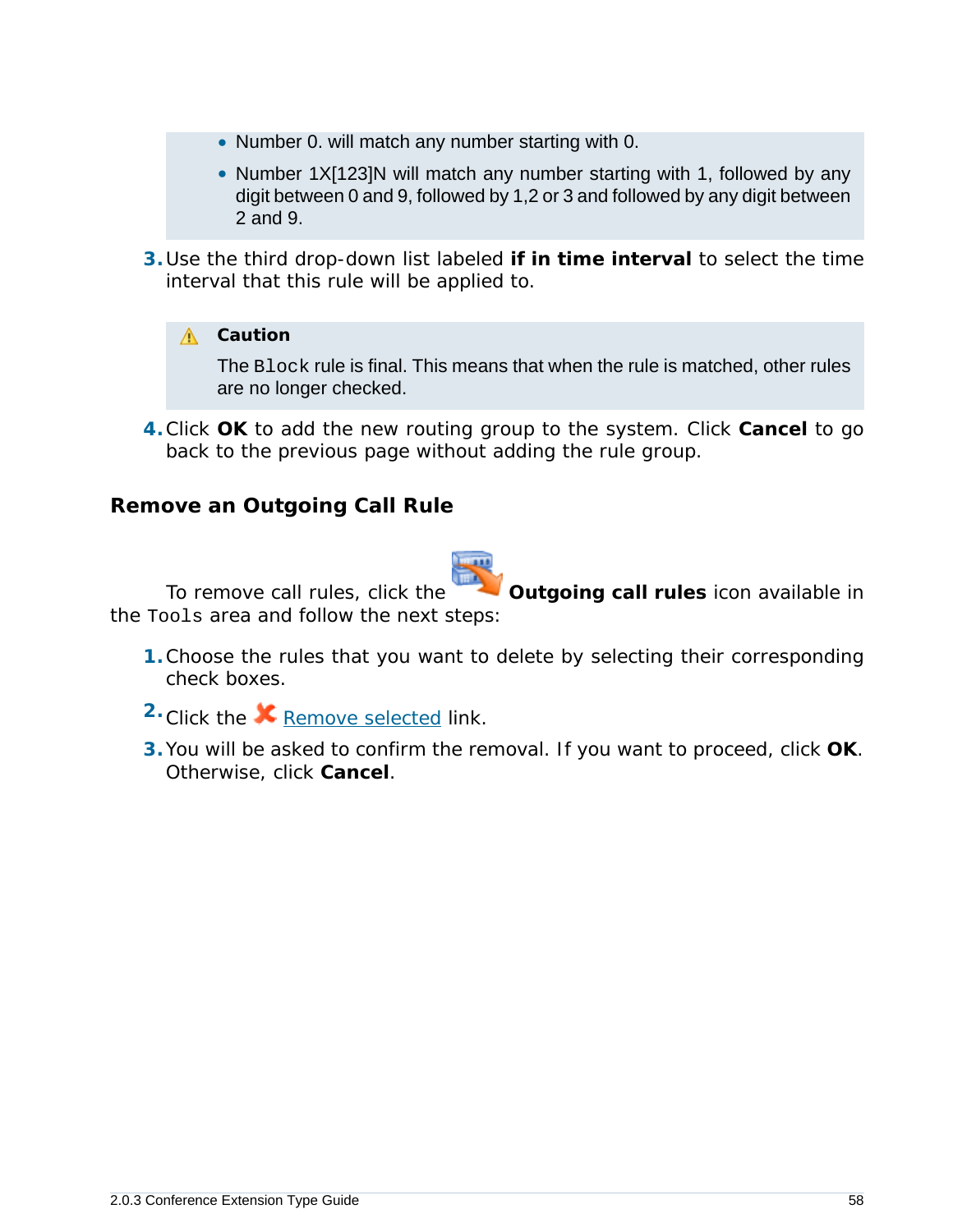# **Chapter 13 Manage Extension's Recorded Calls**

### **Extension's Recorded Calls Overview**

To access the recorded calls option, click the **Recorded calls** icon available in the Tools area.

When the call recording feature is enabled, in the **Recorded calls** page you can view a list of the calls recorded by the extension owner. Multiple operations can be performed on these recorded calls:

- Search for specific calls
- Download recorded conversations on your computer
- Delete recorded conversations
- Activate/ Deactivate the call recording feature (this operation is available only for phone terminal extensions)

4PSA VoipNow displays the following details for each recorded call: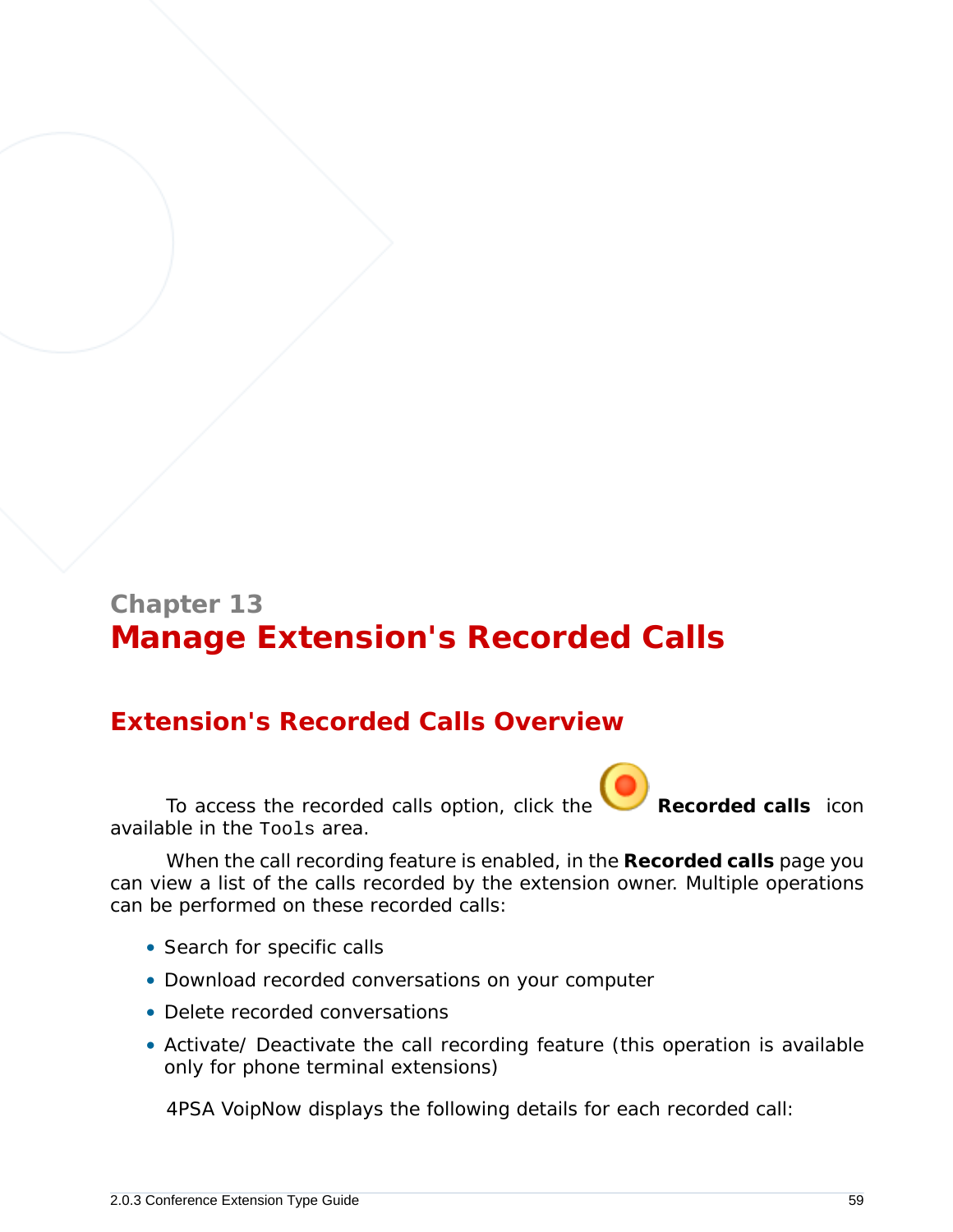• **T** – The type of the call is displayed using an icon:



- **From** The name of the file; it is automatically generated by 4PSA VoipNow using a format that is specific to the extension type:
	- For phone terminals: date\_time-type.ext (e.g. 20051230\_182345 in.wav). Click this link to download the recording file.
	- For queues: date\_time-agentnumber.ext (e.g. 20051230\_182345-0001\*0002.wav). Click this link to download the recording file.
	- For conferences: conferenceno\_date\_time-conference.ext (e.g. 102-20090302\_185116-conference.wav). Click this link to download the recording file.
- **Size** The size of the recording file.
- **Created** The date when the conversation recording started.
- **Length** The duration of the recording file.

### **Enable or Disable Call Recording**

- **Activate Recording** – Use this icon to activate call recording.
- •

 **Deactivate Recording** – Use this button to deactivate call recording.

**Note**

This option is only available for the phone terminal extension type.

## **Searching the Recorded Calls List**

When the recorded conversations list is too long and you are searching for specific recordings, you can use the following features: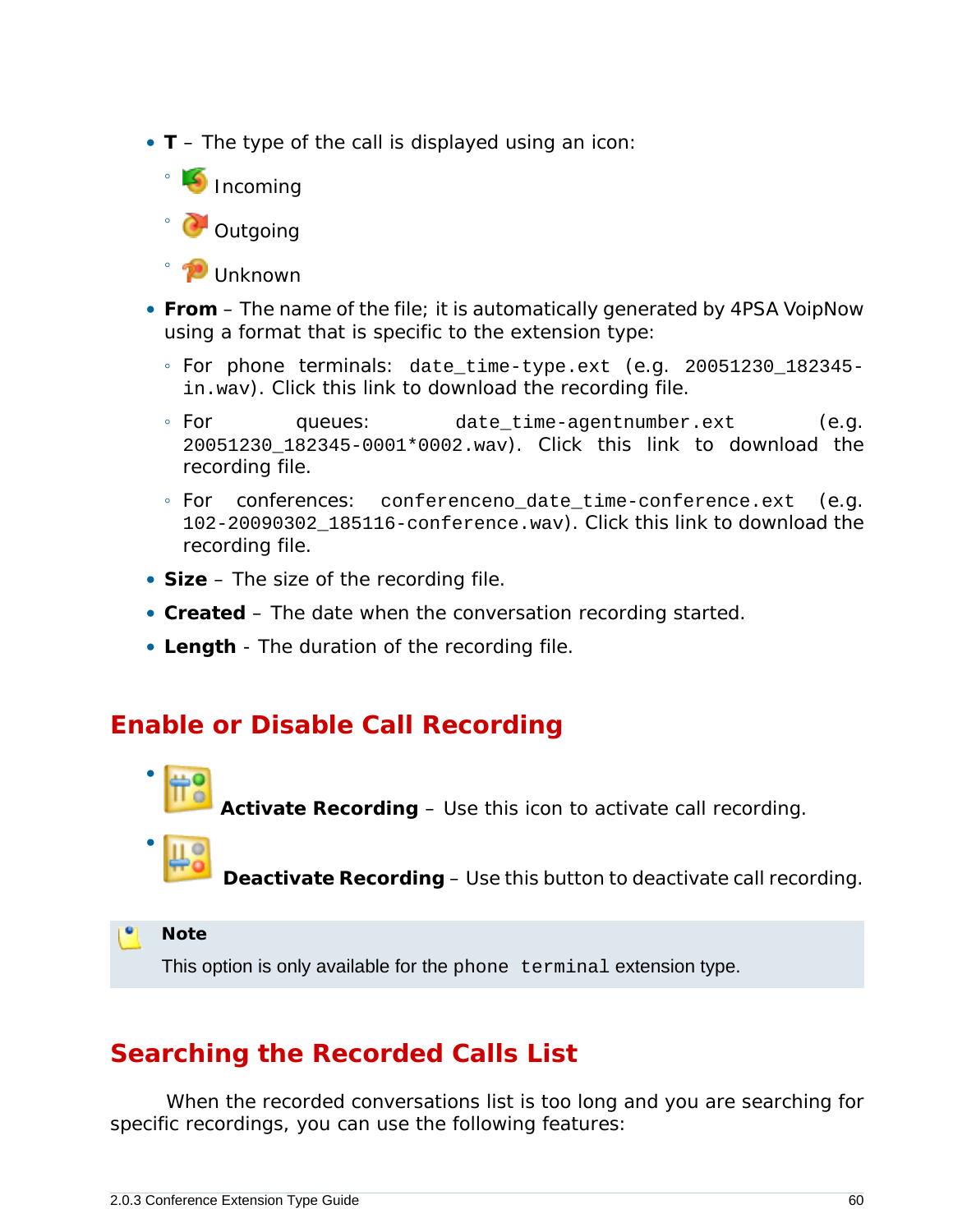- **Search** Fill in the text you are looking for in the text box. Click on the  $\blacktriangleright$  button or the Search label to display only the recorded calls whose File field contain the text.
- Show all Click this  $\equiv$  button or the Show all label to display the entire list.

Even if you navigate to other pages, the search criteria will be retained until a new search is performed.

You can change the number of entries per page by clicking the 10, 25 and 100 links available in the right side of the table. The total number of records is shown in the left side.

Another way to simplify the listing is to sort the recorded conversations by clicking a table header. The order criteria is marked by the highlighted table header and the arrow indicates how the recorded calls list was sorted. The sort direction can be changed by another click on that header.

### **Remove a Recorded Call**

To remove recorded calls, click the **Recorded calls** icon available in the Tools area and follow the next steps:

- **1.**Choose the calls you want to delete by selecting their corresponding check boxes in the **Recorded Messages Management** page.
- 2. Click the **X** Remove selected link.
- **3.**You will be asked to confirm the removal. If you want to proceed, click **OK**. Otherwise, click **Cancel**.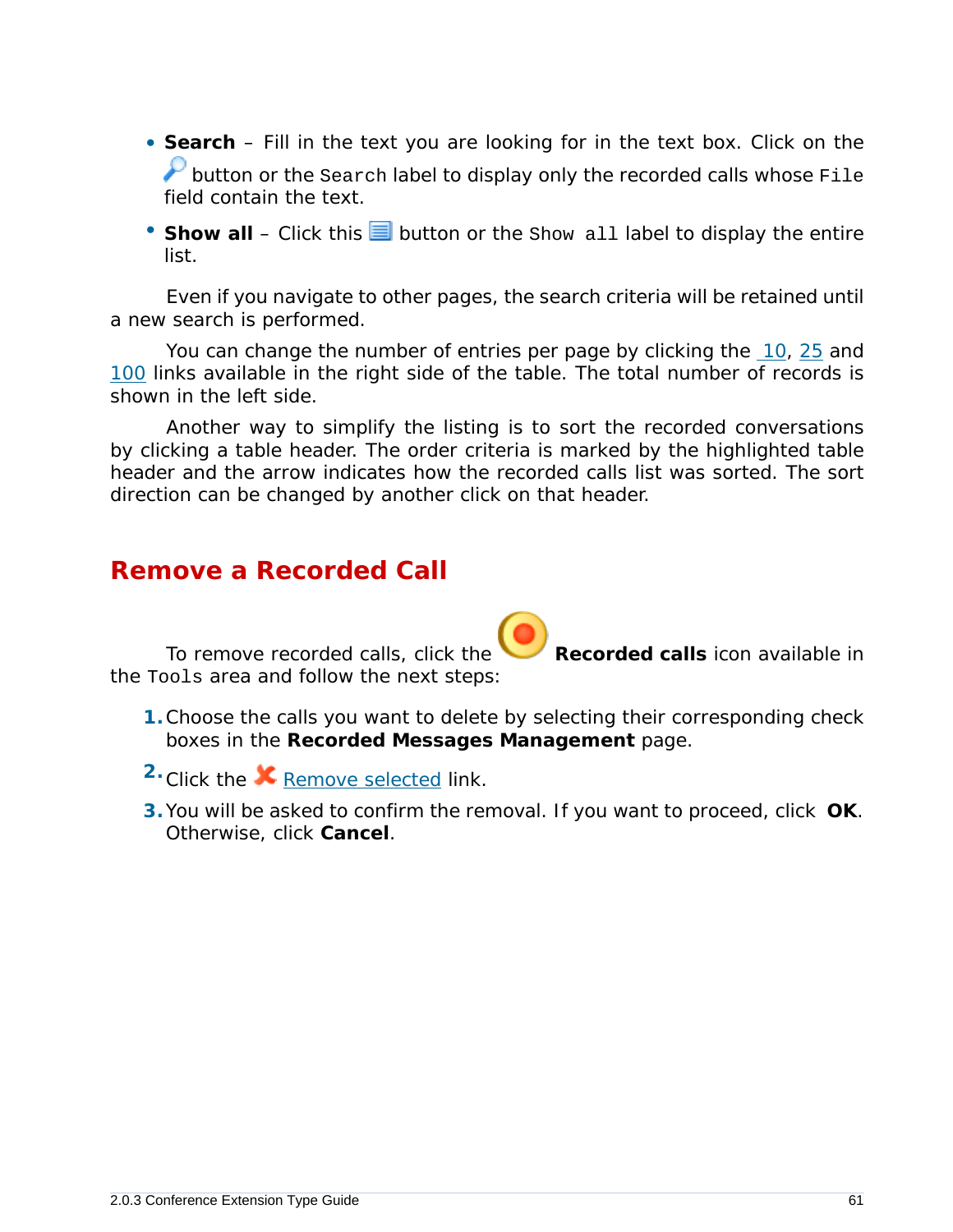# **Chapter 14 Manage Your Phone Numbers Collections**

The phone numbers collections can be used for screening the outgoing calls of a phone terminal extension.

## **View the Phone Numbers Collections**

To access this page, click the **Phone number collections** icon available in the Tools area.

The **Phone Numbers Collections** page displays a list of all phone numbers that are assigned to categories. The following information is available:

- **Number** The screening number. Click it to modify its settings.
- **Category** The category the screening number belongs to.
- **Tag** Identification tags.
- **Owner** The category's owner.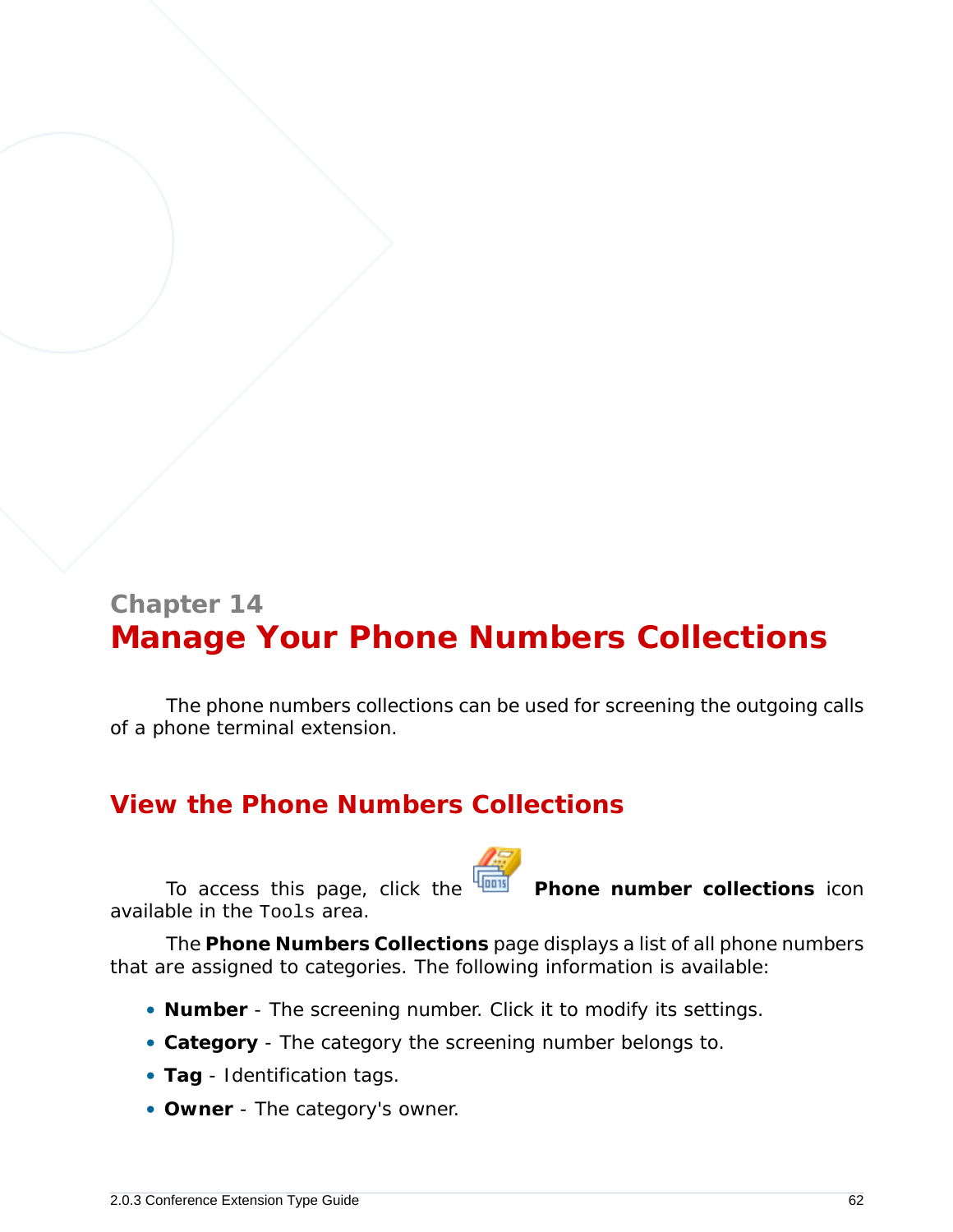**Searching the Phone Numbers Collection**

When the phone numbers collection is too long and you are searching for a specific number, you can use the following features:

- **Search** Fill in the number you are looking for in the text box. Click the button or the search label to display only the names that match the searching criteria.
- Show all Click this  $\equiv$  button or the Show all label to display the entire list.

Even if you navigate to other pages, the search criteria will be retained until a new search is performed.

You can change the number of entries per page by clicking the 10, 25 and 100 links available in the right side of the table. The total number of records is shown in the left side.

<span id="page-62-0"></span>Also, use the **View numbers in category** drop-down list to see all the numbers belonging to a certain category.

### **Add a New Collection Number**

To add a new number to a certain collection, follow these steps:

**1.**

Click the **Add number** icon, located in the Tools area of the **Phone Numbers Collections** management page.

#### r. **Note**

In order to add numbers, at least one category must be defined. For more information on adding a new category, see the [Add a Phone Number Category](#page-65-0) section.

- **2.**These numbers can be imported from a file or manually added from the web interface. The information is grouped into two sections:
	- **Import collection numbers** Use this sections if you wish to manually import the numbers from a file.
		- **Import numbers from file** Select this check box to add the collection numbers from an existing file. If this option is disabled, so are the next two fields.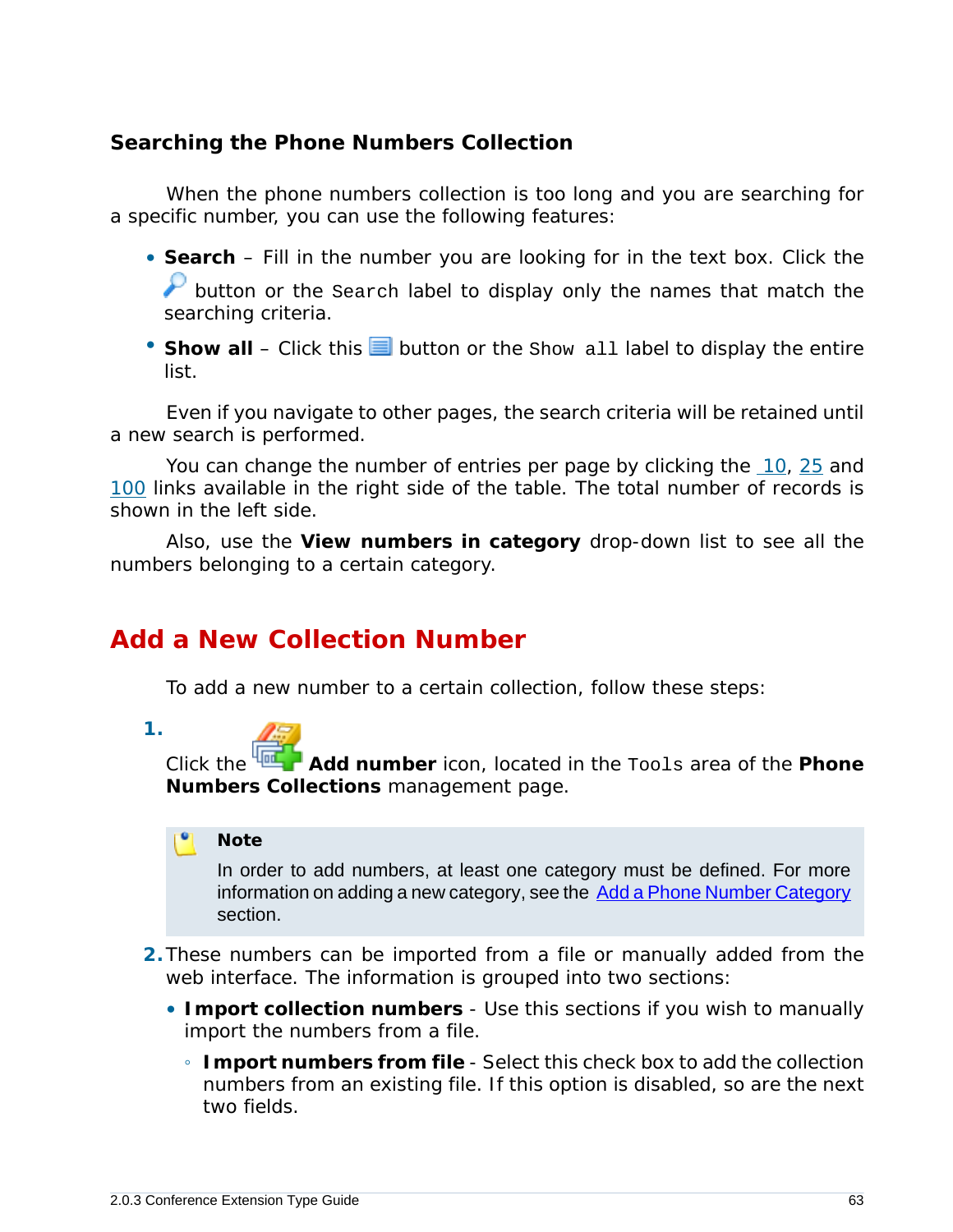- Import file Use this text box or the **Browse...** button to specify the location of the file containing the collection numbers.
- **Field separator** Use this text box to specify the field separator character. The default value is ','.

#### **Note**

 $\ddot{\circ}$ 

The uploaded file entries must be in the following format:

```
{phone number},{category_name}
```
- **Add collection numbers** Use this section if you want to manually add the collection numbers. If you have previously selected the **Import numbers from file** check box, this section will be disabled.
	- **Number** Use this text box to fill in the collection number.
	- **Category** Use the drop-down list to select one of the available phone numbers collections.

You can add/ remove several numbers by using the **interest and the constant of the interest** icons.

**3.**Click **OK** to add the new number(s). Click **Cancel** to go back to the previous page without adding any numbers.

**Edit a Collection Number**

If you want to edit an existing phone number, follow these steps:

- **1.** In the **Phone Number Collections** management page, choose the desired number and click on it.
- **2.** In the new opened page, the information is grouped into two sections:
	- **Import collection numbers**
	- **Modify collection number**

#### **Note**

For more details on how to edit a collection number, see the [Add a New](#page-62-0) [Collection Number](#page-62-0) section.

**3.**Click **OK** to save the changes. Click **Cancel** to go back to the previous page without saving anything.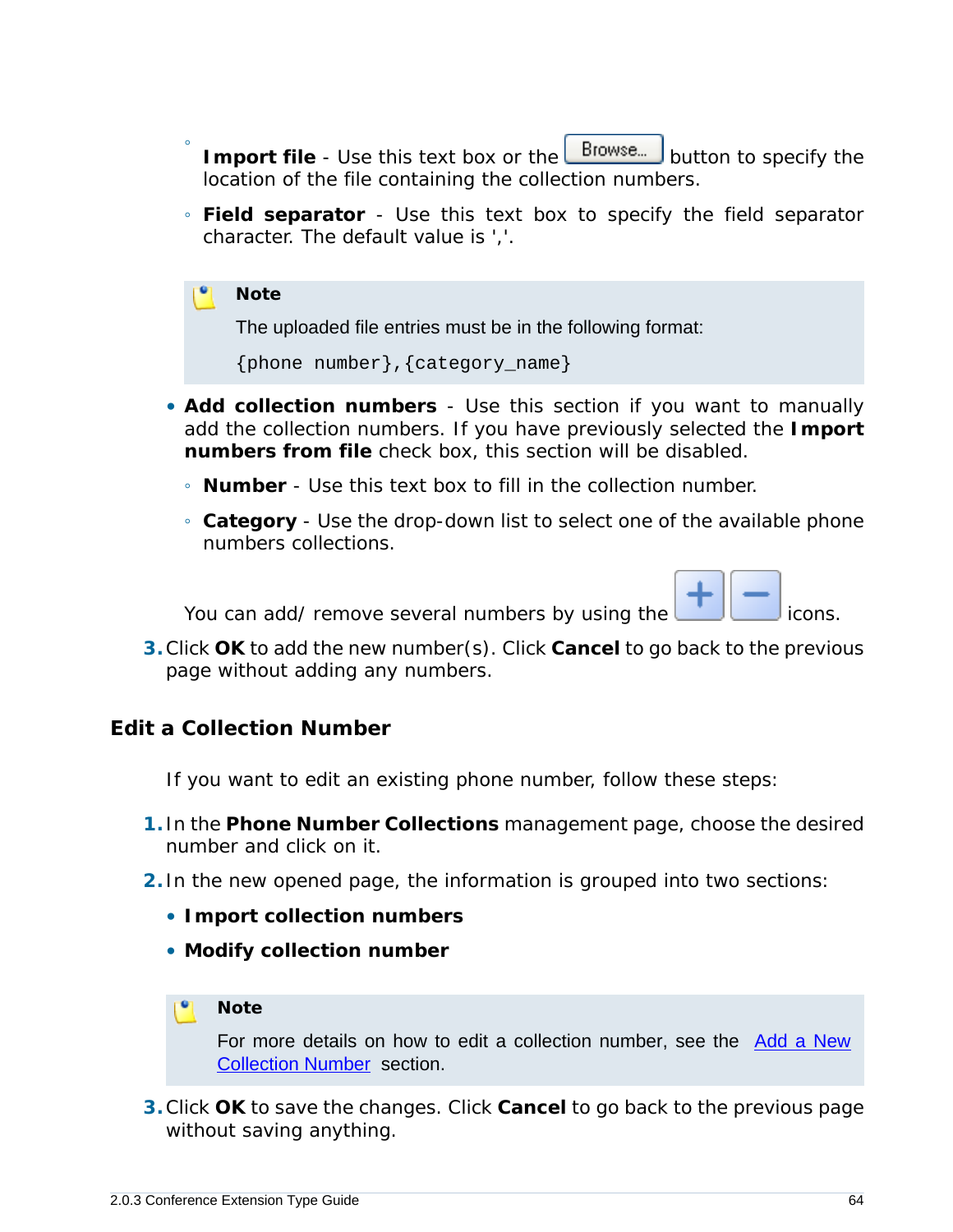### **Remove a Collection Number**

To remove collections numbers from the system, follow these steps:

- **1.**Choose the numbers you want to delete by selecting their corresponding check boxes in the **Phone Numbers Collections** management page.
- 2. Click the **X** Remove selected link.
- **3.**You will be asked to confirm the removal. To do so, click **OK**. If you do not want to delete the numbers, click **Cancel**.

### **Manage Phone Number Categories**

The phone number categories are number collections used for screening purposes.

**View the Phone Number Categories**

In order to view the list of all the phone numbers categories in the system,

click the **Categories** icon, available in the Tools area of the **Phone Numbers Collections** management page.

4PSA VoipNow displays the following information about each category:

- **Category** The category's descriptive name. Click the link to edit the category's properties.
- **Tag** Identification tags.
- **Inheritance level** The phone number category's visibility.

**Searching the Phone Number Categories**

When the phone number categories list is too long and you are searching for specific category, you can use the following features:

- Search – Fill in the text you are looking for in the text box. Click the button or the Search label to display only the categories that match your search criteria.
- Show all Click this  $\equiv$  button or the Show all label to display the entire list.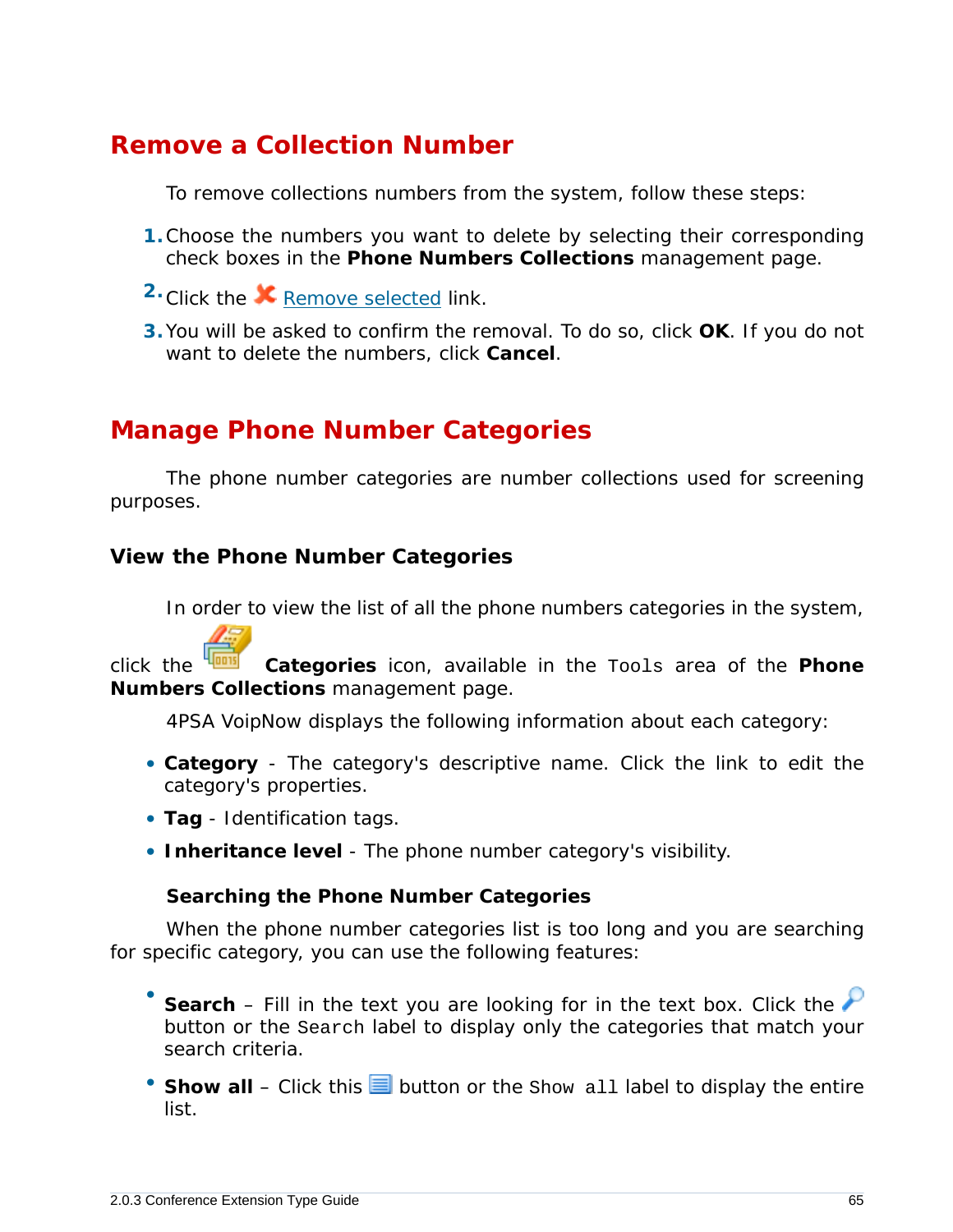The search criteria will be retained even if you navigate to other pages until a new search is performed.

You can change the number of entries per page by clicking the 10, 25 and 100 links available in the right side of the table. The total number of records is shown in the left side.

The phone number categories list can be filtered by category name, tag and inheritance level. To do so, click on a table header link. The order criteria is marked by the highlighted table header and the arrow indicates how the reseller list was sorted. The sort direction can be changed by another click on that header.

<span id="page-65-0"></span>**Add a Phone Number Category**

To add a new phone number category, follow the next steps:

| ٧<br>٠. |  |
|---------|--|
|         |  |
|         |  |
|         |  |

Click the **Categories** icon, located in the Tools area of the **Phone Numbers Collections** management page.

- **2.**Fill in the details required in the **Add new category** section:
	- **Category** The name of the category.
	- **Tag** The identification tag.
	- **Inheritance level** Use this drop-down list to specify the category's visibility:
		- 0 The category is visible only to the extension user. Always, inheritance level 0 represents the logged in user. For each child user, the level is incremented with 1.
	- **Description** Use this text area to associate some notes about the purpose and content of the category.

You can add/ remove several categories by using the  $\Box$  icons.



**3.**Click **OK** to add the new category(s). Click **Cancel** to go back to the previous page without adding any categories.

**Edit a Phone Number Category**

If you want to edit an existing phone number category, follow these steps:

**1.** In the **Categories** management page, choose the desired category and click on its name.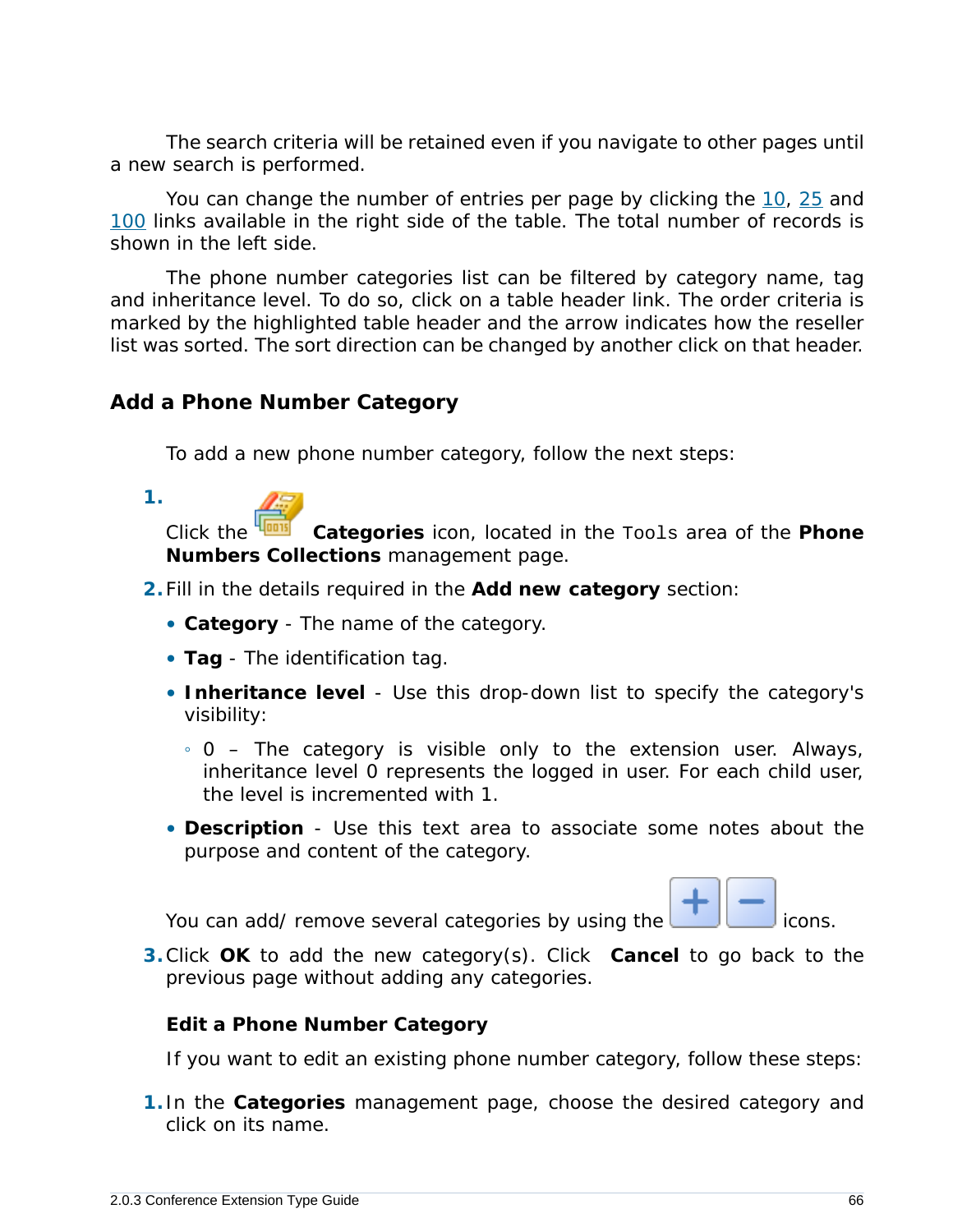- **2.** In the new opened page, you will be able to edit the information grouped into one section:
	- **Modify category**

#### **Note**

For more details on how to edit a category, see the [Add a Phone Number](#page-65-0) [Category](#page-65-0) section.

**3.**Click **OK** to save the changes. Click **Cancel** to go back to the previous page without saving anything.

### **Remove a Phone Number Category**

To remove phone numbers categories from the system, follow these steps:

- **1.**Choose the categories you want to delete by selecting their corresponding check boxes in the **Categories** management page.
- 2. Click the **X** Remove selected link.
- **3.**You will be asked to confirm the removal. To do so, click **OK**. If you do not want to delete the numbers, click **Cancel**.

### **Export a Phone Number Collection**

In 4PSA VoipNow you can export all the phone numbers available in the collection in .csv format for sharing them among 4PSA VoipNow servers or for backup purposes.

Click the Export numbers link placed above the **Collection numbers** table, then save the .csv file to the desired location.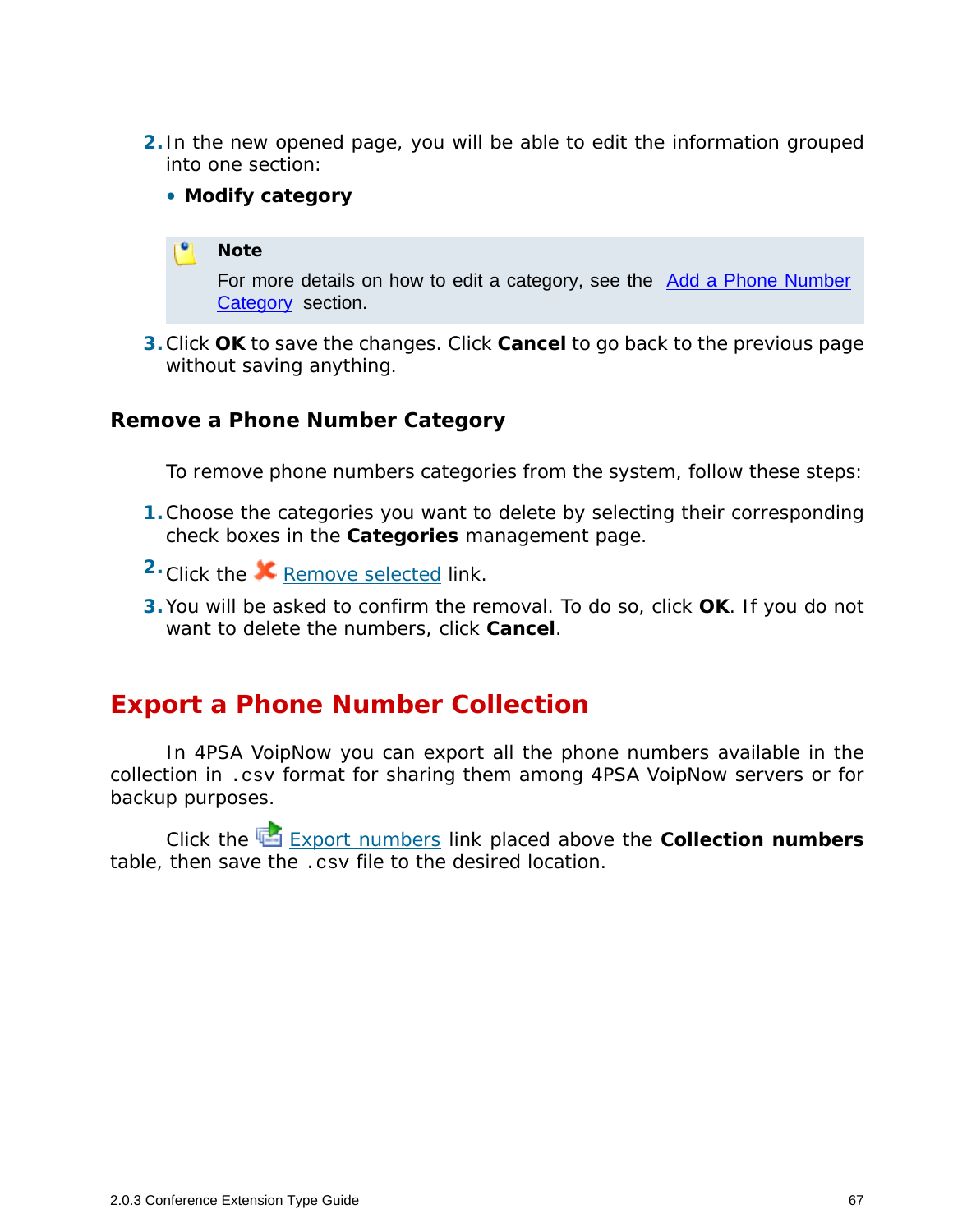# **Chapter 15 Manage Your Sounds**

There are two types of sounds: music on hold and announcements sounds.

Music on hold sound files are played when a caller is on hold waiting for someone to answer his call. These sounds files are not language specific because they are usually melodies. Music on hold files can only be uploaded and not recorded over the phone.

An announcement sound is played when the user is notified on an event or when information is requested from the user. These sounds have different files for different languages, allowing the user to listen to the sound version specific to his language preferences. If the files in the requested language do not exist, than the default sounds will be played. This type of sound can be either uploaded or recorded over the phone.

A system sound is a sound that can be seen by all users registered in the system, regardless of their level. Lower level users, like resellers and clients can also define shared sounds, but these can be seen only by the users belonging to their account. Non-system or non-shared sounds can only be used by the user that created them.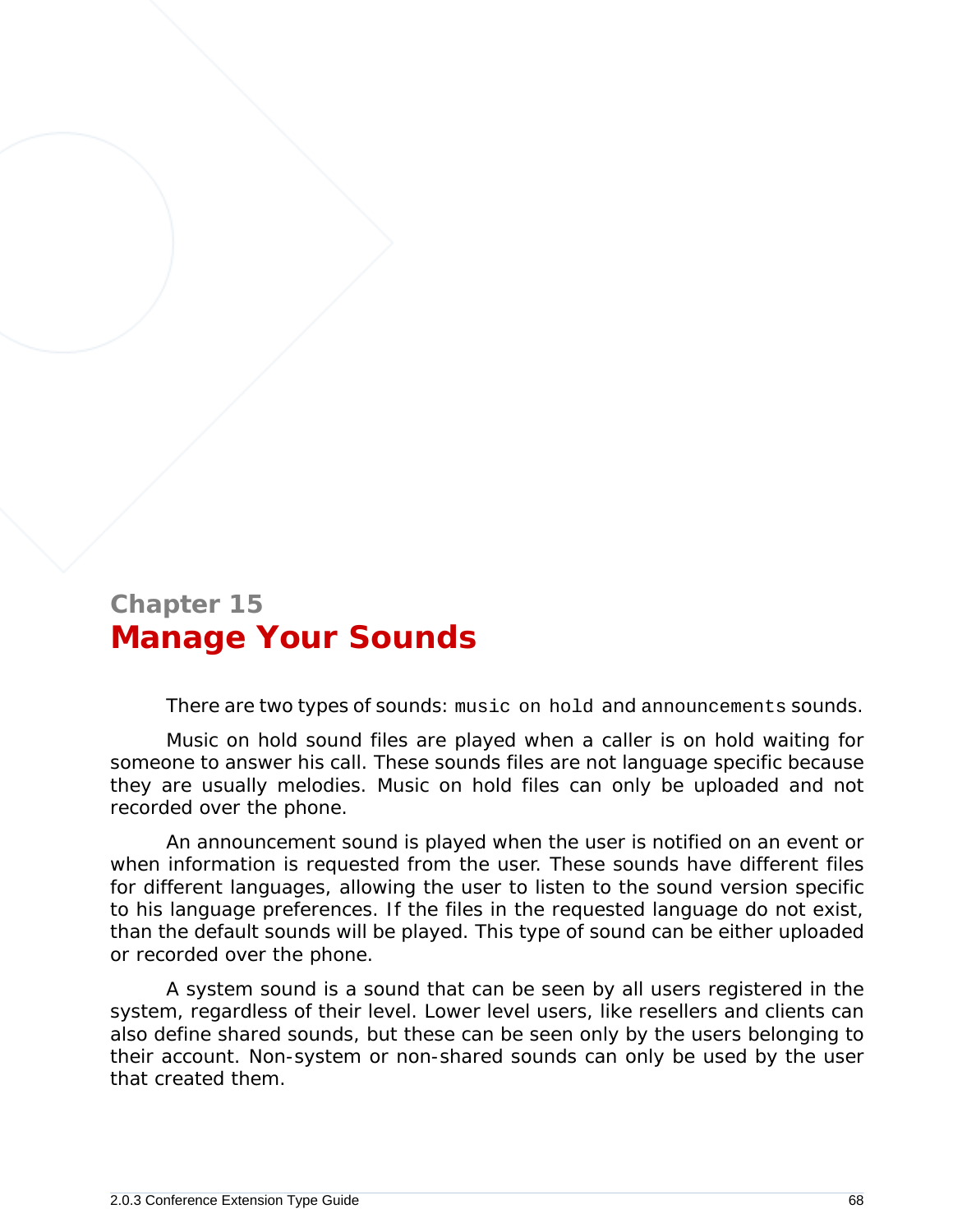Once a system sound is added, it cannot be removed from the system. System sound files can be overwritten by replacing their content with a different sound. Sound files can be deleted or changed only by the user who added them.

### **View the Sounds List**

#### **Note**

The **Sounds** section is available only if the **Sound Management** permission has been activated for your account. If this permission hasn't been activated, you will not be able to see the **Sounds** icon in the Tools area.

In the **Sound Management** page, you can view a list of the sounds available in the system.

To access this page, click the  $\blacksquare$  Home link situated in the left navigation

panel. In the new opened page, click the **Sounds** icon available in the Tools area.

You can perform multiple operations:

- Add and delete sounds from the system
- Search for specific sounds in the system
- Organize sound files by using sound languages and folders

4PSA VoipNow displays the following information about each sound:

- **S** The sound status is displayed using an icon:
	- $\blacksquare$  Enabled

◦

◦

**X** Disabled

Click the icon to change the sound's status.

• **T** – The type of the sound is displayed using an icon:

◦ specifies a Shared sound (available to all accounts belonging to the same user)

specifies a User sound (available to the user who created it only)

• **M** – This field describes the purpose of the file by using an icon: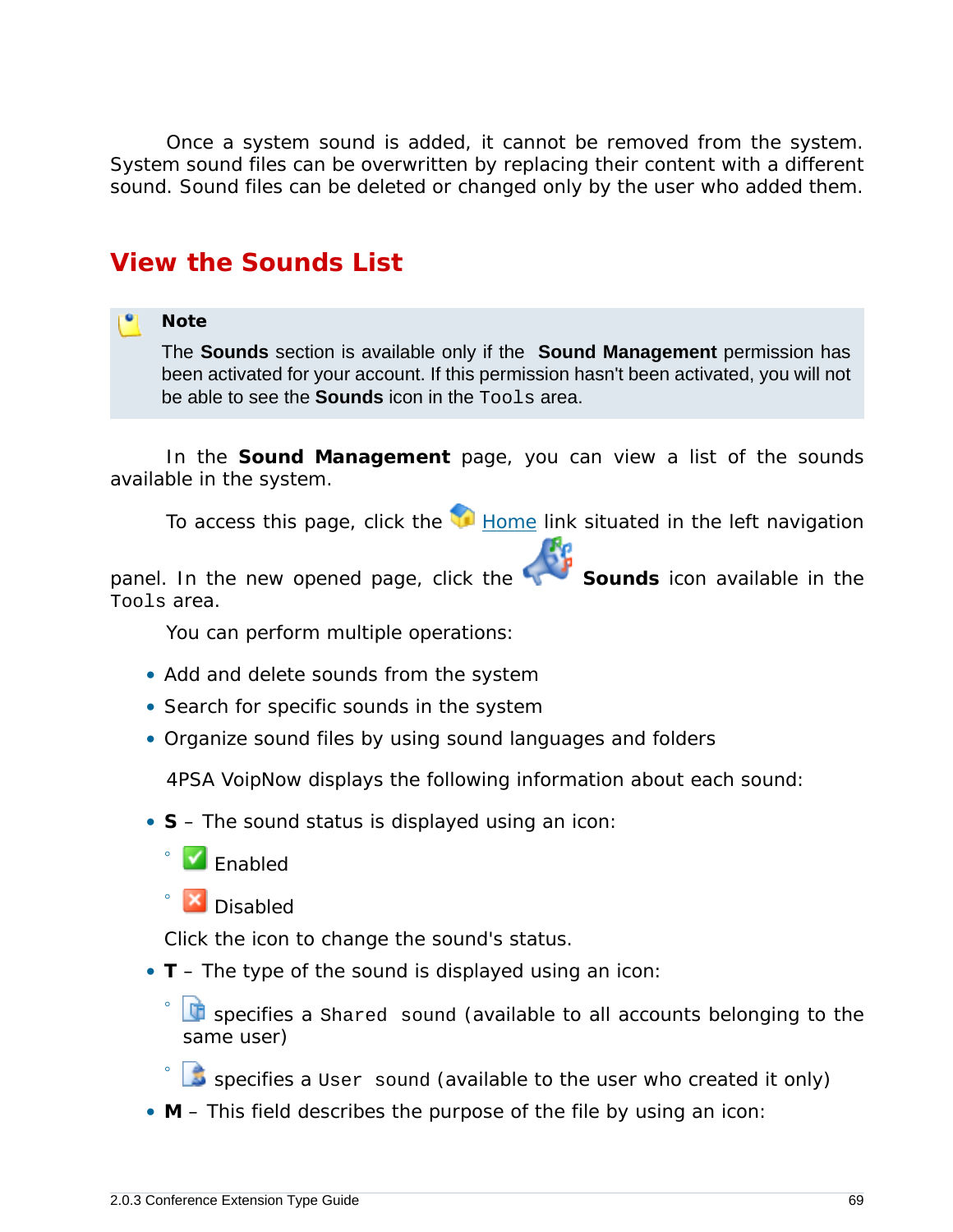◦ **O** specifies an Announcement sound

- **O** specifies a Music on hold sound
- **Name** The name of the sound. Click this link to edit the sound.
- **Folder** The folder where the sound is located in the system.
- **Languages** The number of languages for which this sound is defined.

### **Note**

If the sound is used as Music on hold, this field displays '-'.

• **Updated** – The date when the sound was last modified.

### **Searching the Sounds List**

When the sound list is too long and you are searching for specific sounds, you can use the following features:

- Search – Fill in the text you are looking for in the text box. Click the button or the Search label to display only the sounds whose name or folder contain that text.
- Show all Click this **in** button or the Show all label to display the entire list.

The search criteria will be retained even if you navigate to other pages until a new search is performed.

You can change the number of entries per page by clicking the 10, 25 and 100 links available in the right side of the table. The total number of records is shown in the left side.

The sounds list can be filtered by name, folder and update date. To do so, click on a table header link. The order criteria is marked by the highlighted table header and the arrow indicates how the sounds list was sorted. The sort direction can be changed by another click on that header.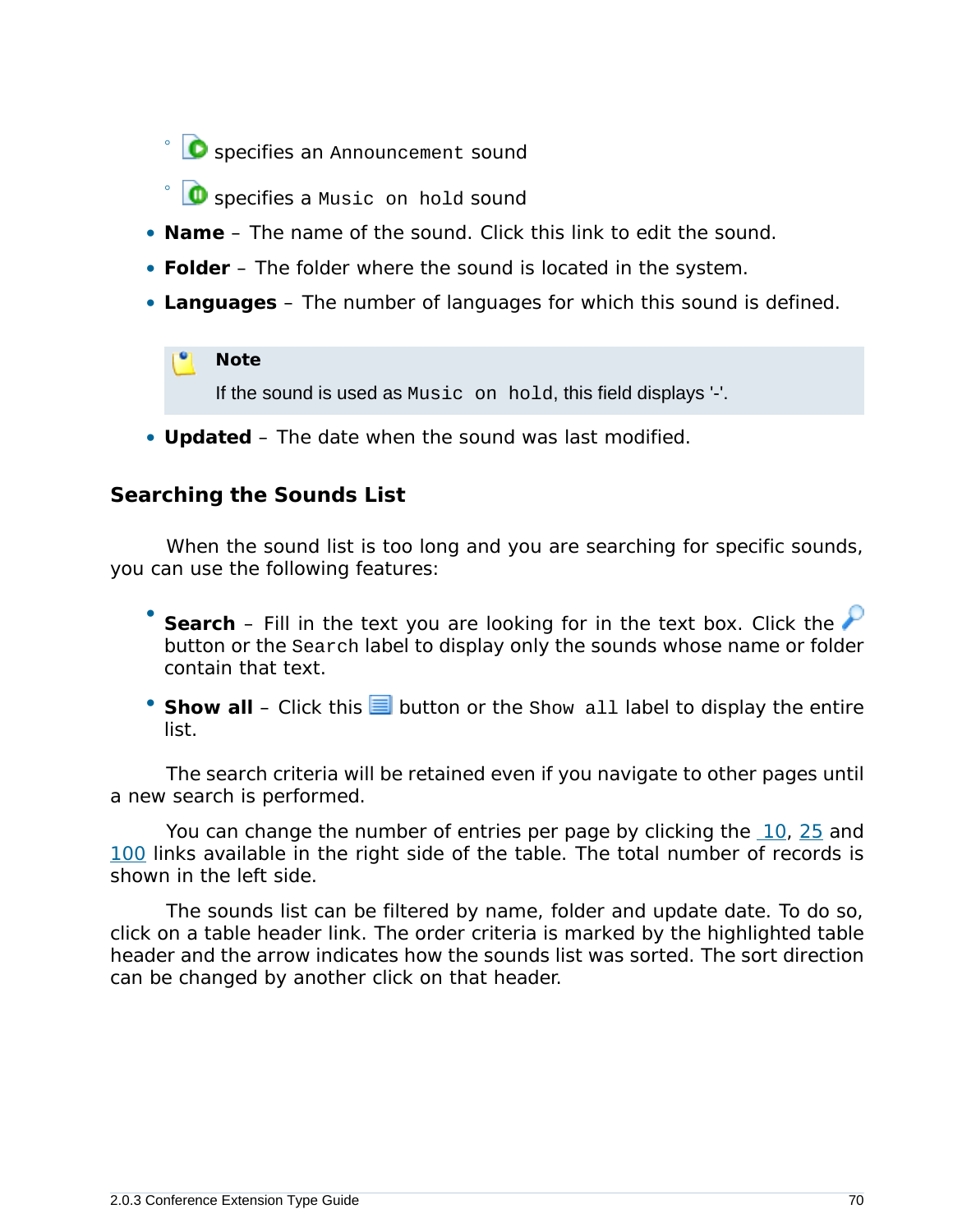## **Add a New Sound**

#### **Note**

The **Sounds** section is available only if the **Sound Management** permission has been activated for your account. If this permission hasn't been activated, you will not be able to see the **Sounds** icon in the Tools area.

A new sound can be added only if there is at least one sound language available. On extension creation, the default sound language is added to the

extension account. When there are no sound languages, click the **Sound** languages icon and follow the instructions in the **Add a New Language** section to add new languages.

To add a new sound, click the **Sounds** icon available in the **H** Home page, in the Tools area and follow these steps:



Add sound icon available in the Tools area.

- **2.**A new page opens, allowing you to enter information about the new sound:
	- **Sound form**
		- **Name** The descriptive name for the sound.
		- **This is music on hold** Use this check box to specify the purpose of the sound. When this option is selected, the sound can be played to a caller that is on hold. Otherwise, the sound is used for announcement purposes only.
		- **This is a system sound** When this option is enabled, all the users in the system can see and use this sound file.
		- **Folder** Use this drop-down list to select the folder where the sound will be stored.

If you are creating music on hold sounds (i.e. the check box **This is music on hold** is enabled), the following option is displayed:

- **This is system music on hold** When this option is enabled, the **Folder options** is disabled and the sound is stored in /Default folder.
- **Record over the phone**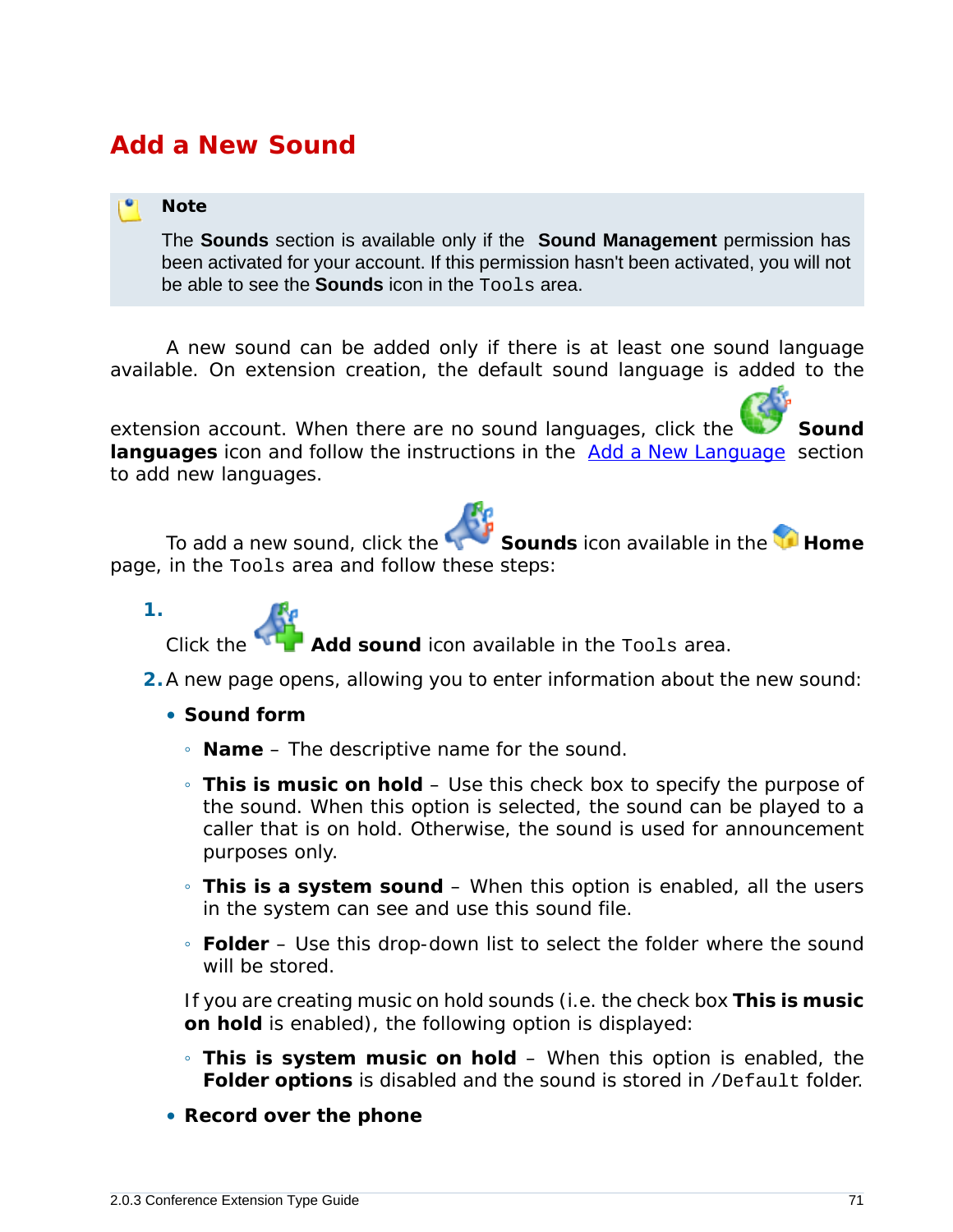- **I want to record sound over the phone** When this option is enabled, 4PSA VoipNow gives you the possibility to record the sound file over the phone rather than uploading it.
- **Upload sound files**
	- Filename – Click the **Browse...** button to locate the sound file on your computer and upload it.

**Note**

4PSA VoipNow accepts the following extensions for sound files: .mp3, .wav, .gsm and .raw.

If you are creating an announcement sound (i.e. the check box **This is music on hold** is not enabled), the following options are available:

- **Language** Use this drop-down list to specify the language of the sound file uploaded in the system.
- **Default sound file** When this option is enabled, this file is set as default for the sound. The default file is played for the callers with a phone language that is unavailable for the sound.

For example, let's assume you have created a sound that announces callers that the extension user is on holiday. You have added versions of the announcement in English, French, and Dutch and set the English file as default. The English sound version will be played to any caller that has other phone language set.

#### **Note**

Each sound object must have one default sound file associated. When uploading several sound files at the same time, make sure you select only one default file. Otherwise, 4PSA VoipNow will display an error message.

**3.**

•

•

You can use the **buttons to remove/** add versions of the sound in different languages:

removes the Upload sound section.

adds another Upload sound files section.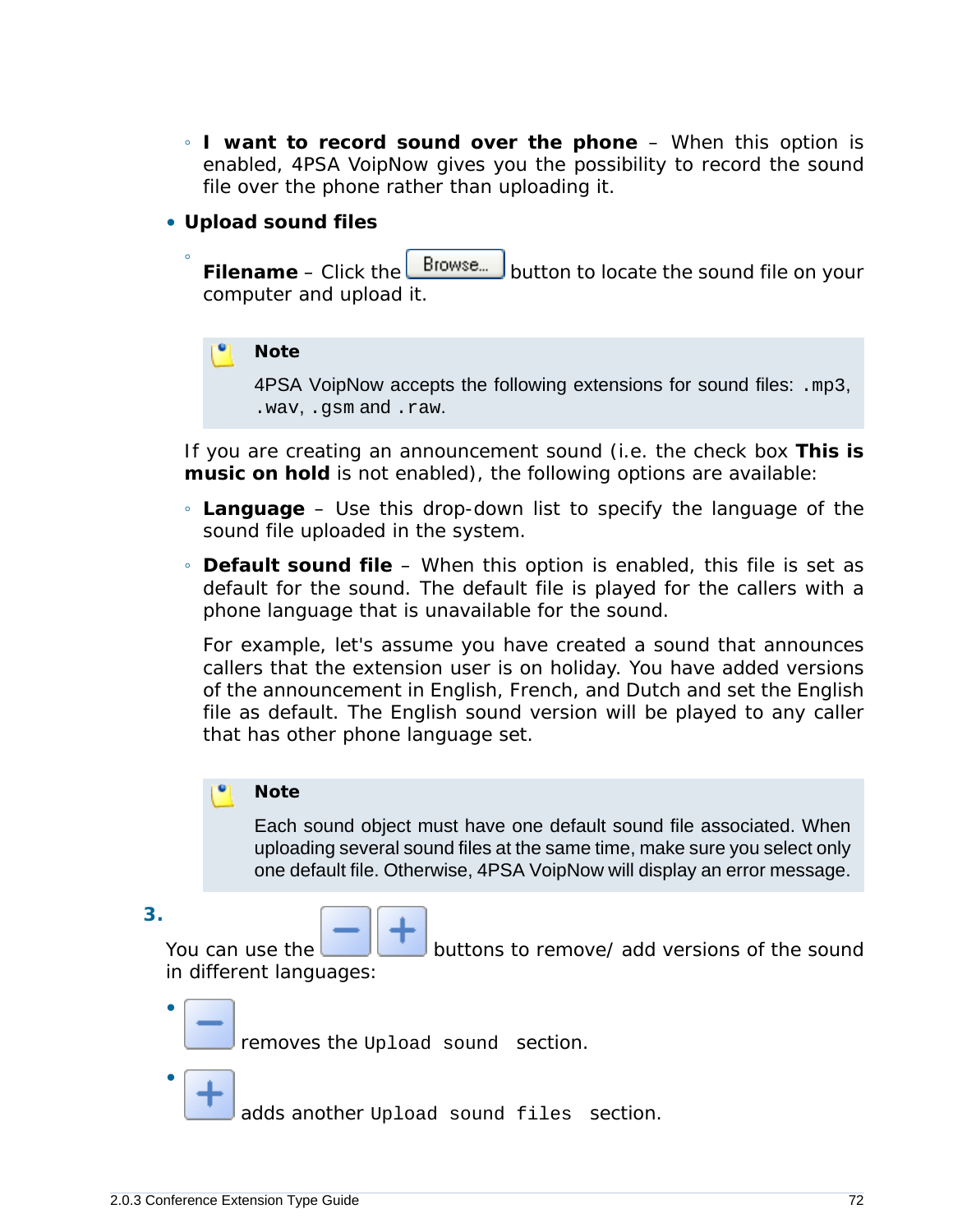**4.**Click **OK** to add the new sound. Click **Cancel** to go back to the previous page without adding the sound.

**Edit Sound Information**

To edit the information on an existing sound, click the **Sounds** icon

available in the  $\blacksquare$  Home page, in the  $\texttt{Tools}$  area. In the new opened page, you can modify the sound's properties. For example, you can:

- Add and delete files containing versions of the sound for different languages
- Change the shared flag of an announcement sound

To edit the properties of a sound follow these steps:

- **1.**Click the name of the sound you want to modify.
- **2.**A new page opens, allowing you to change the details of the sound. The content of this page depends on the purpose of the sound: announcement or music on hold.

If the sound is an announcement sound, the information is grouped in the following sections:

- **Sound properties** This section can not be modified.
- **Record sound file over the phone**
	- **I want to record sound over the phone** Enable this option if you want to record the sound over the phone.
- **Upload sound files** Use this section to upload files containing versions of the sound in different languages.

## **Note**

When you upload a sound file associated with a language that already exists, 4PSA VoipNow replaces the old file with the new version. Before this operation is performed, 4PSA VoipNow asks you to confirm the replacement.

**3.**

Use the **buttons to remove** add versions of the sound in different languages.

If the sound is a music on hold sound, you can use the **Upload sound files** section to replace the current music on hold file.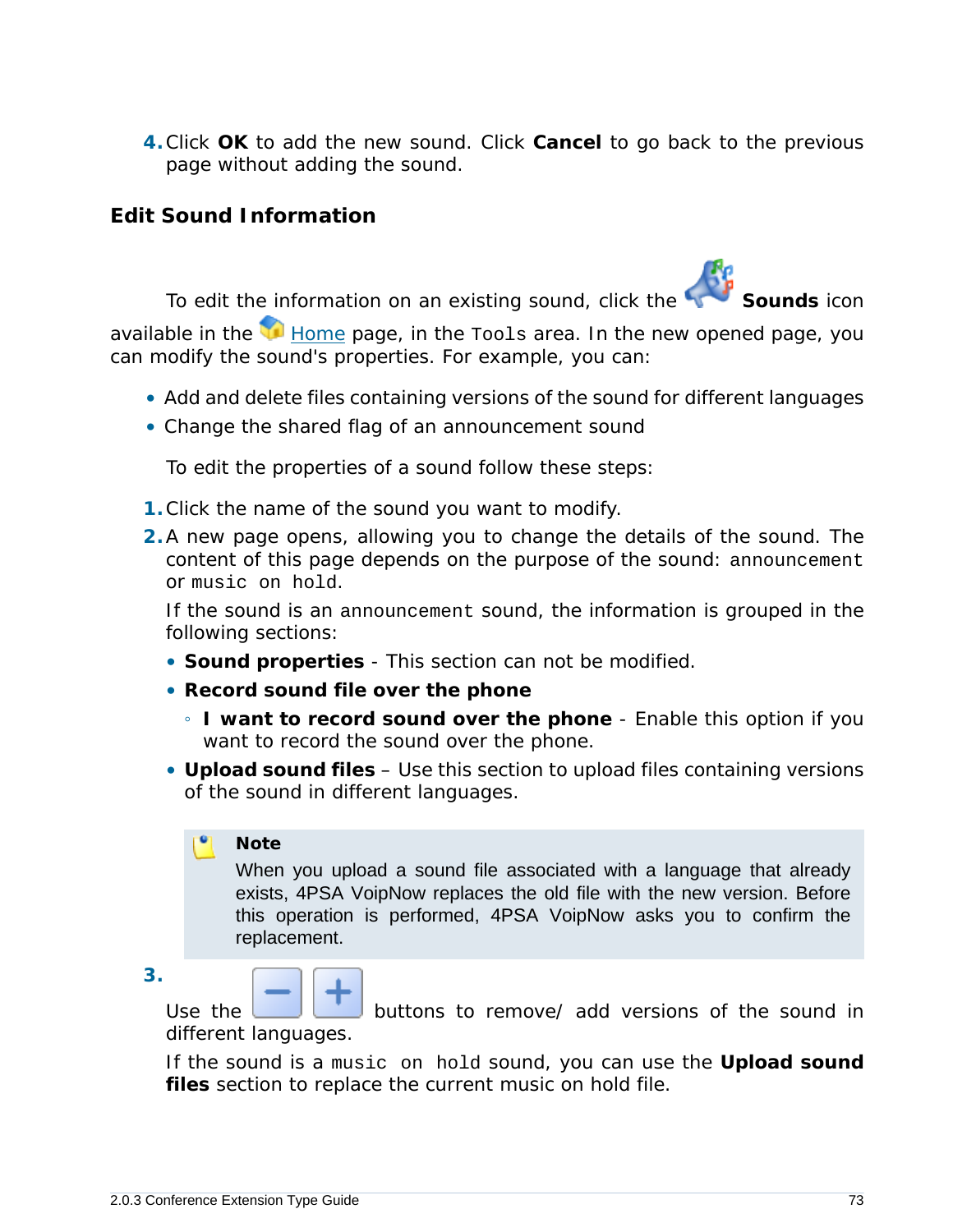**4.**Click **OK** to save your changes. Click **Cancel** to go back to the previous page without changing the sound.

To manage the existing sound files associated with an announcement sound, follow these steps:

- **1.**Click the name of the sound you want to modify.
- **2.**A new page opens, allowing you to view a detailed list of the existing files. In the Existing sounds section, 4PSA VoipNow displays the following information about each file:
	- **Filename** The name of the file. Click this link to download it on your computer.
	- **Sound file size** The file's size in Kb.
	- **Folder** The folder where the file is located.
	- **Language** The language associated with the sound file.

### P. **Note**

The default sound file of the sound object is displayed in **bold** format.

**3.**Click **OK** to save your changes. Click **Cancel** to go back to the previous page without changing the sound.

## **Remove a Sound**

To remove a sound, click the **H**ome link available in the left navigation

panel, than the **Sounds** icon and follow the next steps:

- **1.**Choose the sounds you want to remove by selecting their corresponding check boxes.
- <sup>2</sup> Click the **X** Remove selected link. A new page displaying the list of the sounds that will be deleted opens.
- **3.**Review the list. If you want to proceed with the removal, select the Confirm the removal check box and click **OK**. Otherwise, click **Cancel** to return to the previous page without deleting anything.

## **A** Caution

You cannot remove sounds that are currently used.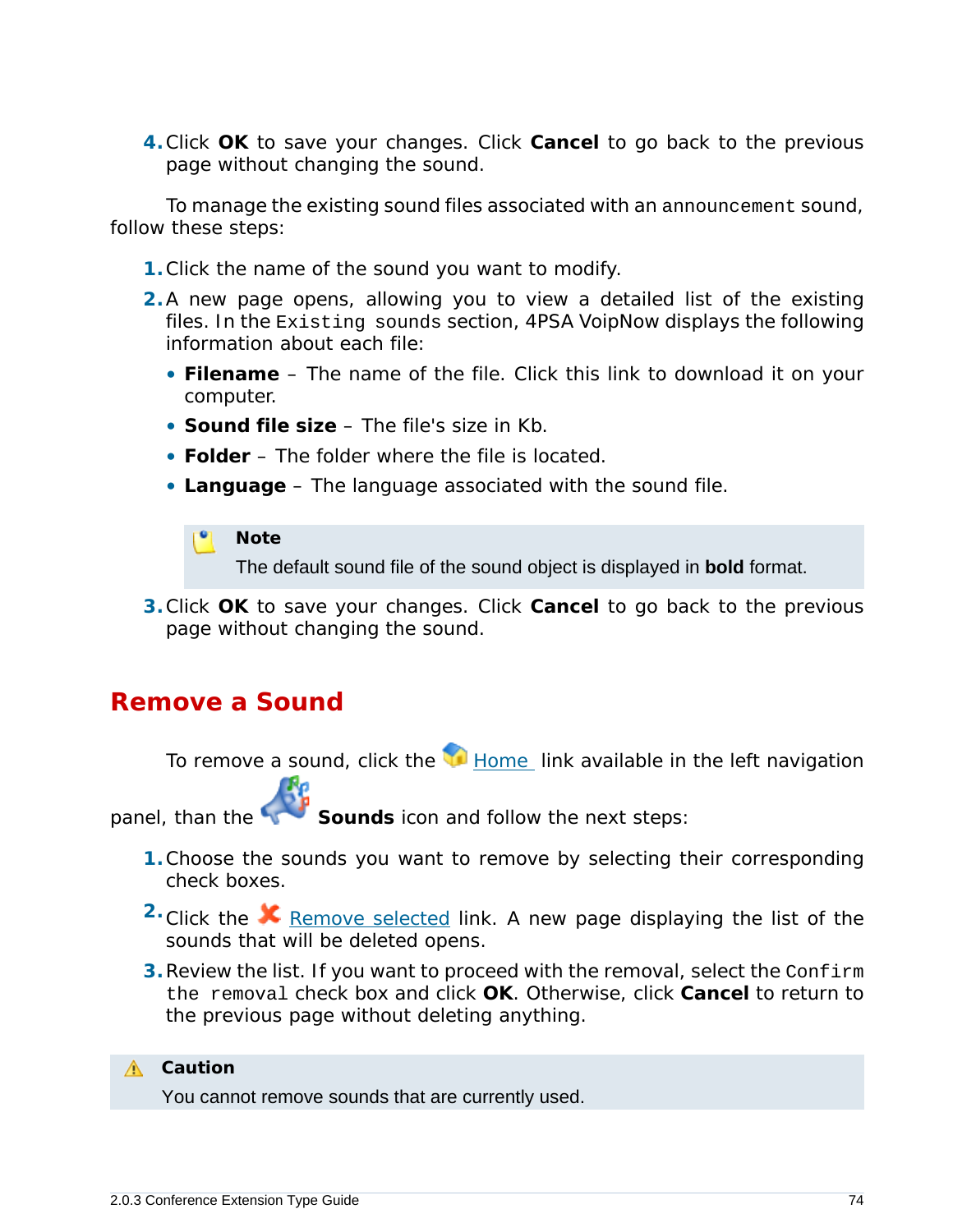You cannot remove a music on hold hold sound if the following conditions are met:

- The folder where the sound is located is used.
- The sound is the only one left in the folder.

# **Manage Sound Folders**

## **Note**

The **Sounds** section is available only if the **Sound Management** permission has been activated for your account. If this permission hasn't been activated, you will not be able to see the **Sounds** icon in the Tools area.

**View the Folder List**

In the **Sound Folder Management** page, you can view a list of the sound folders available in the system. Multiple operations can be performed:

- Add a new sound folder
- Delete sound folders and their content
- Search for specific folders

To access this page, click the **Sounds** icon available in the Tools area

and than on the **Folders** icon.

4PSA VoipNow displays the following information about each folder:

- **Folder name** The name of the sound folder.
- **Sounds** The number of sounds stored in the folder. Click this link to open a new page listing these sounds.
- **Created** The date when the folder was added to the system.

**Searching the Folders List**

When the time folder list is too long and you are searching for specific time intervals, you can use the following features: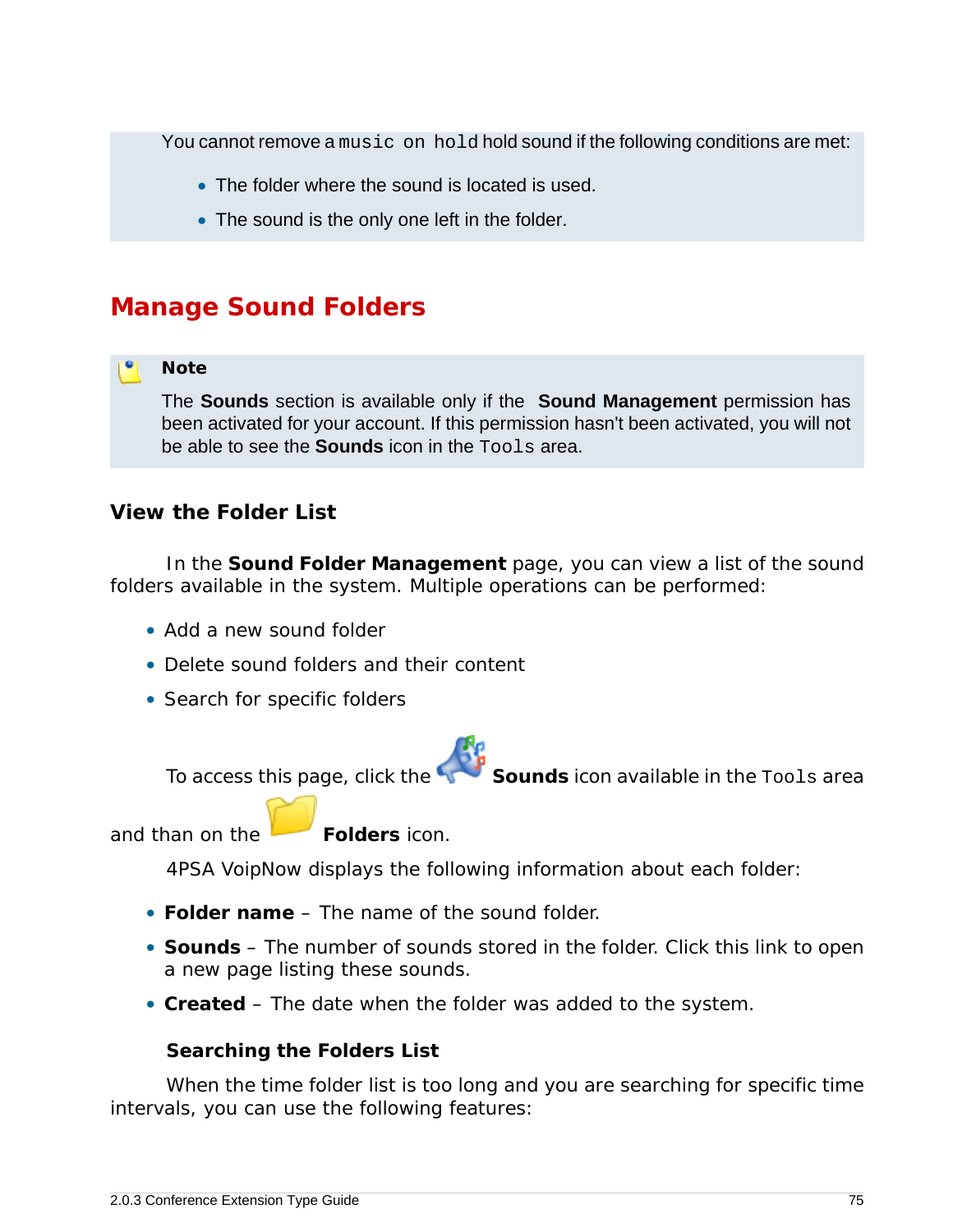- Search – Fill in the text you are looking for in the text box. Click the button or the Search label to display only the folders whose names contain the text.
- Show all Click this  $\equiv$  button or the Show all label to display the entire list.

Even if you navigate to other pages, the search criteria will be retained until a new search is performed.

You can change the number of entries per page by clicking the 10, 25 and 100 links available in the right side of the table. The total number of records is shown in the left side.

The sound folders list can be filtered by folder name,sounds and creation date. To do so, click on a table header link. The order criteria is marked by the highlighted table header and the arrow indicates how the folder list was sorted. The sort direction can be changed by another click on that header.

## **Add a New Sound Folder**

Each time you add new sound files in the system you choose the folder name where you want them to be stored. If you want to store a sound in a specific folder, other than the ones already existent, you can add a new sound folder before adding sound files.

To create a new sound folder, click the **Sounds** icon available in the

Tools area and than on the **Folders** icon and follow the next steps:

**1.**

In the Sound Folder Management page, click on the icon.

- **2.**A new page opens, allowing you to enter the name of the new folder. Use the available text box to name the new folder.
- <sup>3.</sup> Use the  $\Box$  **b** buttons to add several folders at the same time:

 $\cdot$   $\blacksquare$  adds a new folder input text box.

- $\Box$  removes the corresponding text box.
- **4.**Click **OK** to add the new sound folder(s). Click **Cancel** to go back to the previous page without adding the folder(s).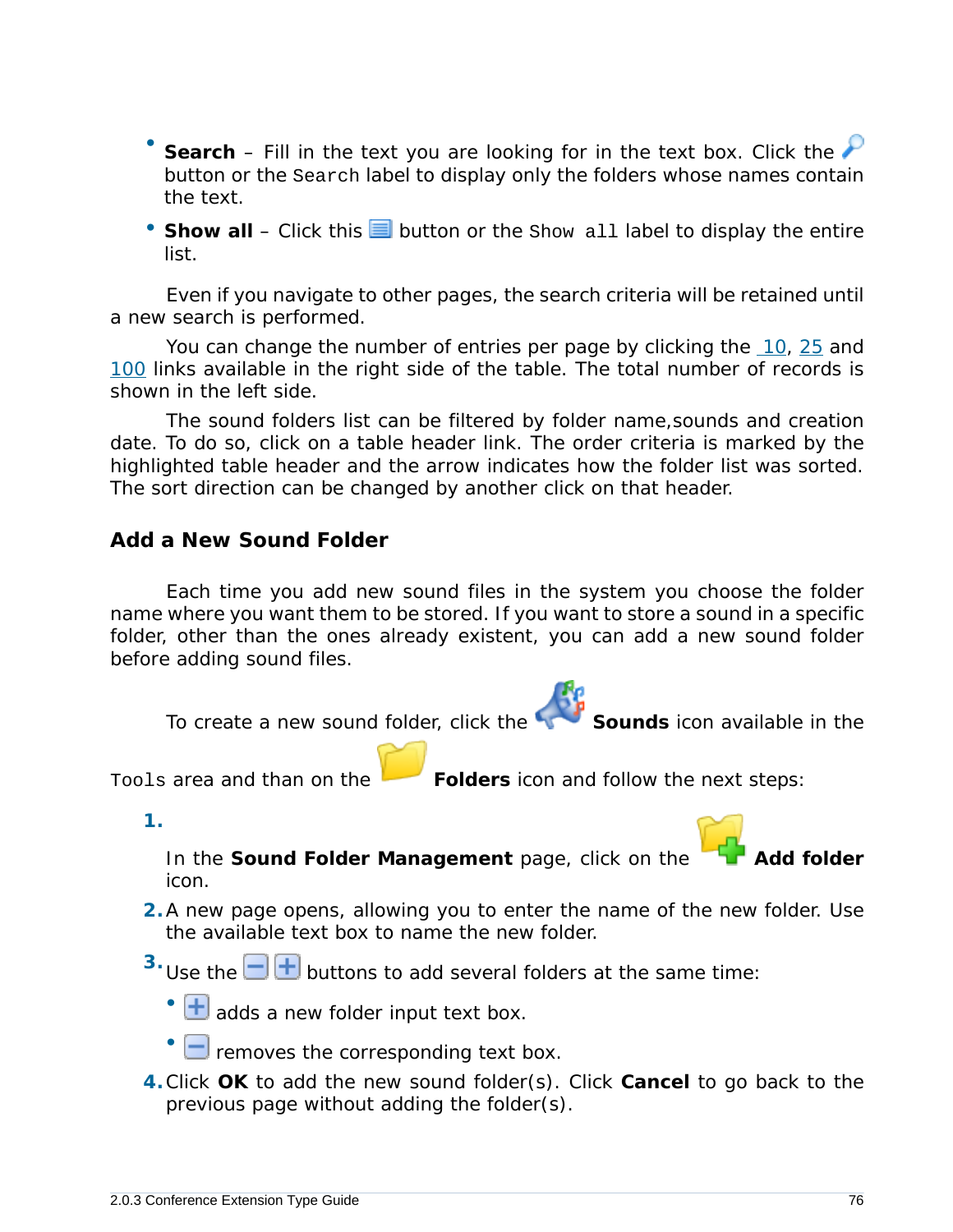## **Remove a Sound Folder**

To remove a sound folder, click the Unified Communications link in the left navigation panel. Next, click the **Sounds** icon, in the Unified Communications settings area. In the new opened page, click the **Folders** icon in the Tools area and follow the next steps:

- **1.**Choose the folders you want to delete by selecting their corresponding check boxes.
- <sup>2</sup> Click the **X** Remove selected link. A new page displaying the list of folders and the sounds located in the folders that will be deleted opens.

**Note** When you delete a folder, you also delete all the sounds located in the folder.

**3.**Review the list. If you want to proceed with the removal, select the Confirm the removal check box and click **OK**. Otherwise click **Cancel** to return to the previous page without deleting anything.

**Note**

If the sounds inside the folder are currently used by extensions, these sounds cannot be deleted. The folder that contains them cannot be deleted either.

# **Manage Sound Languages**

**View the Language List**

A sound file can be recorded in several languages so that the extension can listen to the specified announcement in his chosen language if available in the system. If the extension's language does not exist, then the announcement will be played in the default sound language.

In the **Sound Language Management** page, you can view a list of the languages available in the system. Multiple operations can be performed:

• View a detailed list of the system languages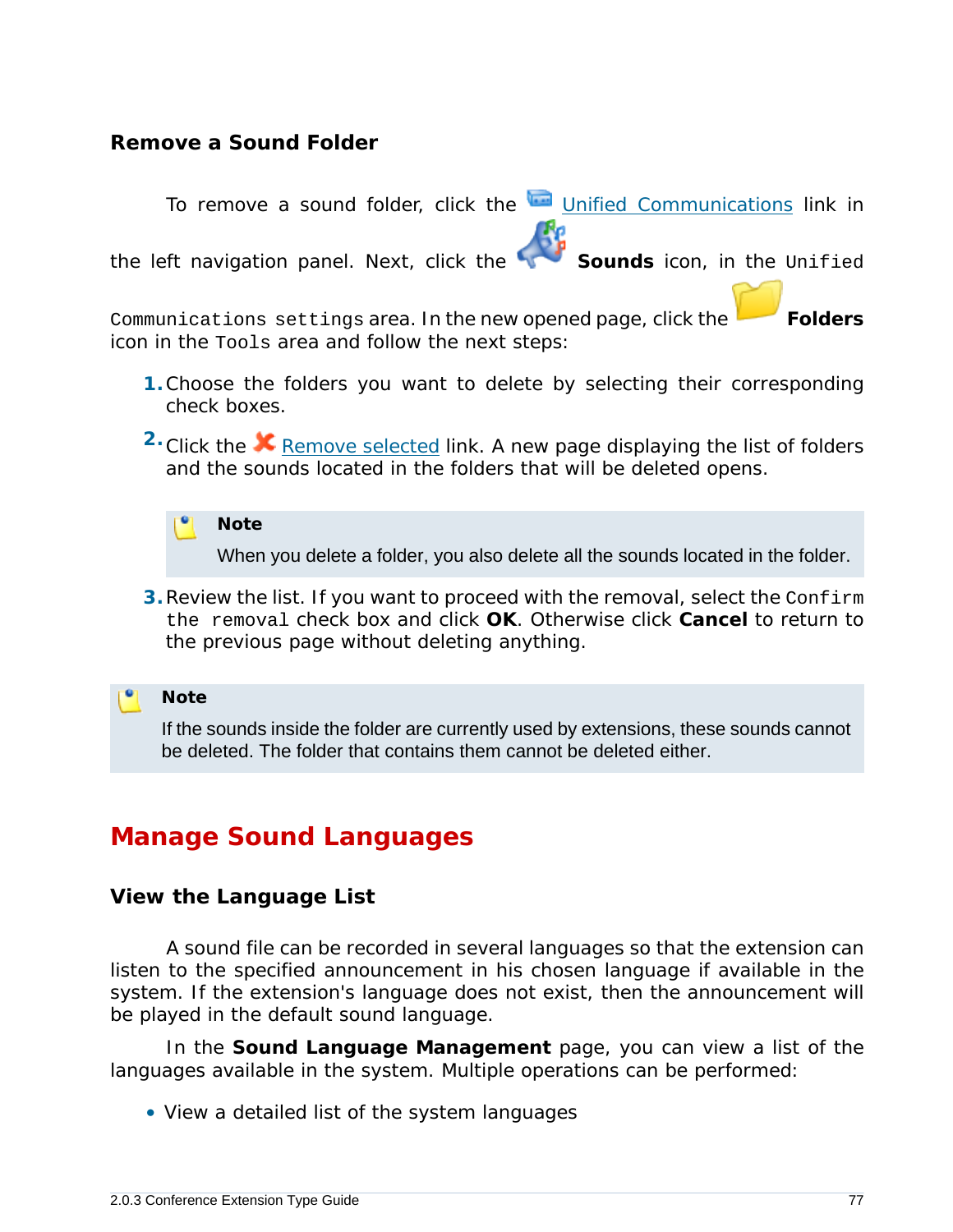- Add a new sound language
- Search for specific languages
- View the sounds that have files in different languages
- Delete sound languages from the system

To access this page, click the **Sounds** icon available in the Tools area

and than on the **Sound languages** icon.

4PSA VoipNow displays the following information about each sound language:

• **Language name** – The name of the language.

**Note**

When there is no sound file associated with the language, you can click the language name to rename the language properties.

- **Sound files** The number of sound files in this language. Click this link to view the list of sound files.
- **Created** The date when the language was added to the system.

**Searching the Languages List**

When the language list is too long and you are searching for specific languages, you can use the following features:

- Search – Fill in the text you are looking for in the text box. Click the button or the Search label to display only the languages whose names contain that text.
- Show all Click this  $\equiv$  button or the Show all label to display the entire list.

Even if you navigate to other pages, the search criteria will be retained until a new search is performed.

You can change the number of entries per page by clicking the 10, 25 and 100 links available in the right side of the table. The total number of records is shown in the left side.

The languages list can be filtered by name, sound files and creation date. To do so, click on a table header link. The order criteria is marked by the highlighted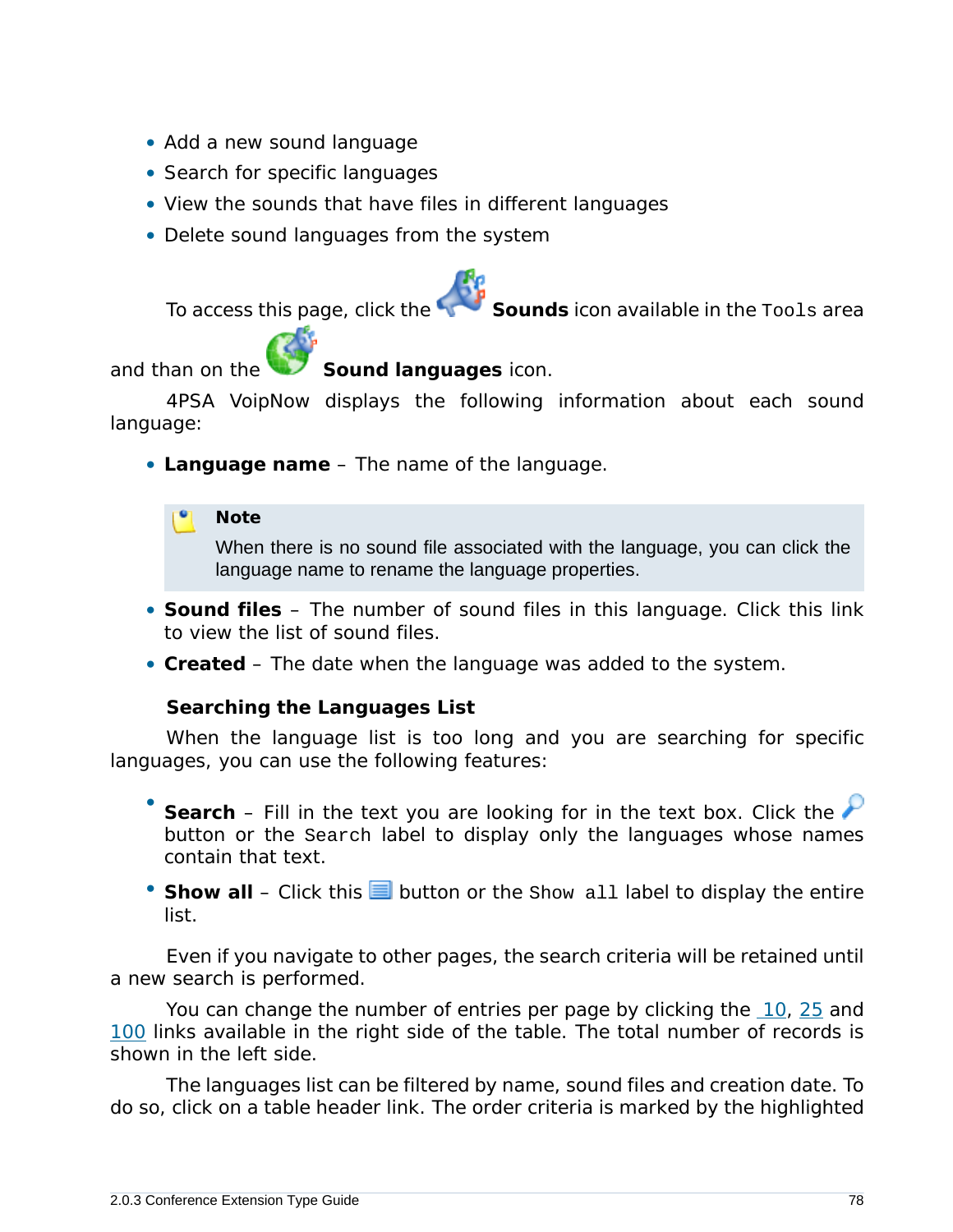table header and the arrow indicates how the languages list was sorted. The sort direction can be changed by another click on that header.

**Add a New Language**

To create a new language, click the **Sounds** icon available in the

Tools area and than on the **Sound languages** icon and follow the next steps:

**1.**

In the Sound Language Management page, click on the **sound language** icon.

- **2.**A new page opens, allowing you to provide the name of the new sound language. Use the drop-down list to add one of the available languages to the system.
- <sup>3.</sup> Use the  $\Box$   $\Box$  buttons to add several languages at the same time:
	- $\cdot$   $\textcolor{red}{\textbf{+}}$  adds another drop-down list so you can create another language.
	- $\Box$  removes the corresponding drop-down list.
- **4.**Click **OK** to add the new sound language(s). Click **Cancel** to go back to the previous page without adding the language(s).

**Edit Language Details**

To change a language's details, click the **Sounds** icon available in

the Tools area and than on the **Sound languages** icon and follow the next steps:

- **1.**Click the name of the language you want to modify.
- **2.**A new page in which you can use the Name drop-down list to choose another name for the language opens.
- **3.**Click **OK** to save your changes. Click **Cancel** to return to the previous page without renaming the language.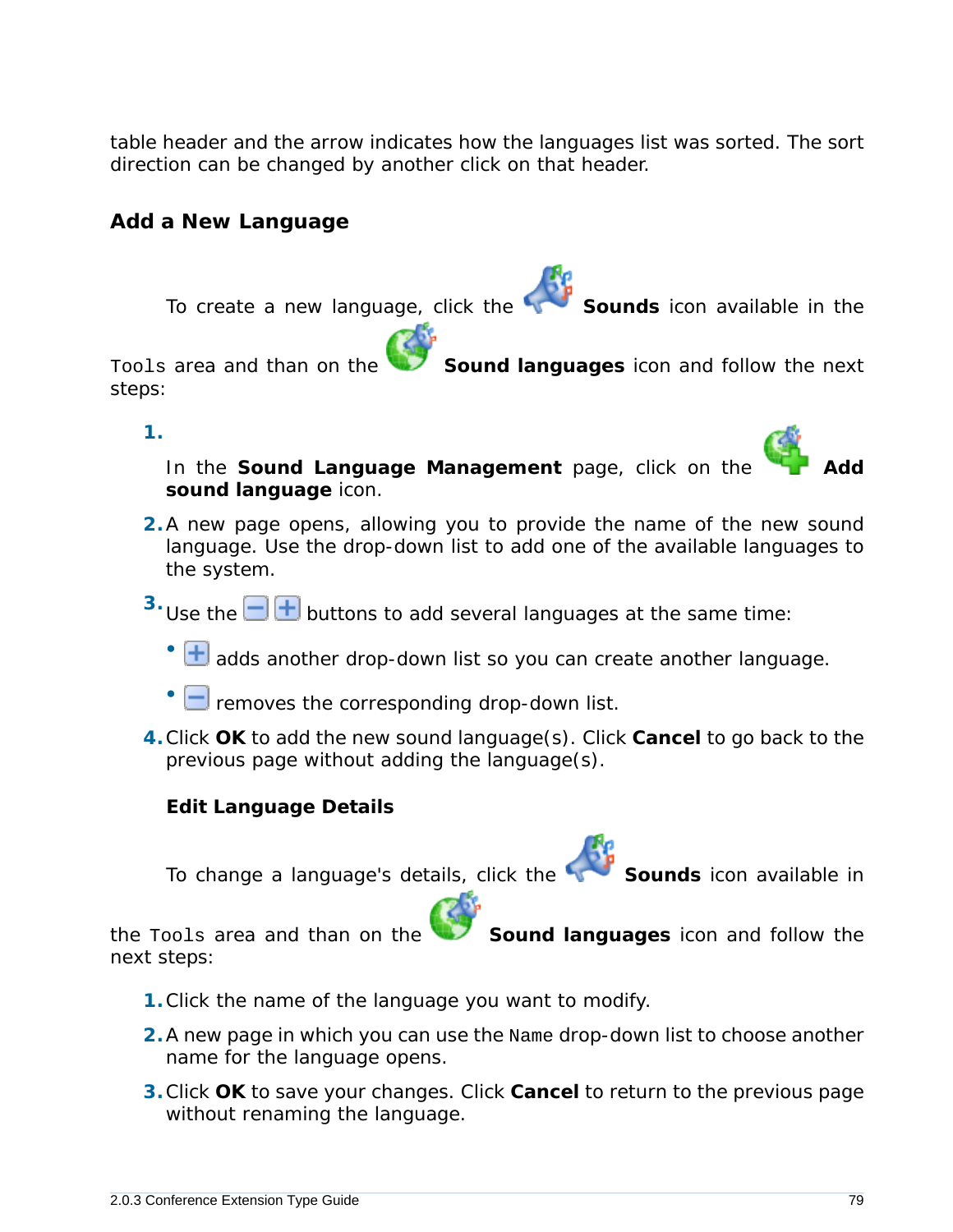## **Remove a Sound Language**

To remove sound languages, click the **Sounds** icon available in the

Tools area and than on the **Sound languages** icon and follow the next steps:

- **1.**Choose the languages you want to delete by selecting their corresponding check boxes.
- <sup>2</sup> Click the **K** Remove selected link. A new page displaying the list of languages and their associated sounds that will be deleted opens.
- **3.**Review the list. If you want to proceed with the removal, select the Confirm the removal check box and click **OK**. Otherwise click **Cancel** to return to the previous page without deleting anything.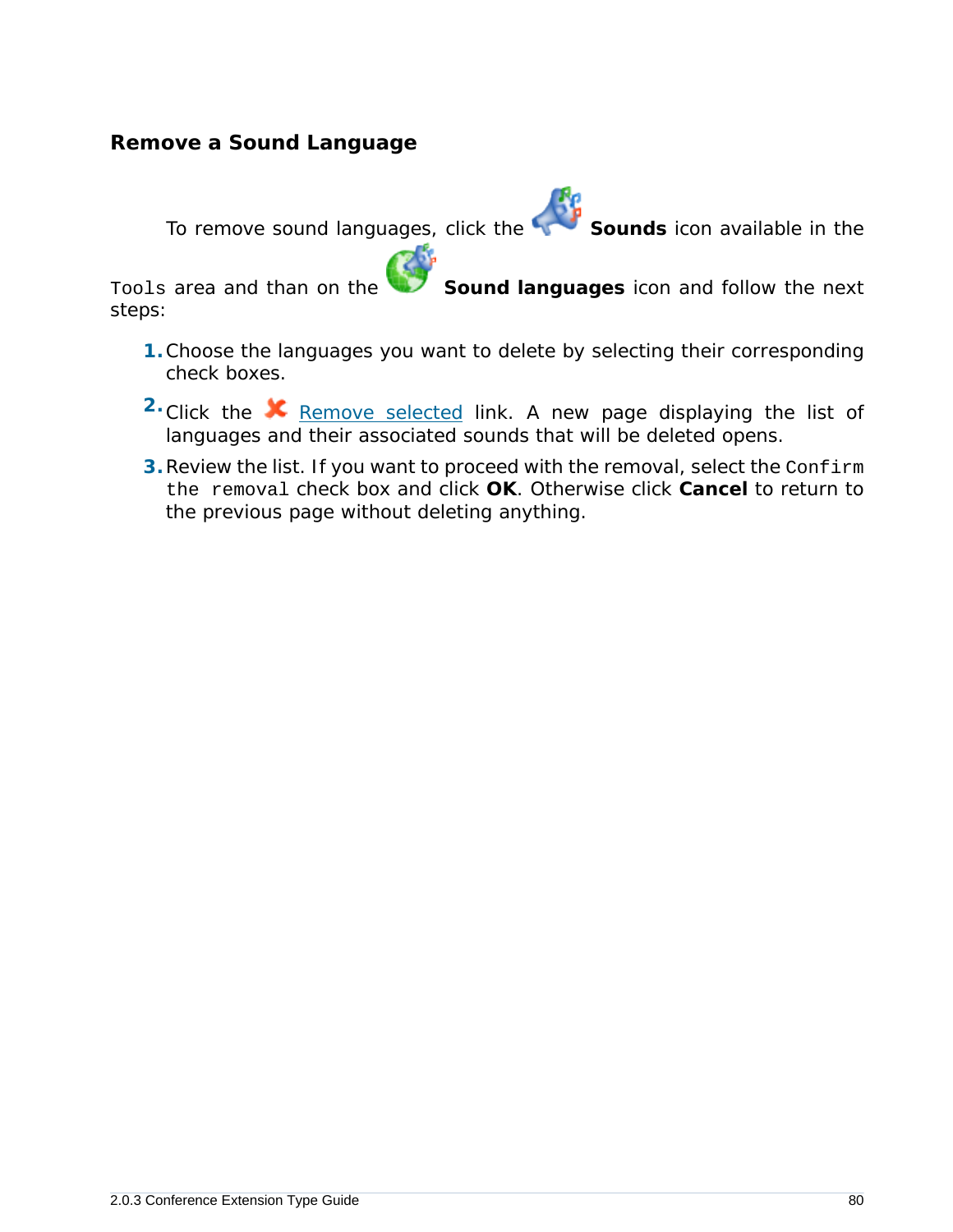# **Chapter 16 View Your Call Costs**

# **View Your Extension's Call Costs**

4PSA VoipNow offers an easy way to keep track of the calls made by all the extensions in the system.

In the **Call Report** page, you can view a monthly report of all registered calls. You can also:

- Search for specific calls.
- Export the call list to a file in one of the available formats: Microsoft Excel or CSV.

To access this page, click the **Call costs** icon available in the Tools area.

4PSA VoipNow displays a table containing the calls registered in the current month. To view the calls from a previous month, use the drop-down list available in the page.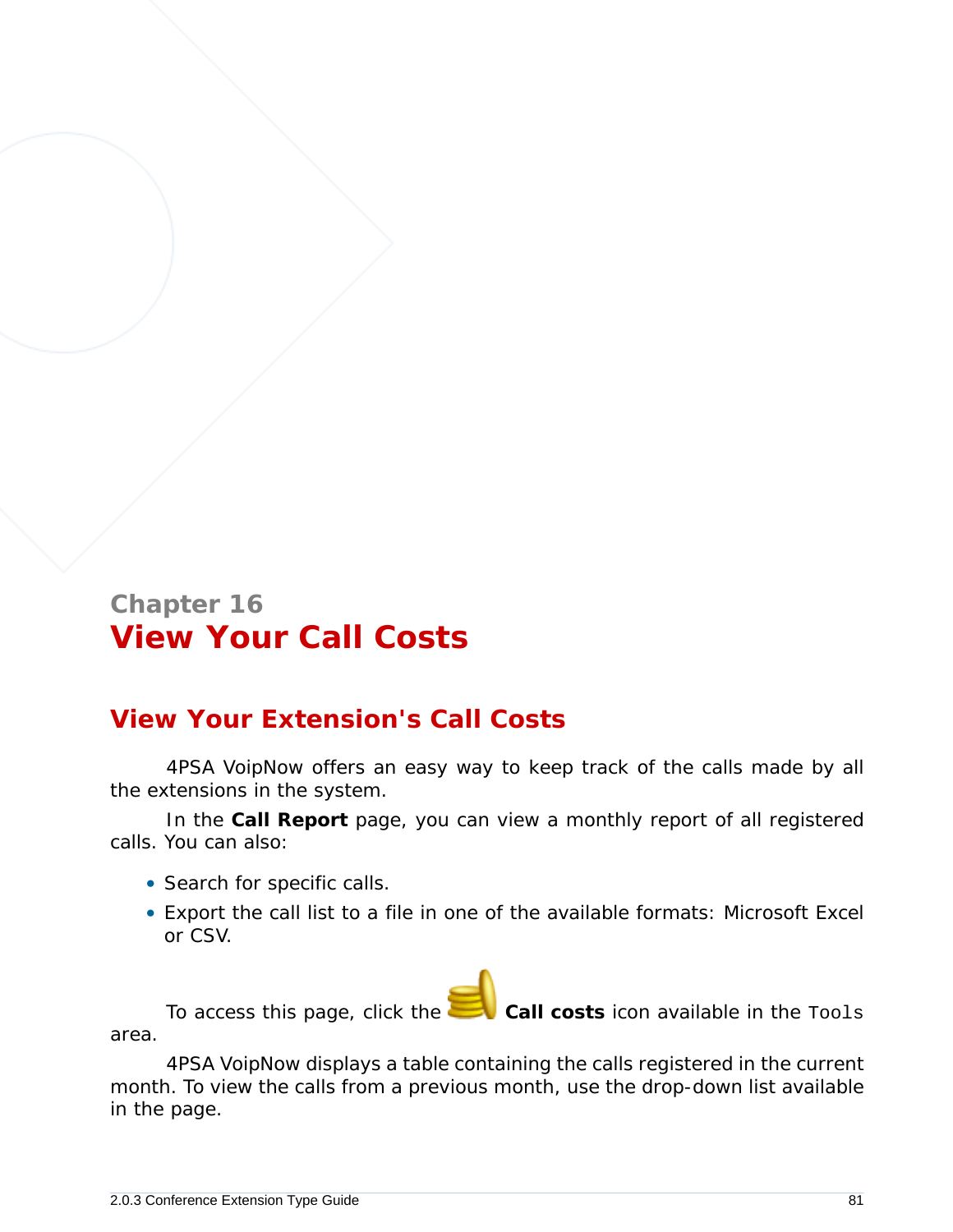The table includes the following details about each call:

- **F** The call flow is displayed using an icon:
	- Incoming call
	- Outgoing call
- **T** The call type is displayed using one of the icons:
	- **External call**
	- G Local call
	- **Cu** Extended local call
- **A** The application used by the call is displayed using an icon:
	- Dial
	- Voicemail center
	- Voicemail
	- IVR
	- Conference
	- Queue
	- Park
	- Unpark
	- **Callback**
	- Calling card
	- $\mathbb{F}_{\text{max}}$
	- Intercom/paging
	- **B** Supervising
- **From** The number of the extension that initiated the call.
- **To** The number of the extension that answered the call.
- **Call started** The date and time when the call was initiated.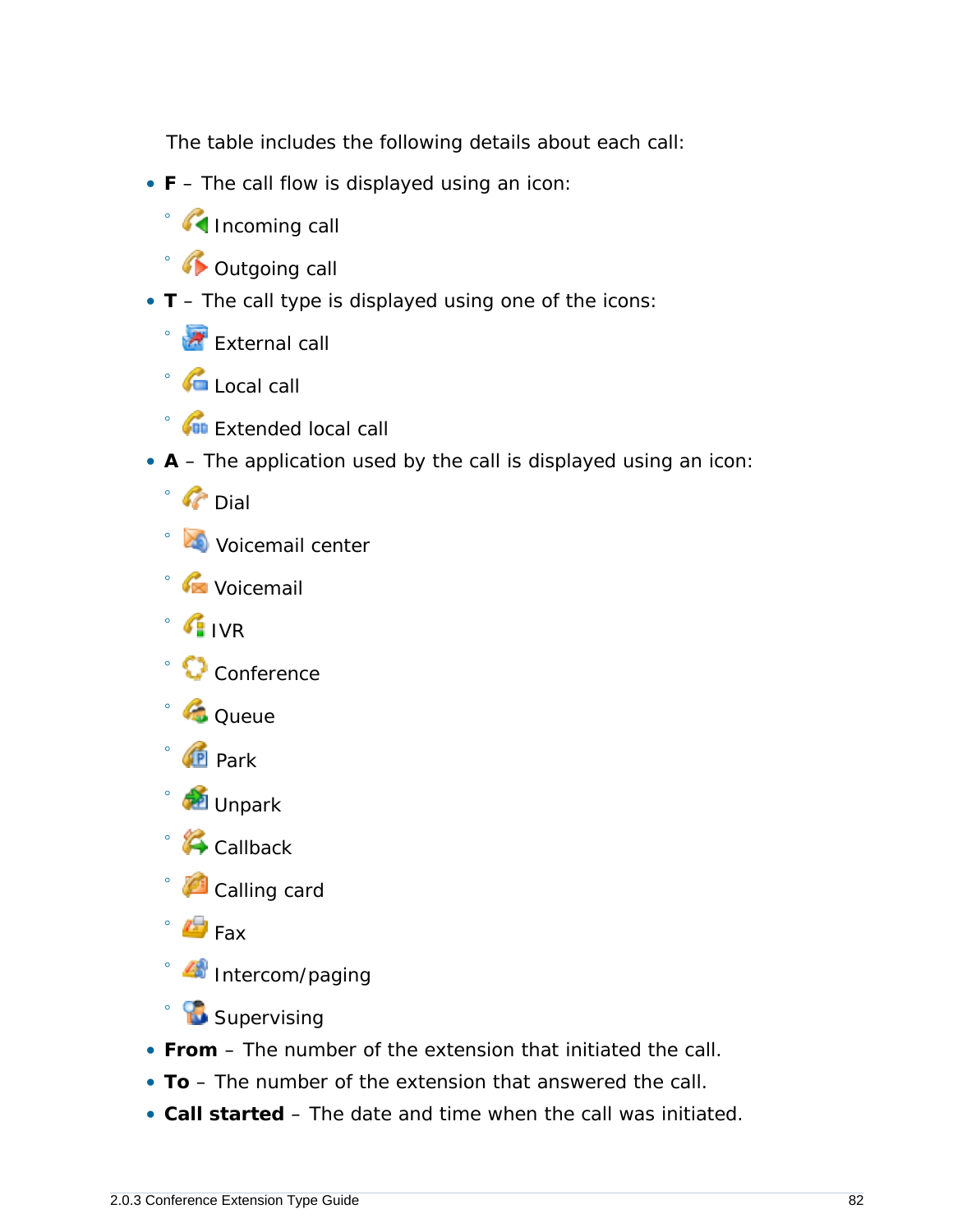- **Answered** The date and time when the call was answered.
- **Call duration** The duration of the call.
- **CallID** The unique number that Asterisk generated to identify the call.
- **Client** The name of the client who owns the extension.
- **Call cost** The cost of the call for the logged in user.
- **Profit** The profit made by the logged in user from this call.

## **A** Caution

It is highly advisable to hunt for the call costs that have a negative profit!

## **Note**

You can filter the displayed columns by clicking the **BE Show columns** button. After choosing the desired columns, click on **Apply** in order to save the changes. Likewise, if you cannot see some of the above columns, it is likely that they have been disabled using this control.

## **Searching the Calls List**

To search the calls database, follow these steps:

- **1.**4PSA VoipNow automatically displays only the calls from the current month. If you want to view the call list for previous months, use the following options:
	- **From number** Use this text box to fill in the number of the person who made the call.
	- **To number** Use this text box to fill in the number of the person who answered the call.
	- **Account name** Use this text box to fill in the account name (on reseller, client or extension levels) you are searching for.
	- **Charging plan**  Use this text box to fill in the charging plan name that generated the call cost you are searching for.
	- **CallID** Use this text box to fill in the unique number that Asterisk generated to identify the call.
	- **Through channel** Use this drop-down list to search only for the calls that were directed through a specific channel.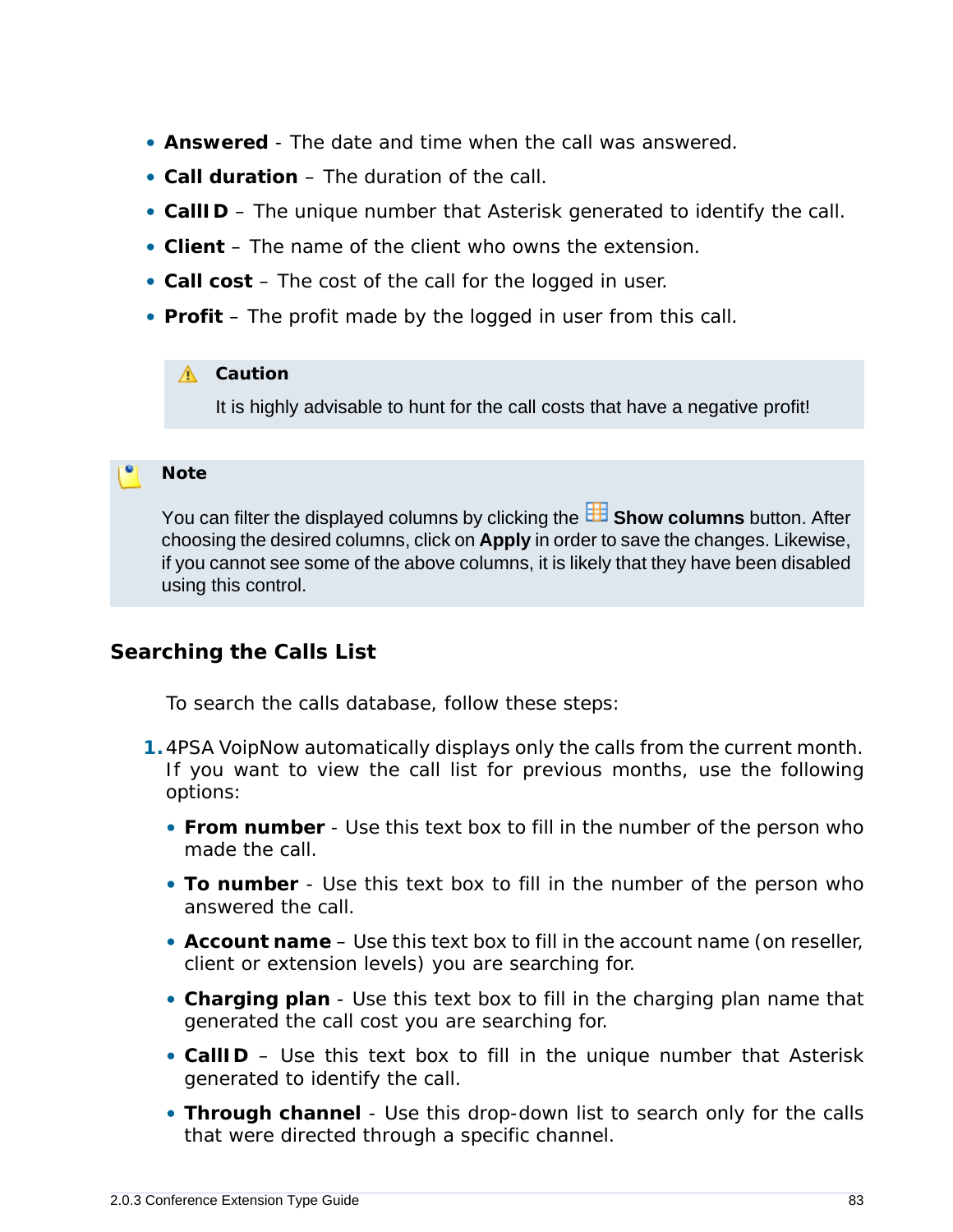- **Selected channel prefix** This value is available only for outgoing external calls. It contains the prefix of the dialed number that was matched with one of the area codes defined in the routing channel's costs.
- **Call duration** Use this section to specify the call duration limits by filling in the fields from the rule:

**Higher than {x} seconds and/or lower than {y} seconds**

• **Call cost** – Use this section to specify the call cost limits by filling in the fields from the rule:

```
Higher than {x} and/or lower than {y}
```
• **Profit** – Use this section to specify the profit limits by filling in the fields from the rule:

**Higher than {x} and/or lower than {y}**

- **Call ended with** Use the drop-down list to filter calls that ended with:
	- Answered
	- No answer
	- Busy
	- Failed
	- Unknown
	- Not allowed
- Start search on {x} and end on {y} Use these text boxes or click the  $\equiv$  calendar icon to specify the period you want to search.
- **Display -** Use these radio buttons to filter the search results:
	- **All** Select this option to display all the call types in the list.
	- **Incoming calls** Select this option to display only the calls that were received.
	- **Outgoing calls** Select this option to display only the calls that were placed.
- **Limit search by call context** Use these radio buttons to filter the search results:
	- **All** Select this option to display all the calls.
	- **Local calls** Select this option to display only the calls made to local numbers (between extensions belonging to the same client).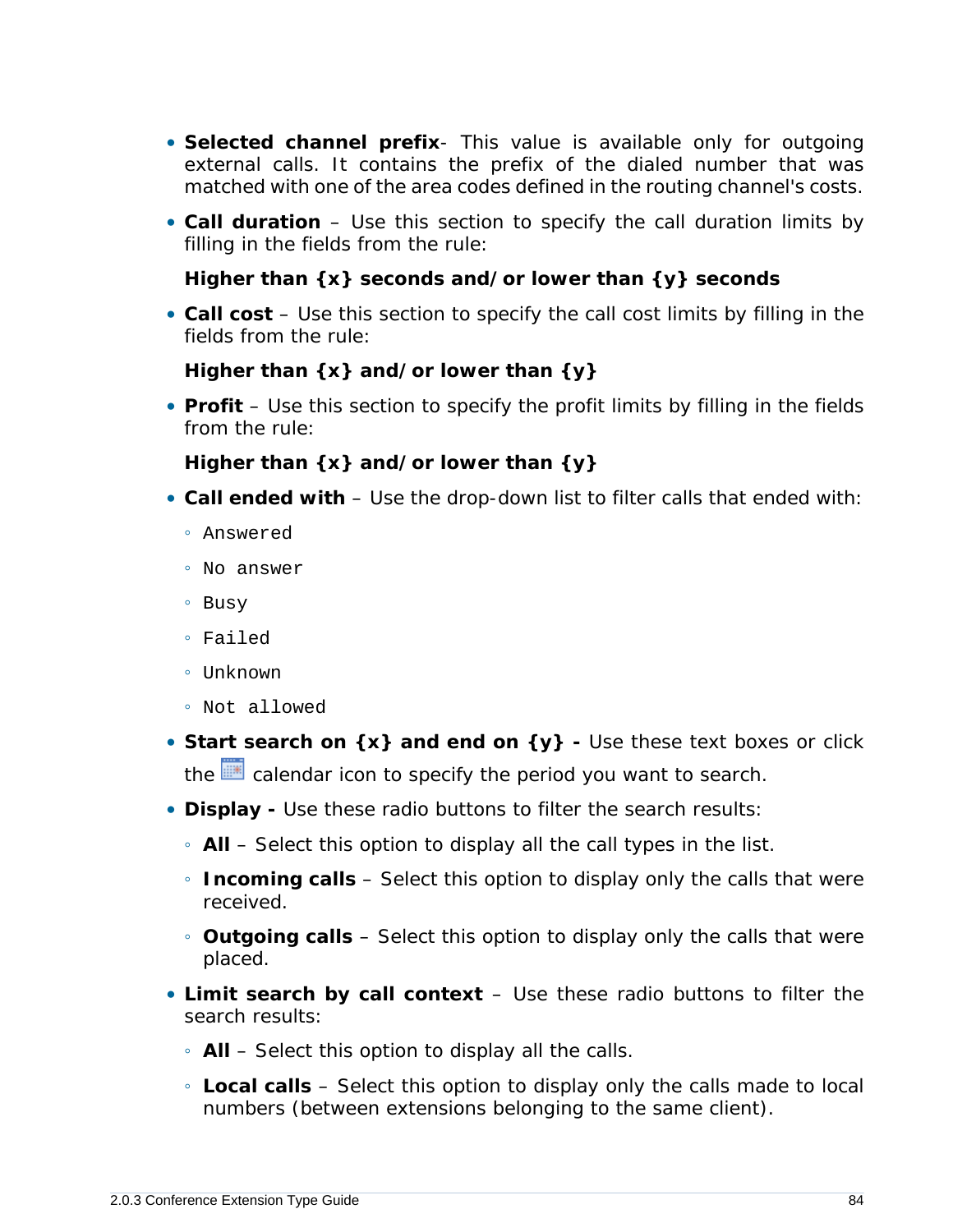- **Extended local calls** Select this option to display only the calls made to extended local numbers (between extensions belonging to different clients).
- **External calls** Select this option to display only the calls received from outside the system or sent to external destinations.
- **Limit search by application** Select these check boxes to filter the search results by the application used by Asterisk to handle the call:
	- **Dial** Select this option to display the calls between two phone terminals.
	- **Queue** Select this option to display the calls targeted at queue extensions.
	- **Conference** Select this option to display the conference calls.
	- **Voicemail** Select this option to display the calls that ended in the voice mailbox.
	- **Voicemail center** Select this option to display the calls to a voicemail center extension type.
	- **IVR** Select this option to display calls targeted at IVR extensions.
	- **Park** Select this option to display calls that were parked.
	- **Unpark** Select this option to display calls that were picked up form the parking lot.
	- **Calling card** Select this option to display calls that were made using an extension of type calling card.
	- **Intercom/paging** Select this option to display the calls made through an intercom/paging extension type.
	- **Callback** Select this option to display calls that were made using an callback extension type.
	- **Fax** Select this option to display incoming fax calls stored on the server.
	- **Supervising** Select this option to display the supervised calls.
- **2.**Click **OK** to display only the records that fit your search criteria.

## **Export Reports to an Easy-to-Edit Format**

• **EXPORT CONTER 15 EXPORT TO EXCEL – Click this link to export the call costs report to a** Microsoft Excel file.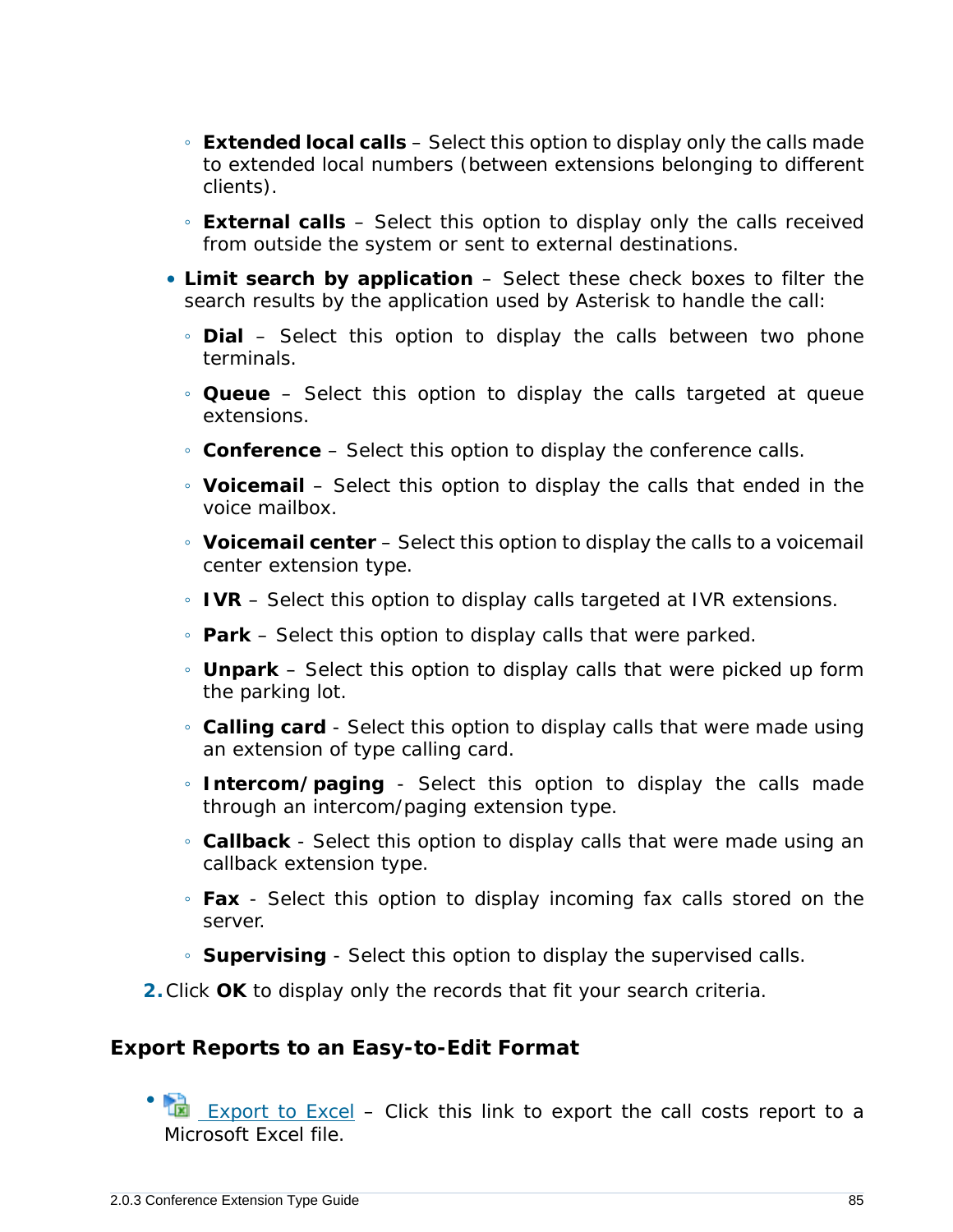• **B** Export to CSV - Click this link to export the call costs report to a .csv format file.

You have the possibility to customize the exported call cost report by choosing the columns you want to include in your report. To select the relevant columns that will appear in the exported report, click the Show export button in the upper right corner of the screen. Select the check boxes corresponding to the column names you want to export. Deselect the check boxes corresponding to the column names you want to leave out.

This is the list of all possible columns you can export in your customized report:

- **Call flow** The direction of the call: incoming or outgoing.
- **Call type** The received call's type
- **Application** The application that answered the call. Any of the applications listed under **Limit search by application** (see above) can answer the call.
- **To number** The phone number of the person who answered the call.
- **From number** The phone number of the person who made the call.
- **Call started** The date and time when the call started ringing on the destination phone.
- **Call answered** The date and time when the call was answered. If the call was not answered, 4PSA VoipNow records the value: 0000-00-00 00:00:00
- **Call duration** The total length of the received call.
- **Call disposition** The way the call was terminated: it was either answered, not answered, failed, etc
- **Charging plan** The charging plan that generated the call cost.
- **Call cost** The call's cost as charged by the channel.
- **Money unit** The currency currently used for charging.
- **Call ID** The unique ID of the call generated by 4PSA VoipNow.
- **Transfer source** If the call was transferred to another extension, this column will list the source extension.
- **Transfer destination** If the call was transferred to another extension, this column will list the destination extension.
- **Initially called extension** If the call was picked up from another extension, this column will display the extension that was originally called.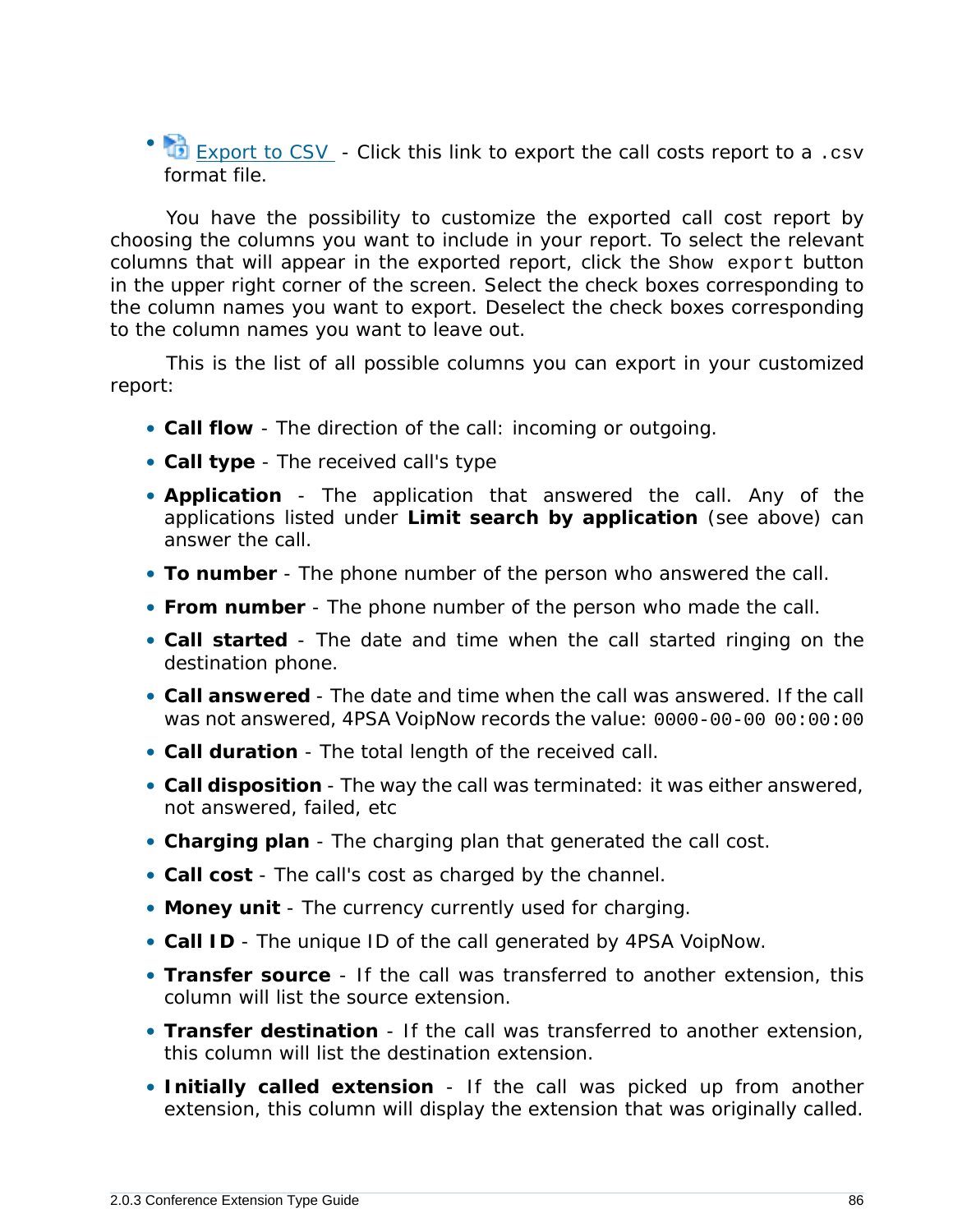- **Callback caller-ID** If the caller used a callback extension to route its call to a remote destination, this column displays the authorized caller-ID (the number from which the user dialed the system).
- **Calling card code** If the caller used a calling card to call a destination number, this column displays the code introduced to authenticate and charge the call.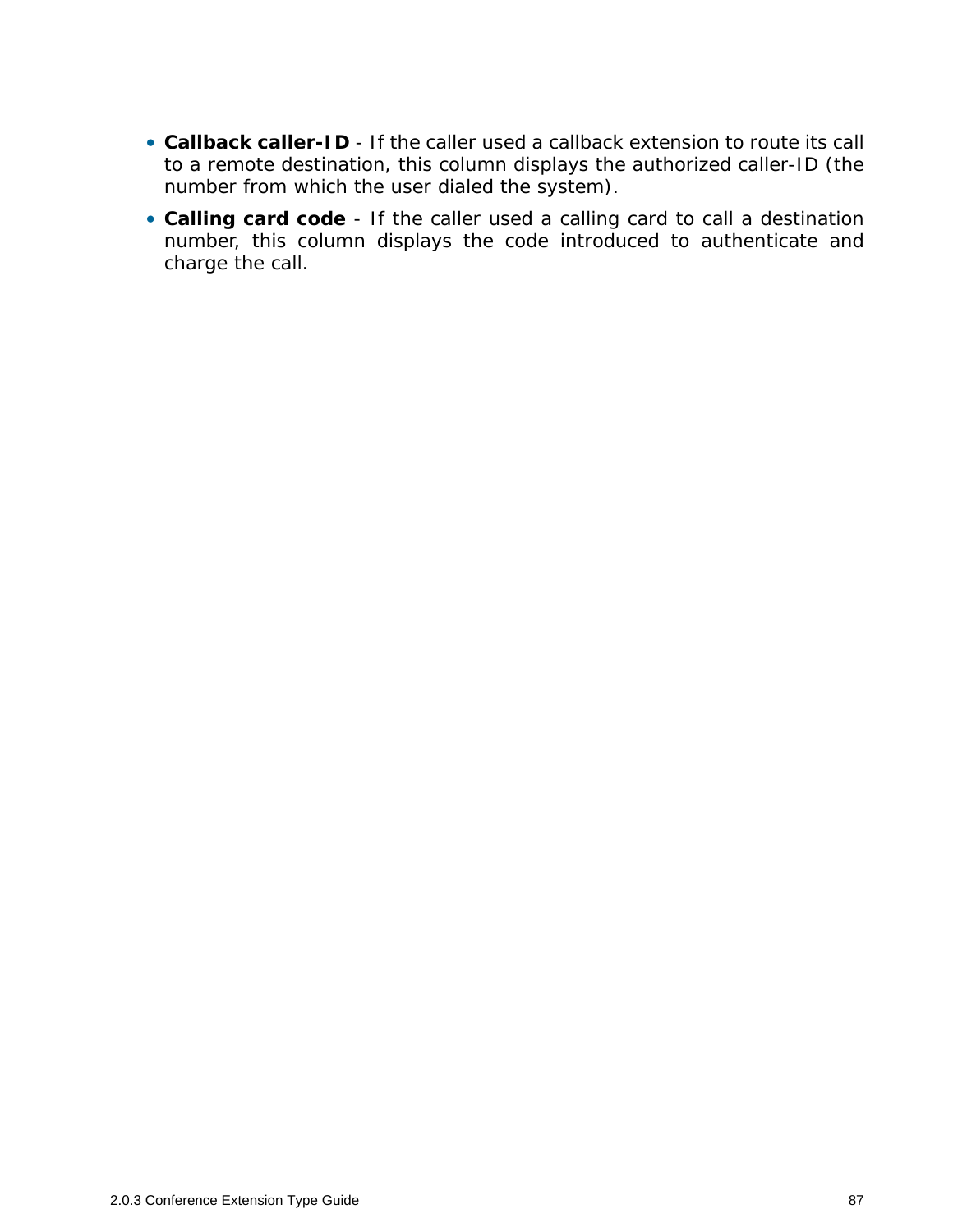# **Chapter 17 Manage Your Email Templates**

# **Manage Email Notifications**

4PSA VoipNow can send email notifications to its users when standard events occur. The text of the notifications can be customized. The system can be also setup to send only some notifications and only to certain users.

To access this page, click the **Email templates** icon located in the Tools area.

You can set the notification preferences for a series of events displayed on the first column.



If you want all the email notifications from a specific category to be sent to a certain user, select the check box from the user's column header.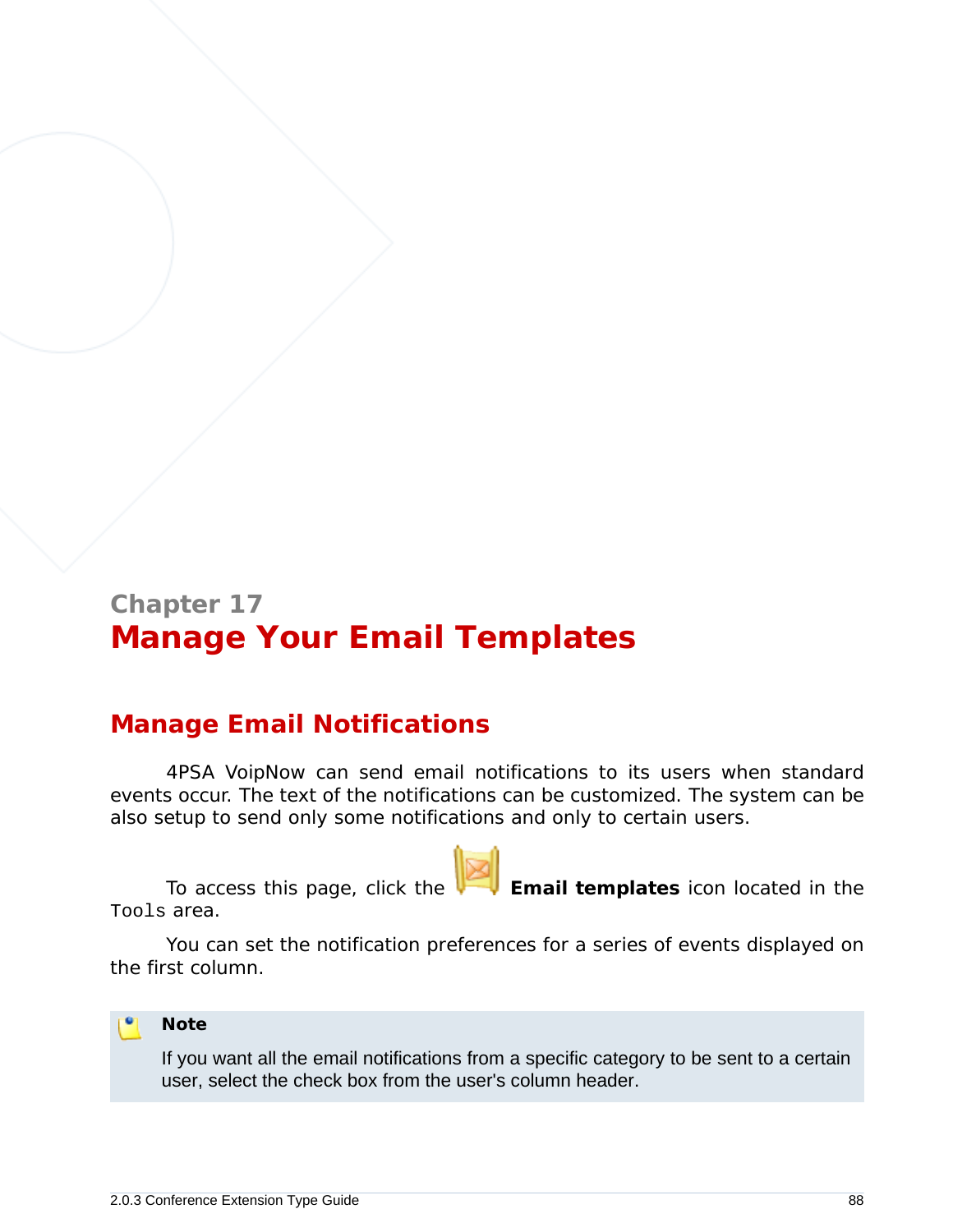Therefore, you can enable email notifications for your own account. When a new account is created, it inherits the upper level account email notification options. Afterwards, the account owner can change these options in the same way in the **Email Template Management** page.

When an account is created, the new owner can receive a mail notifying him that the account was registered. This notification is made only if the upper level account owner has the notification enabled.

#### r. **Note**

The email notification will be sent to the email address specified in the account information.

Notification emails can also be sent to an email address specified in the E-mail address column. This email address can be different for each selected event.

The events that can trigger an email notification are displayed in the **Email Template Management** page:

- **Extension email templates**
	- **Extension creation** This email notification is triggered by the creation of an extension account.
	- **Extension expiration warning** The email notification triggered by this event is sent **{x}** days in advance, as specified in the **Send expiration notices**field.
	- **Extension expired** The email notification triggered by this event is sent after the extension account has expired.
	- **Extension charging limit warning** The email notification triggered by this event is sent when the available number of minutes is below **{y}** minutes or when the credit is below the **{credit\_limit}**, as specified in the **Send charging limit warnings when the account is below** field.
	- **Extension charging limit exceeded** The email notification triggered by this event is sent after the charging limit was exceeded.

For the events in this field set, 4PSA VoipNow can deliver email alerts to the following users:

- The client that owns the extension account
- The extension account owner
- A custom email address
- **Unified Communications email templates**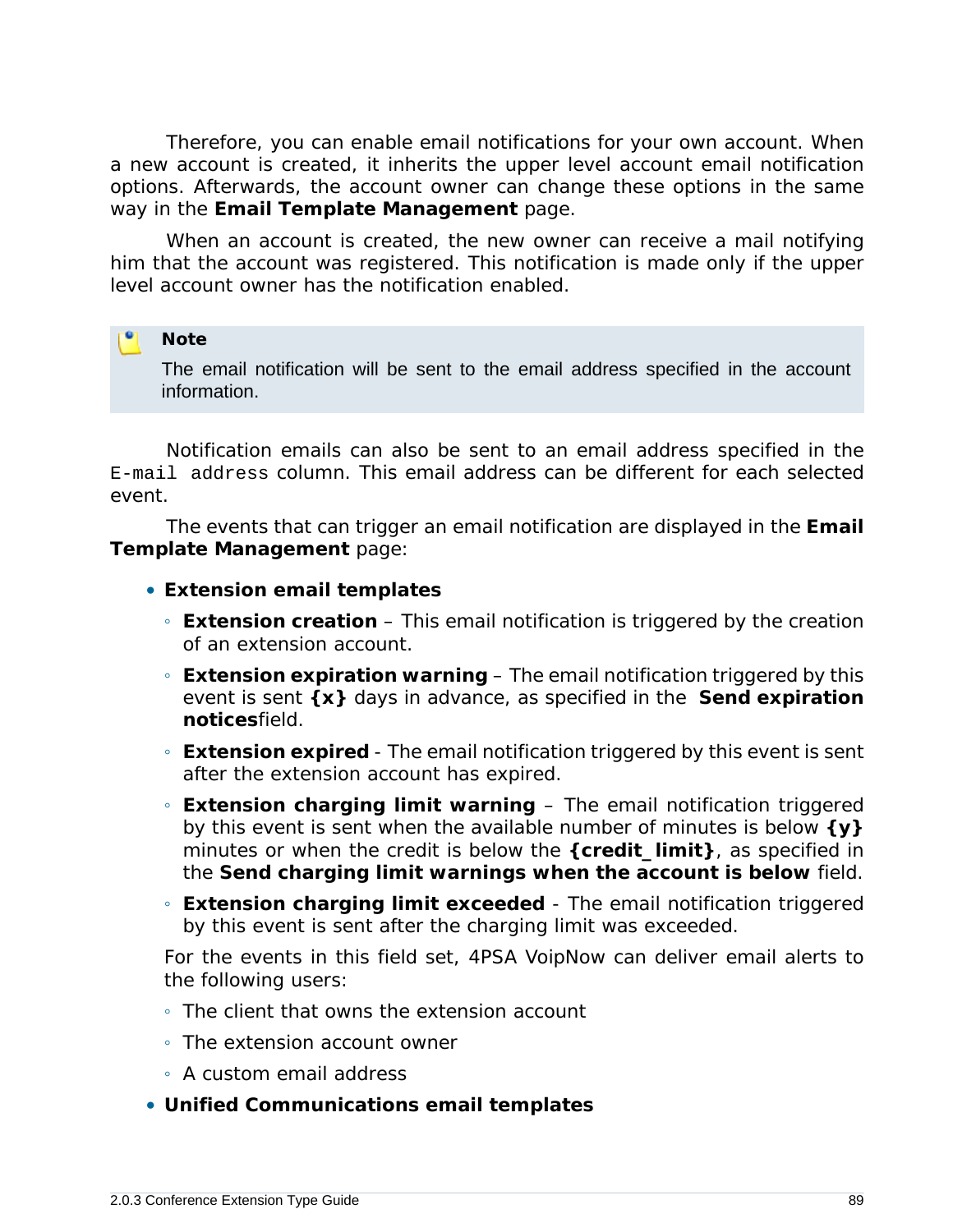- **Voicemail message notification** The email notification triggered by this event is sent after a voicemail message has been received.
- **Fax message received** The email notification triggered by this event is sent after a fax message has been received.
- **Sent fax accepted** The email notification triggered by this event is sent after a fax message has been accepted by the receiver.
- **Sent fax not accepted** The email notification triggered by this event is sent if the receiver has not accepted the fax message.
- **Fax delivery report** 4PSA VoipNow can send a delivery report for all the sent fax messages.

For the events in this field set, 4PSA VoipNow can deliver email alerts to the following users:

- The extension account owner
- A custom email address
- **Security email templates**
	- **Customer password forgotten notification** For this event, 4PSA VoipNow will send an email message containing a temporary password to the user who has forgotten his password and requested a new one. This password is valid only for the time period specified in the **Login Preferences** page, in the **Expiration time for new password** field.

In the **Preferences** section you can specify the conditions in which the warning emails will be sent:

- **Send expiration notices {x} days in advance** Use this text box to specify how many days before the account expiration a notifications is dispatched to the users.
- **Send charging limit warnings when the account is below {y} minutes or {credit\_limit} {currency}** – A charging limit warning is generated in one of the following cases:
	- The minutes remaining in the **Available external outgoing minutes** plus the minutes remaining in the **External outgoing over usage** go below a certain limit.

Use the first text box to specify this minutes limit.

◦ The credit remaining in **Limit for external outgoing calls** goes below a certain limit.

Use the second text box to specify this money limit.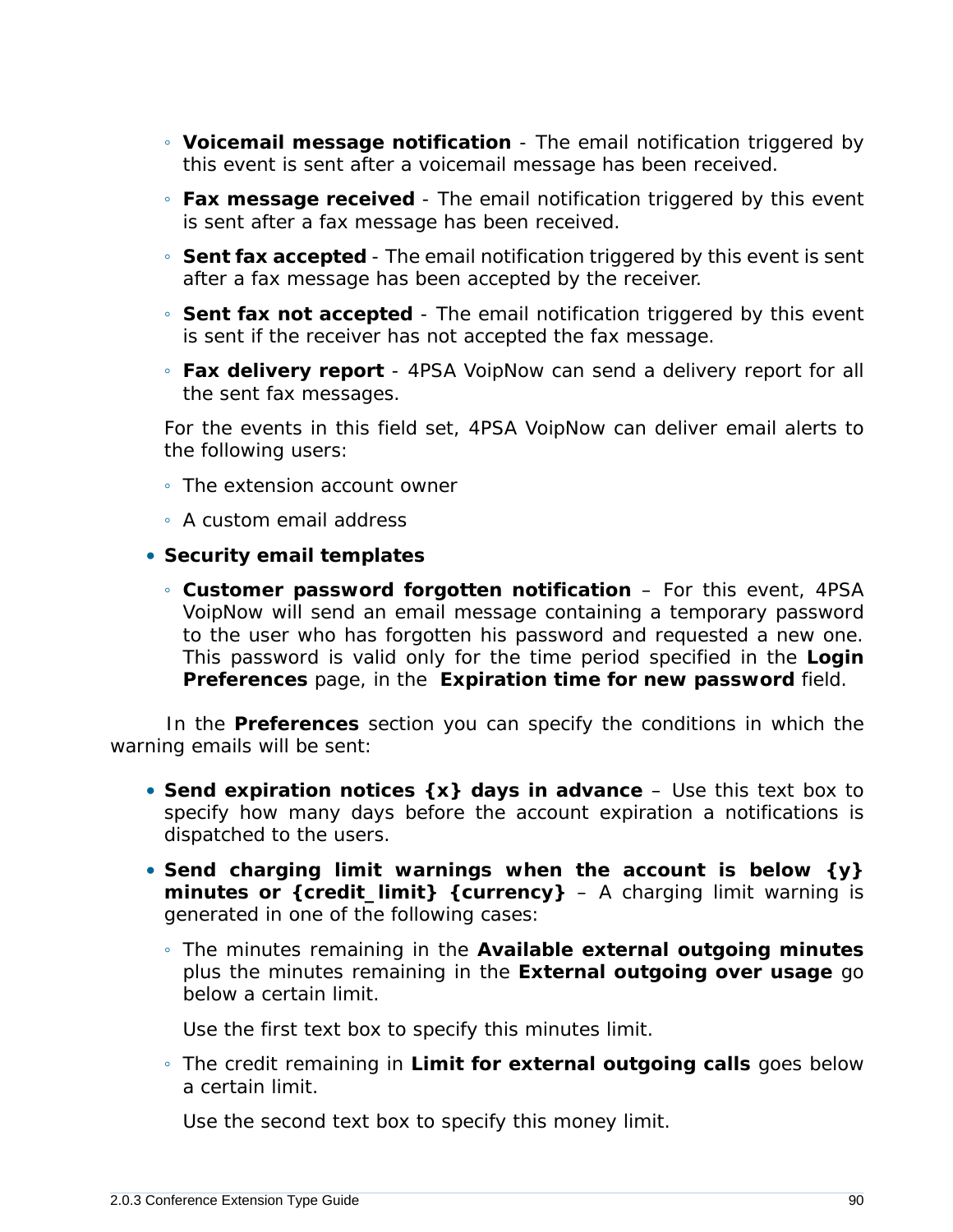◦ The credit remaining in **Limit for external incoming calls** goes below a certain limit.

The money limit you specified for external outgoing calls in the above text box, includes the external incoming calls money limit.

To enable notifications for users, follow the steps:

- **1.**From the available check boxes, select the ones corresponding to the users you want to notify for that event.
- **2.**Click **OK** to save your options. Click **Cancel** to return to the previous page without saving the changes you have made.

# **Customize the Email Content**

To customize the subject and content of an email notification, follow these steps:

- <sup>1.</sup> Click the **i**con corresponding to the chosen event.
- **2.**A new page allowing you to edit the email subject and email body opens. Modify the text, keeping in mind the following rules:
	- You may use only plain text when writing the email subject and content. The email is also sent in plain text format.
	- You can include tags that will be automatically replaced by the system with the appropriate content. Examples:

[recipient\_name] is replaced with the name of the person receiving the notification.

**3.**Click **OK** to save the changes to the email. Click **Cancel** to return to the previous page without saving the changes.

# **Restore the Default Settings**

To restore the default notification settings and email contents, click the **Default** button.

### ro. **Note**

When you click the **Default** button, 4PSA VoipNow will not overwrite the other email address destination.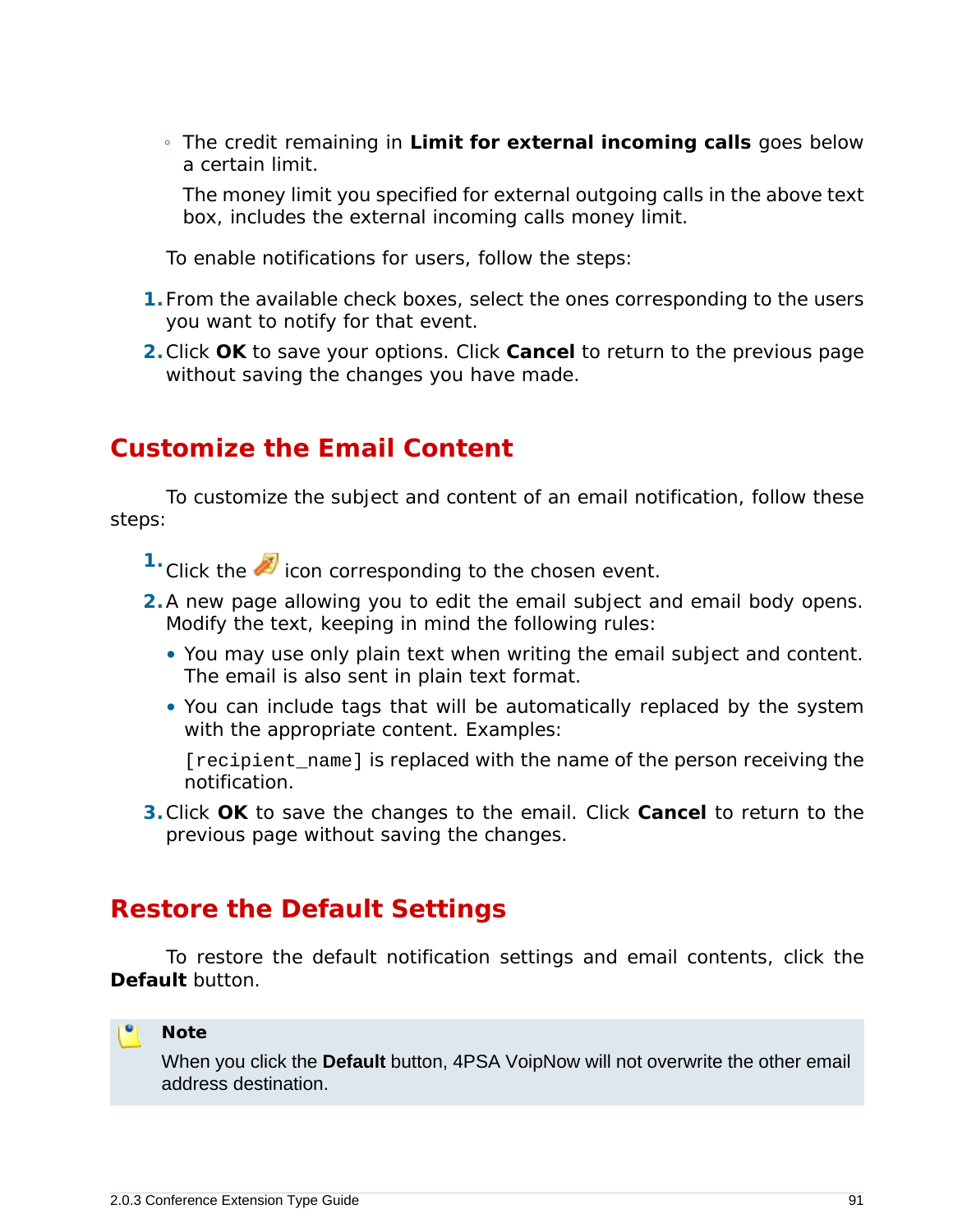# **Appendix A. Using the Text To Speech Feature**

The text to speech feature allows you to convert written text into speech. 4PSA VoipNow uses the text to speech engine developed by [Cepstral.](http://www.cepstral.com)

# **Controlling How the Text is Read**

The Cepstral engine allows you to control the voice reading the text by specifying attributes such as rate, pitch and volume or by inserting pauses. This can be achieved by using a set of HTML-like tags; the tags make up the Speech Synthesis Markup Language (SSML).

This section offers a set of SSML examples that can be used with the Cepstral engine. For more detailed descriptions of the elements and attributes of the markup language, see the official W3C SSML Specifications: [http://](http://www.w3.org/TR/speech-synthesis/) [www.w3.org/TR/speech-synthesis/](http://www.w3.org/TR/speech-synthesis/)

## **Inserting silence/ pauses**

You can insert pauses between words, sentences or paragraphs by using the <break> empty tag. To control the length of the break, you can use two attributes: strength and time.

"There is no <break strength='none' /> pause here."

"This is a <br eak  $strength='x-weak'$  /> pause between words."

"This is a <break strength='weak' /> longer pause between words."

"This is a <break strength='medium' /> pause between sentences."

"This is a <break strength='strong' /> pause between paragraphs."

"This is a  $\epsilon$  -  $\epsilon$  strength='x-strong' /> longer pause between paragraphs."

"This is a <break time='2s' /> two second pause."

"This is a <br eak time='4500ms'  $/$  > 4.5 second pause."

"This is a <break /> pause between sentences."

## **Controlling the Speech Rate**

You can control the rate of the speech by using the prosody element and specifying a value for its rate attribute.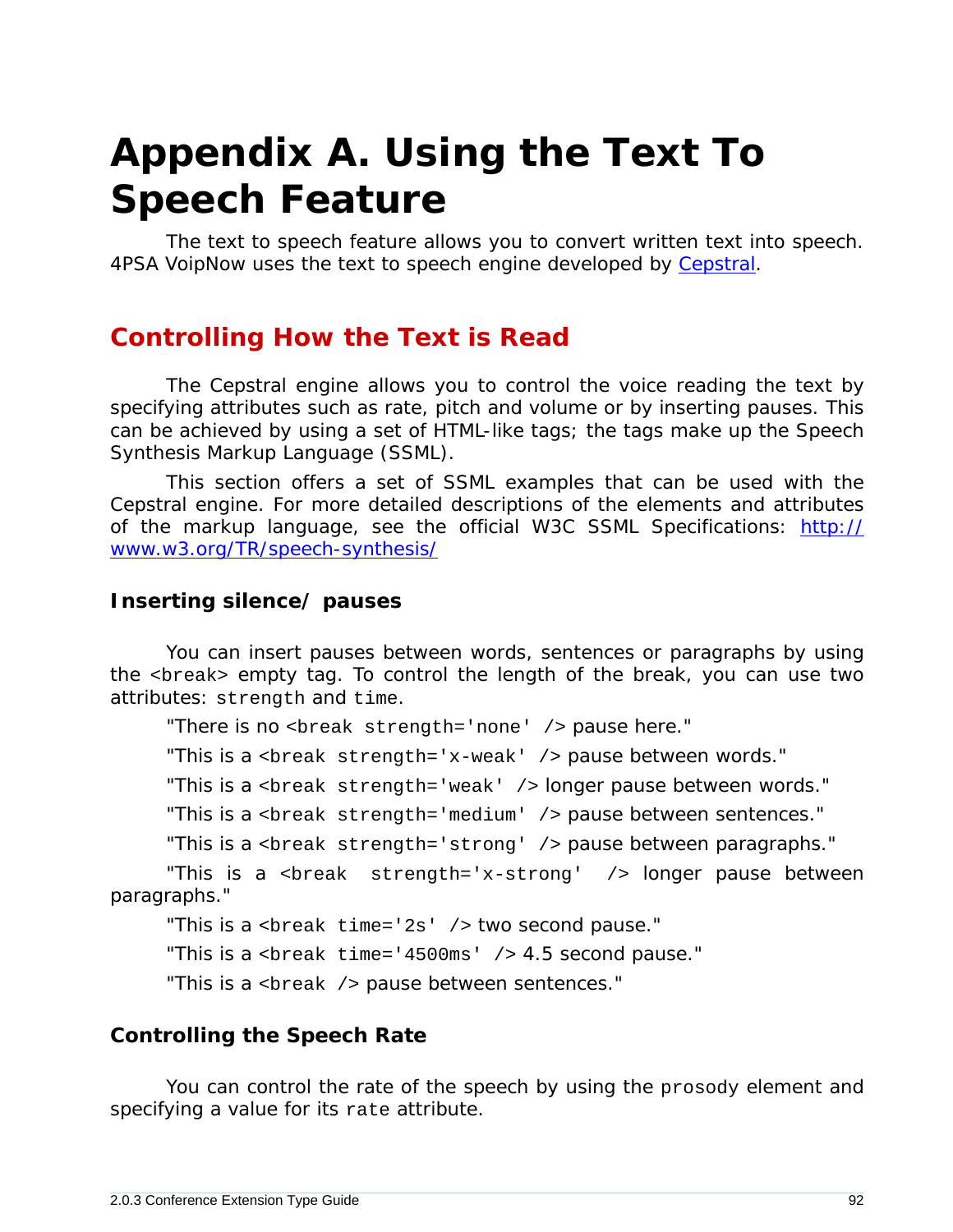"I am now <prosody rate='x-slow'>speaking at half speed.</prosody>"

"I am now <prosody rate='slow'>speaking at 2/3 speed.</prosody>"

"I am now <prosody rate='medium'>speaking at normal speed.</ prosody>"

"I am now <prosody rate='fast'>speaking 33% faster.</prosody>"

"I am now <prosody rate='x-fast'>speaking twice as fast</prosody>"

"I am now <prosody rate='default'>speaking at normal speed.</ prosody>"

"I am now <prosody rate='.42'>speaking at 42% of normal speed.</ prosody>"

"I am now <prosody rate='2.8'>speaking 2.8 times faster than normal</ prosody>"

"I am now <prosody rate='-0.3'>speaking 30% more slowly than normal.</prosody>"

"I am now <prosody rate='+0.3'>speaking 30% faster than normal.</ prosody>"

**Controlling the Voice Pitch**

You can control the pitch of the speech by using the prosody element and specifying a value for its pitch attribute.

"<prosody pitch='x-low'>This is half-pitch</prosody>"

"<prosody pitch='low'>This is 3/4 pitch.</prosody>"

"<prosody pitch='medium'>This is normal pitch.</prosody>"

"<prosody pitch='high'>This is twice as high.</prosody>"

"<prosody pitch='x-high'>This is three times as high.</prosody>"

"<prosody pitch='default'>This is normal pitch.</prosody>"

"<prosody pitch='-50%'>This is 50% lower.</prosody>"

"<prosody pitch='+50%'>This is 50% higher.</prosody>"

"<prosody pitch='-6st'>This is six semitones lower.</prosody>"

"<prosody pitch='+6st'>This is six semitones higher.</prosody>"

"<prosody pitch='-25Hz'>This has a pitch mean 25 Hertz lower.</ prosody>"

"<prosody pitch='+25Hz'>This has a pitch mean 25 Hertz higher.</ prosody>"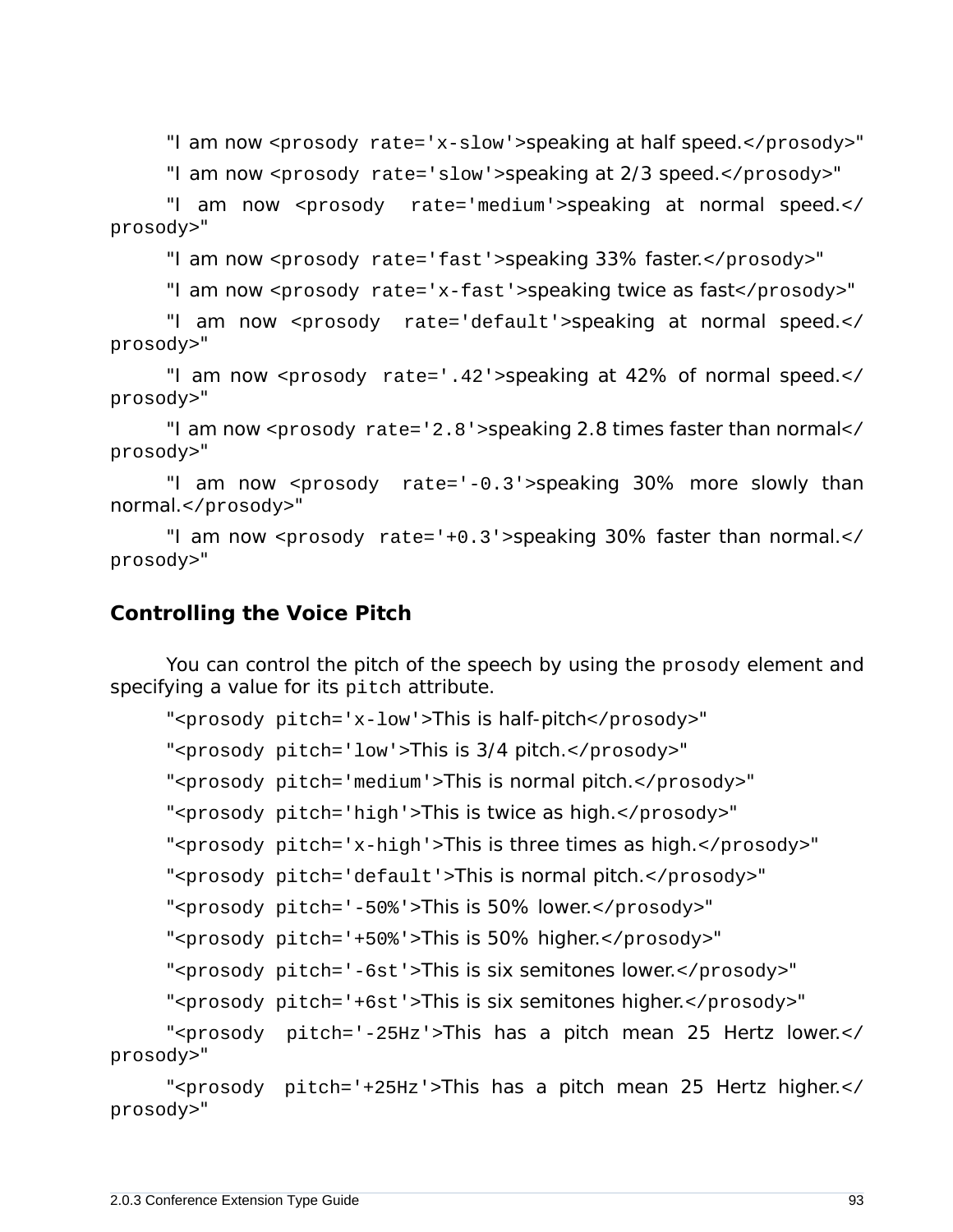"<prosody pitch='75Hz'>This has a pitch mean of 75 Hertz.</prosody>"

## **Controlling the Output Volume**

You can control the volume of the speech by using the prosody element and specifying a value for its volume attribute.

"<prosody volume='silent'>This is silent.</prosody>"

"<prosody volume='x-soft'>This is 25% as loud.</prosody>"

"<prosody volume='soft'>This is 50% as loud.</prosody>"

"<prosody volume='medium'>This is the default volume.</prosody>"

"<prosody volume='loud'>This is 50% louder than normal.</prosody>"

"<prosody volume='x-loud'>This is 100% louder than normal.</ prosody>"

"<prosody volume='default'>This is the default volume.</prosody>"

"<prosody volume='-33%'>This is 33% softer than normal.</prosody>"

"<prosody volume='+33%'>This is 33% louder than normal.</prosody>"

"<prosody volume='33%'>This is 33% louder than normal.</prosody>"

"<prosody volume='33'>This is 33% of normal volume than normal.</ prosody>"

## **Adding Emphasis to the Speech**

You can control the stress placed on certain pieces of text by using the emphasis element and specifying a value for its level attribute.

## **Note**

The nature of emphasis differs between languages, dialects or even voices. Languages indicate emphasis using a possible combination of pitch change, timing changes, loudness and other acoustic differences

"This is <emphasis level='moderate'>stronger</emphasis> than the rest."

"This is <emphasis level='strong'> even stronger</emphasis> than the previous."

"This is <emphasis level='none'>the same as</emphasis> than the rest."

"This is <emphasis level='none'>the opposite of</emphasis> emphasis."